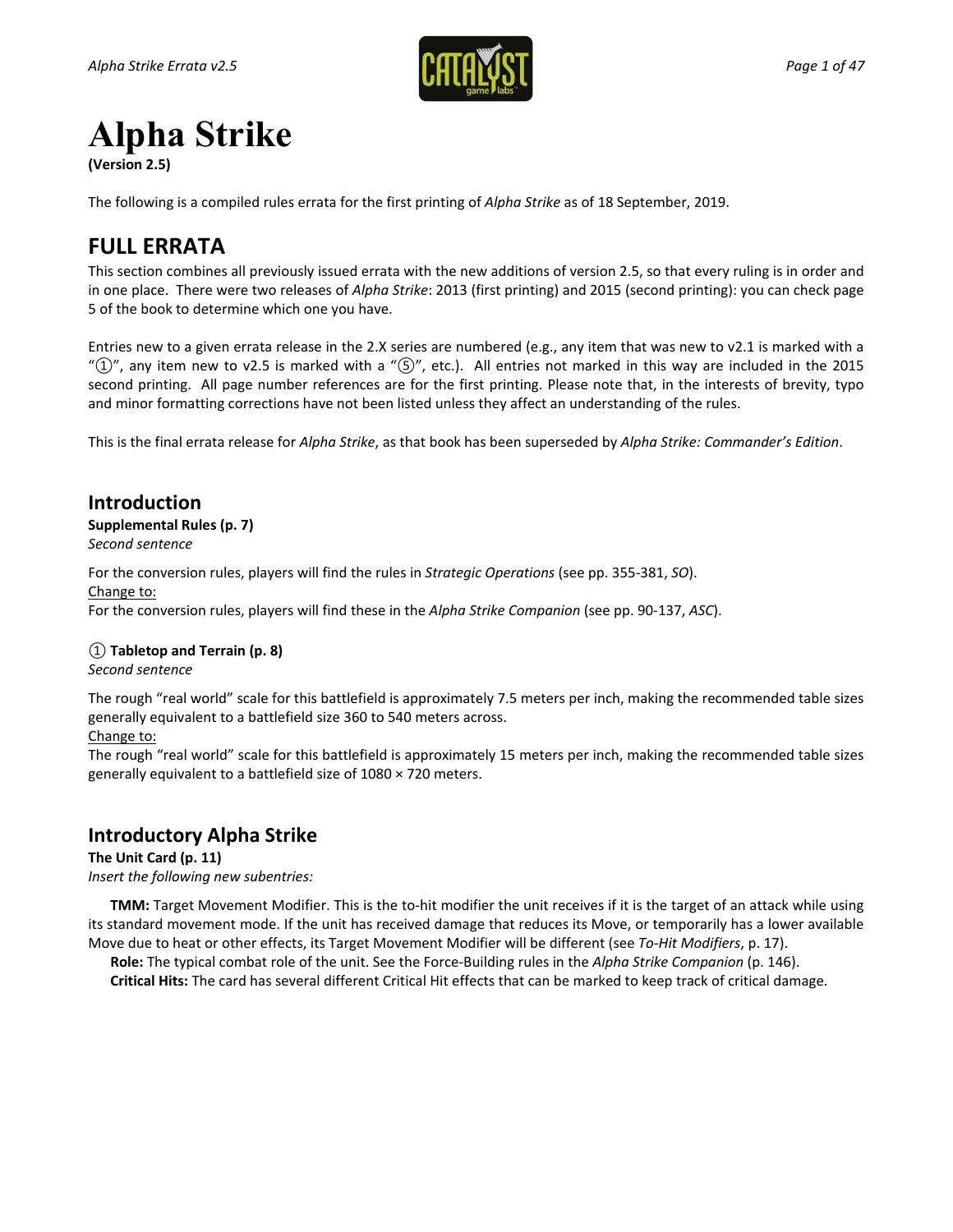

### **Alternative Army Lists (p. 12)**

*Second sentence*

Players comfortable with the rules may even create their own custom army lists by either converting standard *BattleTech* units to *Alpha Strike* play (using the rules found in our *Strategic Operations* advanced rulebook), or by translating the unit's "Quick-Strike" stats as found on the *BattleTech* Master Unit List [\(www.masterunitlist.info\)](http://www.masterunitlist.info/). Change to:

Players comfortable with the rules may even create their own custom army lists by either converting standard *BattleTech* units to *Alpha Strike* play (using the rules found in the *Alpha Strike Companion*), or by printing the *Alpha Strike* cards found on the *BattleTech* Master Unit List [\(www.masterunitlist.info\)](http://www.masterunitlist.info/).

### *②* **Movement Phase (p. 13)**

*Before "Minimum Movement" insert the following new section:*

### **Mobile vs. Immobile**

A unit with a Move value of at least 1" is considered mobile, while a unit with a Move value of 0" is considered immobile. Mobile units that have either been temporarily reduced to a Move value of 0", or are no longer able to move at all (through heat effects, critical hits, motive system damage, etc.), are also classified as immobile for as long as they have a Move value of 0". An immobile unit cannot use minimum movement.

### *④* **Stacking (p. 13)**

*After the second paragraph insert the following:*

If a unit is forced to move or arrives at the same location as another unit that would violate the stacking rules, the moving or arriving unit must be placed as close to the location as possible (based on how much Move the unit would have to expend to move to the location) by the unit's player. If the resulting terrain is prohibited to the unit, the unit is destroyed.

### **Movement Cost Table (p. 14)**

*"Movement Cost" column, last row*

+1" (max 2" per 1" travelled) Change to: +2" (max 2" per 1" travelled)

### **Terrain [example text] (p. 14)**

1) *First paragraph, second sentence*

*To move to Point A, it spends 6 inches of the its available Move to get to the hill, 2 inches to move up the hill, and then 2 more inches to move across the hill.*

Change to:

*To move to Point A, it spends 4 inches of its available Move to get to the hill, 4 inches to move up the hill, and then 2 more inches to move across the hill.*

2) *Last paragraph*

*If the player would rather place his* Vulture *in the water, he can move the 'Mech 4 inches to the water's edge, spend 2 inches of Move for the elevation change into the water and then 4 more inches of Move to push through 2 inches of water terrain.*

Change to:

*If the player would rather place his* Vulture *in the water, he can move the 'Mech 3 inches to the water's edge, spend 4 inches of Move for the elevation change into the water and then spend 3 inches of Move to push through 1.5 inches of water terrain.*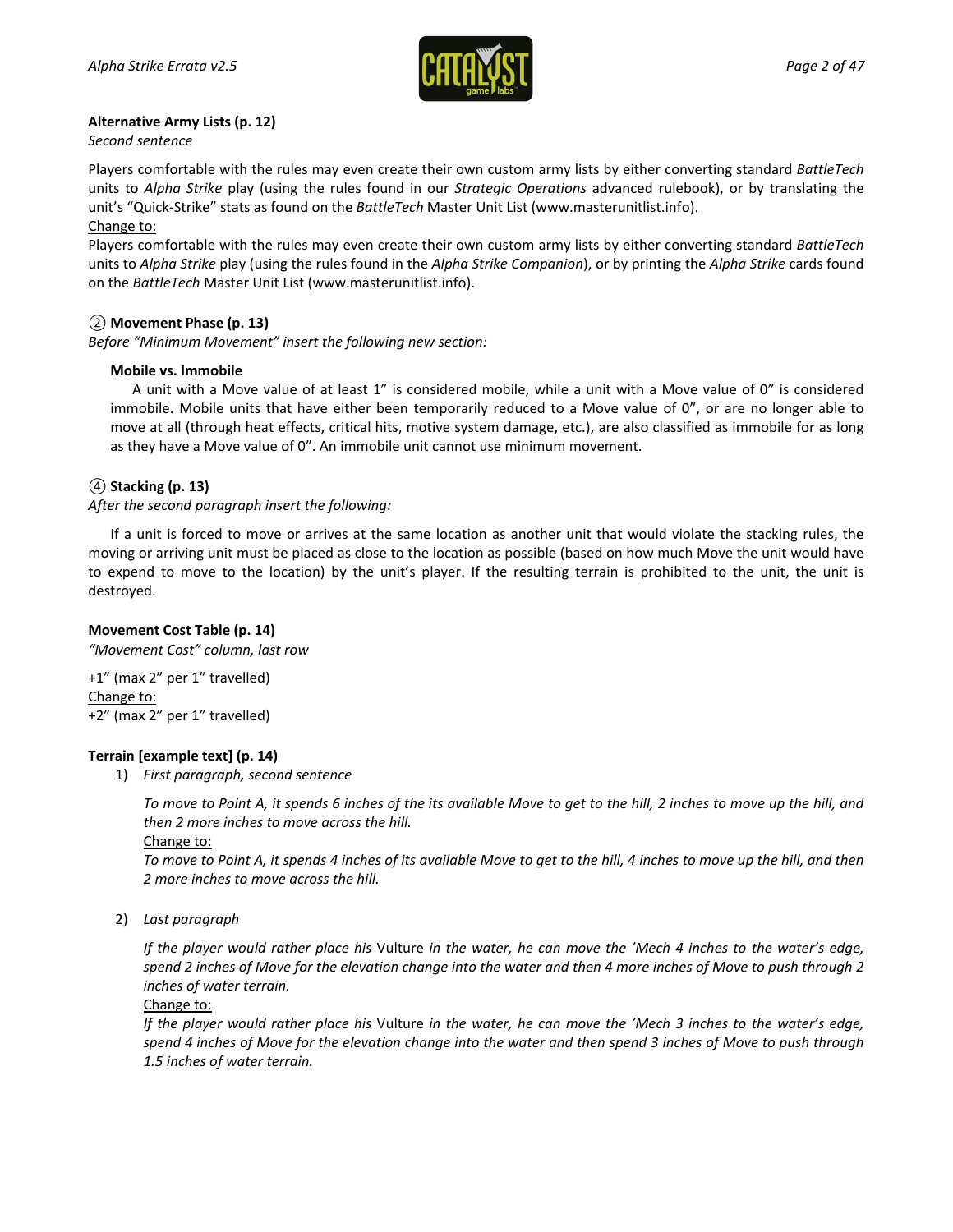

### **Jumping (p. 14)**

#### *Under "Maximum Jump Height", second sentence*

A jumping unit can jump over any terrain that is lower in height than its jump Move rating, so a unit with 6 inches of jumping Move may jump over any obstructions less than 6 inches tall.

#### Change to:

A jumping unit can jump over any terrain that is lower in height than its jump Move rating plus its current elevation, so a unit with 6 inches of jumping Move may jump over any obstructions less than 6 inches tall.

### **To-Hit Modifiers Table (p. 16)**

1) *Replace the Target Movement Modifiers subtable with the following:*

| <b>TARGET MOVEMENT MODIFIERS1</b> |  |  |
|-----------------------------------|--|--|
| Modifier                          |  |  |
| -4                                |  |  |
|                                   |  |  |
| $+0$                              |  |  |
| $+1$                              |  |  |
| $+2$                              |  |  |
| $+3$                              |  |  |
| +4                                |  |  |
| $+5$                              |  |  |
| $+1$                              |  |  |
|                                   |  |  |

2) *Under "Physical Attack Modifiers"*

Charge +2 Melee +1 Change to: Charge +1

- 3) Delete the "Target Modifiers" subtable and its "Is Shutdown/Immobile –4" entry.
- 4) *Footnote 1*

 $1$ Modifier Modifier is based on the unit's available movement, Change to:  $1$ Movement Modifier is based on the unit's available movement,

### **Shutdown Units (p. 17)**

Shutdown units do not receive a movement modifier for target's available movement. Change to: Shutdown units are immobile, and so have a target movement modifier of –4.

*⑤* **Occupying and Intervening Terrain (p. 17)** *Insert the following new paragraph:*

If terrain is occupied by the unit, the first 2" of that terrain extending away from the base of the unit is still considered the occupied terrain. Occupied terrain more than 2" from the base of the unit becomes intervening terrain. For example, if a unit occupies a building, and is within 2" of the edge of the building, the building is occupied but not intervening so it does not block LOS. If the same unit occupies a building, and line of sight is drawn through more than 2" of the building, then building is now intervening and blocks LOS. For Woods, if the unit occupies the Woods, the first 2" away from the base of the unit does not count toward the 6" of Woods blocking LOS.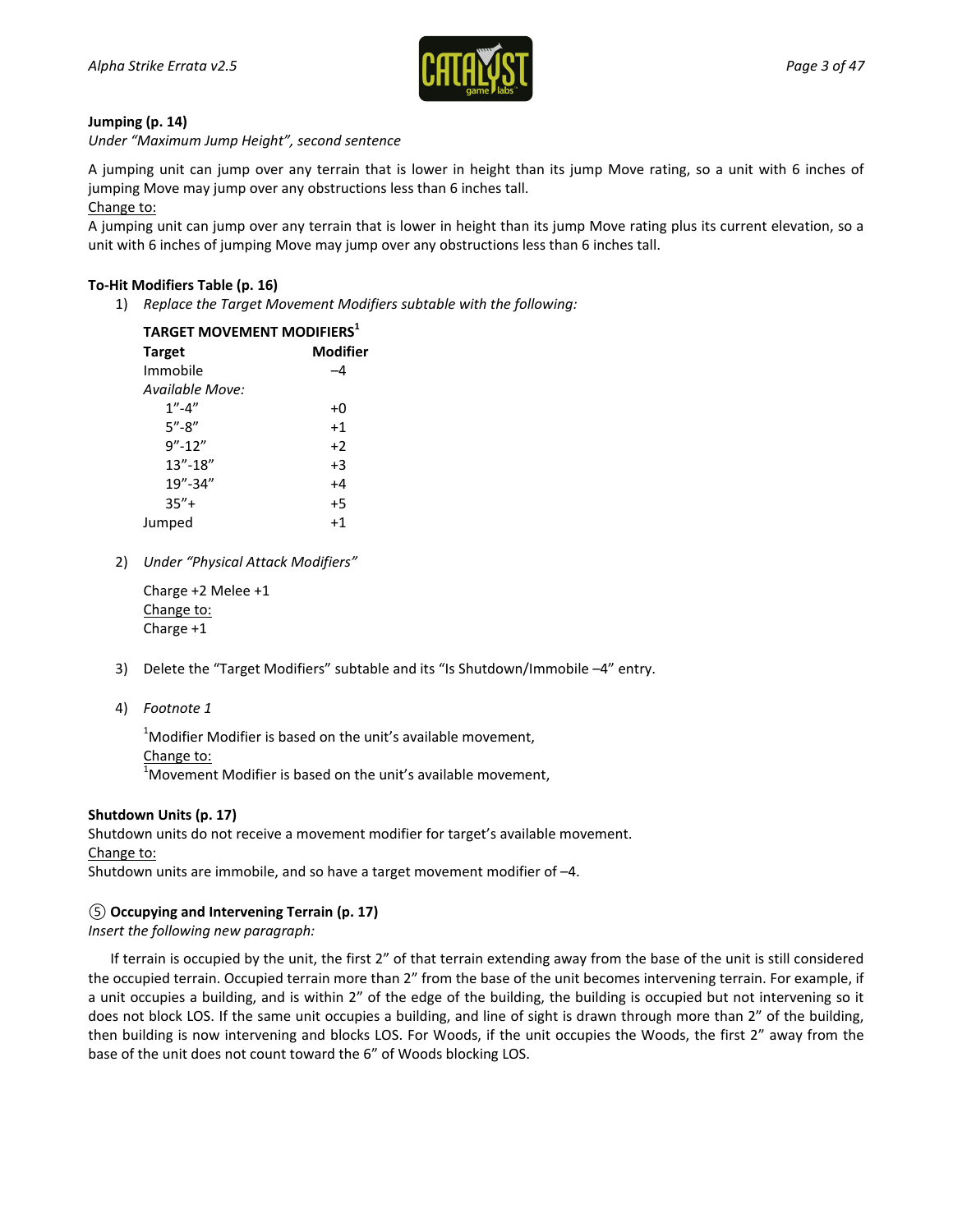

### **Heat Special Ability (p. 17)**

*Replace the paragraph with the following:*

Some units have a preponderance of heat-generating weapons. Units with this feature reflect this in the unit's stats via the Heat special ability (HT#/#/#). The Heat special ability will also include a numeric rating (for example, HT1/1/-), which will indicate the number of additional heat points that will be applied to a target in that range band (Short/Medium/Long) in the End Phase of the turn when the attack hits. (This heat applies in addition to the unit's normal weapon attack damage, so a unit that has a Short range damage value of 3 and has the HT1/-/- special will deliver 3 points of damage plus 1 point of heat at short range.)

### **Critical Hit Effects (p. 18)**

*Under "MP Hit", last sentence*

If a unit is reduced to a Move of 0 inches (or less) in this fashion, the unit may no longer move.

Change to:

If a unit is reduced to a Move of 0 inches (or less) in this fashion, it is rendered immobile.

### *②* **Step 1: Determine Physical Attack Type (p. 19)**

*Under "Special Physical Attacks", break the third and fourth sentences off into a new paragraph and change them as follows:*

Charges and Death From Above attacks are declared in the Movement Phase. They can only be declared if the attacking unit can move far enough to end its movement in base-to-base contact with its target, and only against targets that have already completed their movement. (In addition, a Death from Above attack may only be attempted by units that have sufficient jumping Move to reach the target.) Once declared, they cannot be aborted or changed by the attacker.

### **Charge Attacks (p. 19)**

1) *Fourth sentence*

To find this damage, take the total inches the attacker traveled, divide that by 2, and multiply by the result by the value shown on the Charge Damage Table, rounding normally. The result is the amount of damage inflicted against the target unit.

#### Change to:

The damage from a successful charge is equal to the number of inches moved, multiplied by the charging unit's Size value, and divided by 8—rounding all fractions normally. Thus, a Size 3 unit charging 6 inches to its target would deliver 2 points of damage on a successful attack (6 [inches] x 3 [Size]  $\div$  8 = 2.25, rounded normally to 2).

2) *Replace the Charge Damage Table with the following:*

### **Charge Damage Formulas**

Charge Damage\* = Inches Charged x Unit Size  $\div$  8 Death from Above = Charge Damage + 1

\*Round all fractions normally

#### **Using Overheat Value (p. 20)**

*Under "Heat Special Ability"*

Attacks using the Heat (HT#) special ability may not be augmented by overheating.

Change to:

Attacks using the Heat (HT#/#/#) special ability may not be augmented by overheating.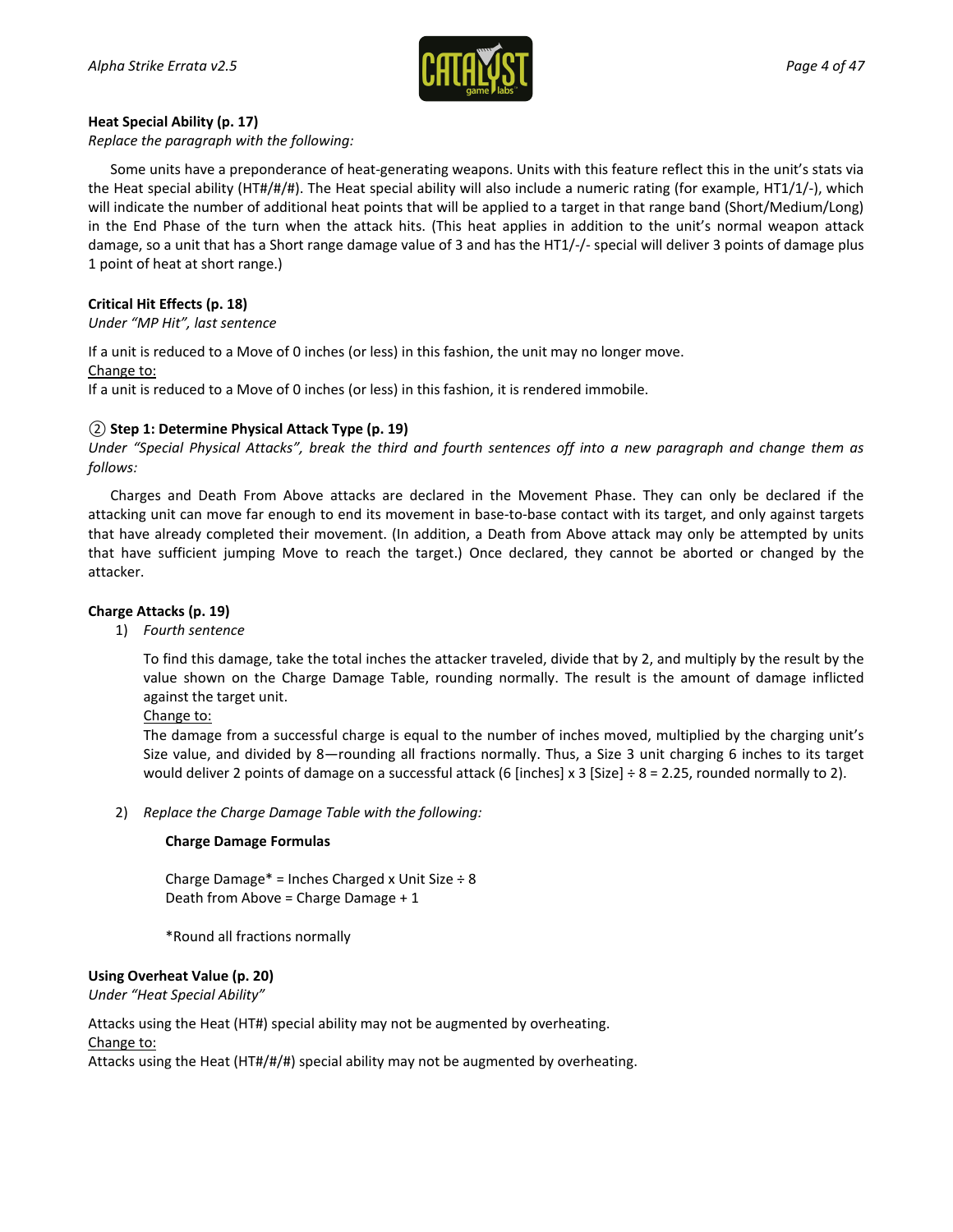

### **Heat (HT#) Special Ability (p. 20)**

- 1) Change (HT#) to (HT#/#/#) in both locations in this paragraph
- 2) The Heat special ability (see p. 20) Change to: The Heat special ability (see p. 21)

### **Shutdown (p. 20)**

#### *Second paragraph*

Attacks against a shutdown unit apply a –4 to-hit modifier, and ignore all target movement modifiers during that turn, including any modifiers for the targets jump capability (if applicable).

### Change to:

A shutdown unit is treated as immobile, and so has a target movement modifier of –4.

### *⑤* **Cooling Down (p. 20)**

*Replace the section with the following: This ruling has changed from previous errata versions.*

Any unit that used Overheating in the current turn will increase its Heat level as mentioned above, and thus will not cool down at all in the End Phase.

The unit begins the End Phase with the Heat level it had at the end of the previous turn's End Phase. Apply Heat to the unit for this End Phase in the following order:

**Step 1:** Add any Overheat used by the unit this turn.

**Step 2:** Subtract 1 heat level if the unit is in depth 1" or more water.

**Step 3:** Remove all heat levels if the unit did not make a weapon attack this turn.

**Step 4:** Remove all heat levels and restart the unit if the unit began this End Phase shutdown.

**Step 5:** Add any external sources of Heat.

**Heat (HT#) (p. 21)**

Change (HT#) to (HT#/#/#)

### **Standard Alpha Strike**

### **Additional Game Terms for Standard Alpha Strike (p. 23)**

1) *① Insert the following new paragraph:*

**Infantry:** Infantry includes both conventional infantry and battle armor.

2) *② Insert the following new paragraph:*

**Airborne:** Any unit that is in the air, whether an aerospace unit or a ground unit such as a WiGE or VTOL, counts as airborne. Units that are hovering or jumping, have landed, or are taxiing/taking off are not considered airborne.

3) *③ Insert the following new paragraph:*

**Heat-Tracking Units:** Only 'Mechs and Aerospace Fighters track Heat in *Alpha Strike*. All other unit types are non-heat tracking units.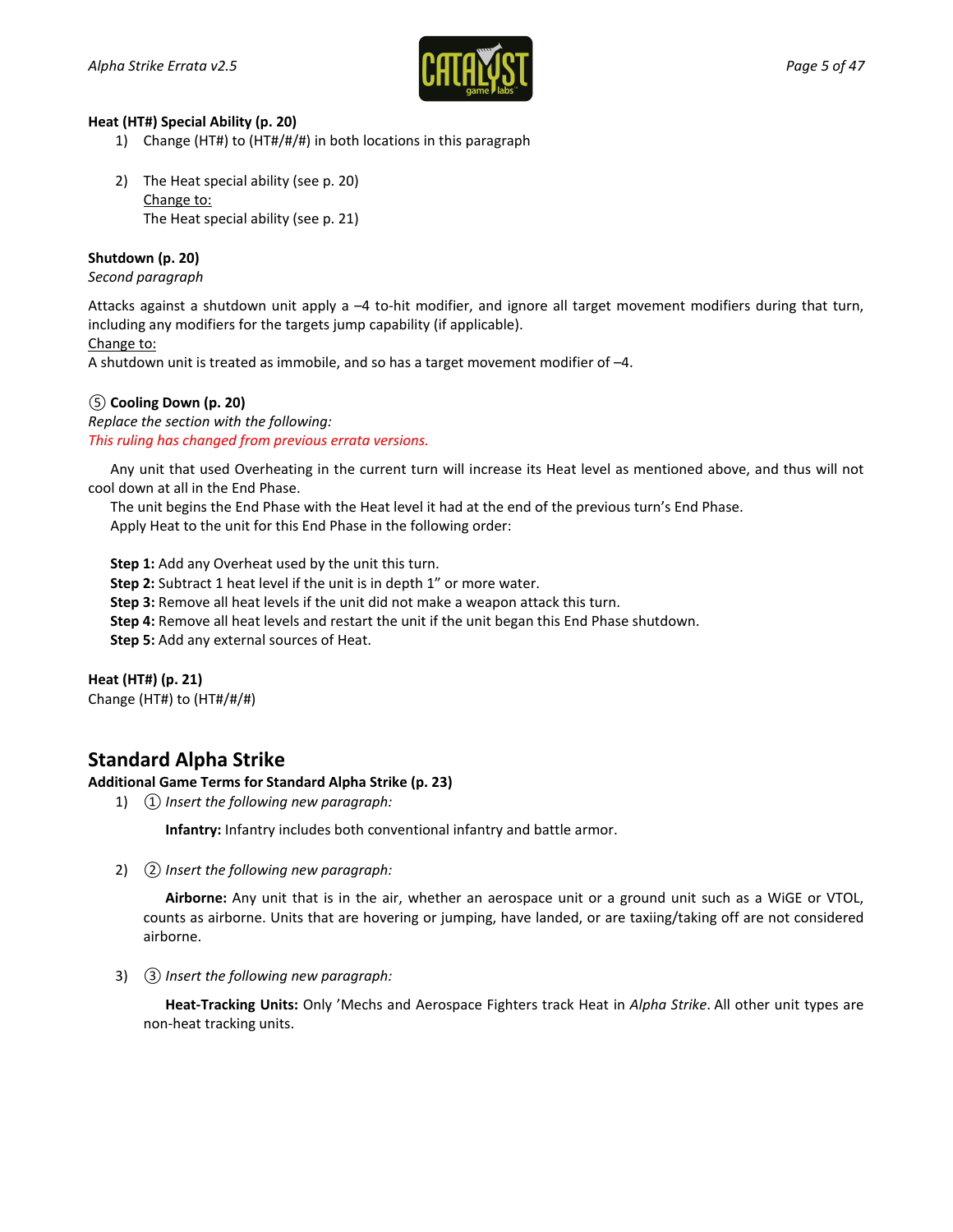

#### **Alternative Army Lists (p. 24)**

*Second sentence*

Players comfortable with the rules may even create their own custom army lists by either converting standard *BattleTech* units to *Alpha Strike* play (using the rules found in our *Strategic Operations* advanced rulebook), or by translating the unit's "Quick-Strike" stats as found on the BattleTech Master Unit List [\(www.masterunitlist.info\)](http://www.masterunitlist.info/). Change to:

Players comfortable with the rules may even create their own custom army lists by either converting standard *BattleTech* units to *Alpha Strike* play (using the rules found in the *Alpha Strike Companion*), or by printing the *Alpha Strike* cards found on the *BattleTech* Master Unit List [\(www.masterunitlist.info\)](http://www.masterunitlist.info/).

#### **Force Balancing (p. 24)**

*Replace the "Adjusting for Skill" and "Adjusting for C3 " paragraphs and the "Point Value Skill Rating Table" completely with the following:*

<span id="page-5-0"></span>

| LOW-SKILL PV DECREASE TABLE<br>Unit's Base PV PV Decrease per Rating |                                                                                               | <b>IMPROVED-SKILL PV INCREASE TABLE</b><br>Unit's Base PV PV Increase per Rating                                                                                                                                               |       |
|----------------------------------------------------------------------|-----------------------------------------------------------------------------------------------|--------------------------------------------------------------------------------------------------------------------------------------------------------------------------------------------------------------------------------|-------|
|                                                                      |                                                                                               |                                                                                                                                                                                                                                |       |
| $15 - 24$                                                            |                                                                                               | $8 - 12$                                                                                                                                                                                                                       |       |
| 25-34                                                                |                                                                                               | $13 - 17$                                                                                                                                                                                                                      |       |
| $35 - 44$                                                            |                                                                                               | 18-22                                                                                                                                                                                                                          |       |
| 45-54                                                                |                                                                                               | $23 - 27$                                                                                                                                                                                                                      |       |
| 55-64                                                                | 6                                                                                             | 28-32                                                                                                                                                                                                                          | 6     |
| 65-74                                                                |                                                                                               | 33-37                                                                                                                                                                                                                          |       |
| 75-84                                                                |                                                                                               | 38-42                                                                                                                                                                                                                          | 8     |
| 85-94                                                                |                                                                                               | 43-47                                                                                                                                                                                                                          | 9     |
| 95-104                                                               | $10*$                                                                                         | 48-52                                                                                                                                                                                                                          | $10*$ |
|                                                                      | $\mathbf{v}_1$ , and a probability of the function of $\mathbf{A}$ probability $\mathbf{p}_1$ | While the company of the contract of the contract of the contract of the contract of the contract of the contract of the contract of the contract of the contract of the contract of the contract of the contract of the contr |       |

\*Increase PV decrease by 1 point for every 10 base PV over 104.

\*Increase PV increase by 1 point for every 5 base PV over 52.

#### *②* **SKILL RATING TABLE**

| <b>Skill Description</b> | <b>Unit Skill Rating</b> |
|--------------------------|--------------------------|
| Wet Behind the Ears      |                          |
| <b>Really Green</b>      | 6                        |
| Green                    | 5                        |
| Regular                  | 4                        |
| Veteran                  | 3                        |
| Elite                    | $\mathfrak z$            |
| Heroic                   | 1                        |
| Legendary                | ი                        |

#### **Adjusting for Skill**

The *Alpha Strike* Point Value system is designed to generate a unit's overall combat rating in *Alpha Strike* games when using a "default" Skill Rating of 4, but in many games, players may find themselves fielding units with varying degrees of skill. The following rules describe how to adjust a unit's Point Value based on the Skill Rating of its pilot or crew.

*①* **Drones:** Units equipped with a Drone (DRO) special use the Skill of their remote operator to determine any PV modifiers for Skill. Remember, however, that such drones always receive a +1 Skill value due to their nature, so a drone operated by a Skill 4 operator must be valued as if the drone unit has a Skill of 5.

**Less Experienced Skills (Skill Rating 5+):** Higher Skill values reduce a unit's Point Value. How many points this Skill value increase reduces the unit's PV is based on the unit's base PV with a "default" Skill value of 4. For units with a Skill value higher than 4, the PV of a unit is reduced by 1 point per point of Skill value increase if the unit's base PV is 1 to 14 points, with an additional reduction of 1 more point per point of Skill value increase for every 10 base PV the unit is worth after that. For ease of reference, this formula is translated into the Low-Skill PV Decrease Table shown below.

For example, a unit with a base PV of 35 at a Skill value of 4, when assigned a crew of Skill 6, would decrease its PV cost by 8 points (4 [PV decrease for a unit of 35-44 base PV] x 2 [2 Skill Rating increases above Skill 4] = 8). This reduces the unit's PV to  $27(35 - 8 = 27)$ .

**Minimum PV:** Regardless of the unit's starting PV and Skill based modifiers, the minimum PV for any unit in *Alpha Strike* play is always 1 point.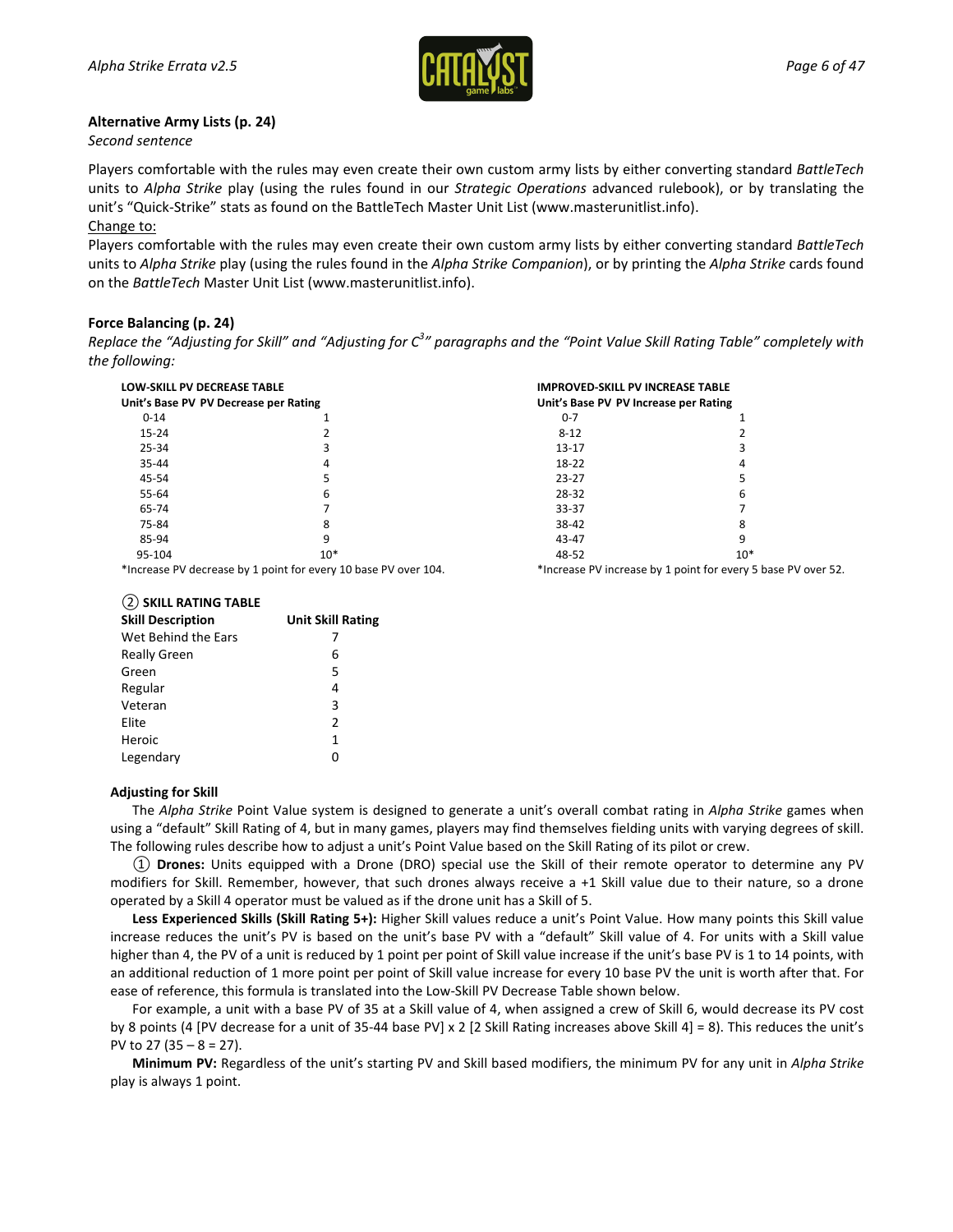

**More Experienced Skills (Skill Rating 3 and Under):** Lower Skill values increase a unit's Point Value. How many points this Skill value decrease increases the unit's PV is based on the unit's base PV with a "default" Skill value of 4. For units with a Skill value lower than 4, the PV of a unit is increased by 1 point per point of Skill value increase if the unit's base PV is 1 to 7 points, with an additional increase of 1 more point (per point of Skill value increase) for every 5 base PV the unit is worth after that. For ease of reference, this formula is translated into the Improved-Skill PV Increase Table shown above.

For example, a unit with a base PV of 39 at a Skill value of 4, when assigned a crew of Skill 2, would increase its PV cost by 16 points (8 [PV increase for a unit of 38-42 base PV] x 2 [2 Skill Rating decreases below Skill 4] = 16). This increases the unit's PV to 55 (39 + 16 = 55).

*Errata Note: The PV cost for C3 is now built directly into the unit. In other words, there is absolutely no separate Point Value charge for C3 based on network size or any other factor after the unit has been designed.*

### *⑤* **Minimum Movement (p. 27)**

*At the end of the paragraph insert the following:*

A unit using minimum movement has a +0 attacker movement modifier and a +0 target movement modifier.

### *②* **Forced Withdrawal (Optional) (p. 27)**

1) *In between the first and second paragraphs insert the following new paragraph:*

**Forced Withdrawal and Transports:** A unit making a forced withdrawal will not mount or stay mounted on any transport unless that transport is also making a forced withdrawal and the transport's Move is at least as fast as the unit's own Move. A transport making a forced withdrawal will not slow down to load or unload (for example, to unload cargo). The transport can mount/dismount units that do not cost any Move to mount/dismount.

2) *Under "Crippling Damage", last bullet point*

The unit has been immobilized through Critical Hit effects. Change to: The unit has been immobilized through damage, Critical and/or Motive Hit effects.

### **Movement Phase (p. 27)**

*Before "Minimum Movement" insert the following new section:*

#### **Mobile vs. Immobile**

A unit with a Move value of at least 1" is considered mobile, while a unit with a Move value of 0" is considered immobile. Mobile units that have either been temporarily reduced to a Move value of 0", or are no longer able to move at all (through heat effects, critical hits, motive system damage, etc.), are also classified as immobile for as long as they have a Move value of 0". An immobile unit cannot use any movement options such as minimum movement or standing still.

### **Minimum Movement (p. 27)**

*Replace the section with the following:*

As long as a unit is mobile that turn it can always move 2 inches in any direction, regardless of the terrain's movement costs (unless the terrain in question is prohibited).

### *④* **Stacking (p. 13)**

*After the second paragraph insert the following:*

If a unit is forced to move or arrives at the same location as another unit that would violate the stacking rules, the moving or arriving unit must be placed as close to the location as possible (based on how much Move the unit would have to expend to move to the location) by the unit's player. If the resulting terrain is prohibited to the unit, the unit is destroyed.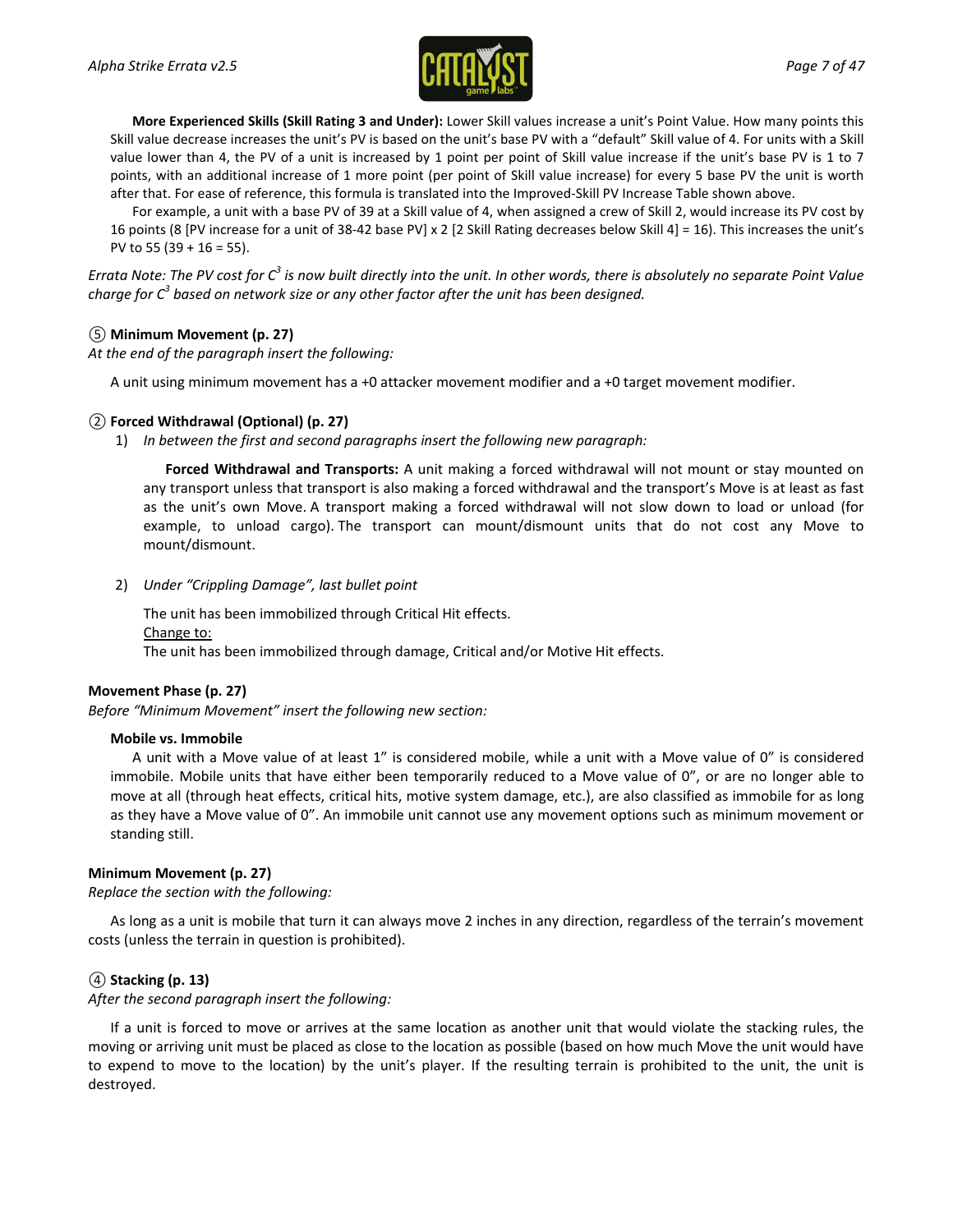

### **ProtoMech Movement (p. 27)**

Delete this section entirely.

### **Terrain (p. 28)**

*Under "Level Change", second sentence (first in the right column)*

Changing levels costs 1 extra inch Change to: Changing levels costs 2 extra inches

### **Movement Cost Table (p. 30)**

1) *③ Under "Terrain Type" column, Water section*

Depth 0"-1" – change to Depth 0" Depth 2"-3" – change to Depth 1" Depth 4"+ – change to Depth 2"+

- 2) *Under "Level Changes (up or down)", "Move Cost per Inch" column*
	- +1" ('Mechs, ProtoMechs) change to +2"
	- +1" (VTOLs in Air) change to +2"
	- +1" (Submarines in Water) change to +2"
	- +2" (Infantry, Ground Vehicles) change to +4"

### **Terrain [example text] (p. 32)**

1) *Left column, first paragraph, second sentence*

*To move to Point A, it spends 6 inches of the its available Move to get to the hill, 2 inches to move up the hill, and then 2 more inches to move across the hill.*

#### Change to:

*To move to Point A, it spends 4 inches of its available Move to get to the hill, 4 inches to move up the hill, and then 2 more inches to move across the hill.*

2) *Left column, last paragraph*

*If the player would rather place his* Vulture *in the water, he can move the 'Mech 4 inches to the water's edge, spend 2 inches of Move for the elevation change into the water and then 4 more inches of Move to push through 2 inches of water terrain.*

#### Change to:

*If the player would rather place his* Vulture *in the water, he can move the 'Mech 3 inches to the water's edge, spend 4 inches of Move for the elevation change into the water and then spend 3 inches of Move to push through 1.5 inches of water terrain.*

### **Additional Movement Rules (p. 32)**

1) *① Before "Jumping" insert the following new subsection: This ruling has changed from previous errata versions.*

### **Standstill**

A mobile unit that chooses to move less than 1 inch in the current turn and has not been transported that turn is at a standstill. A unit that is standing still is easier to hit, but this also improves the unit's ability to hit with its own attacks (see pp. 36-37).

2) *Under "Jumping", first paragraph, last sentence*

JR7-K *Jenner*, with its Move of 14"/6"j, can use 14 inches of Move on the ground, or jump for 6 inches.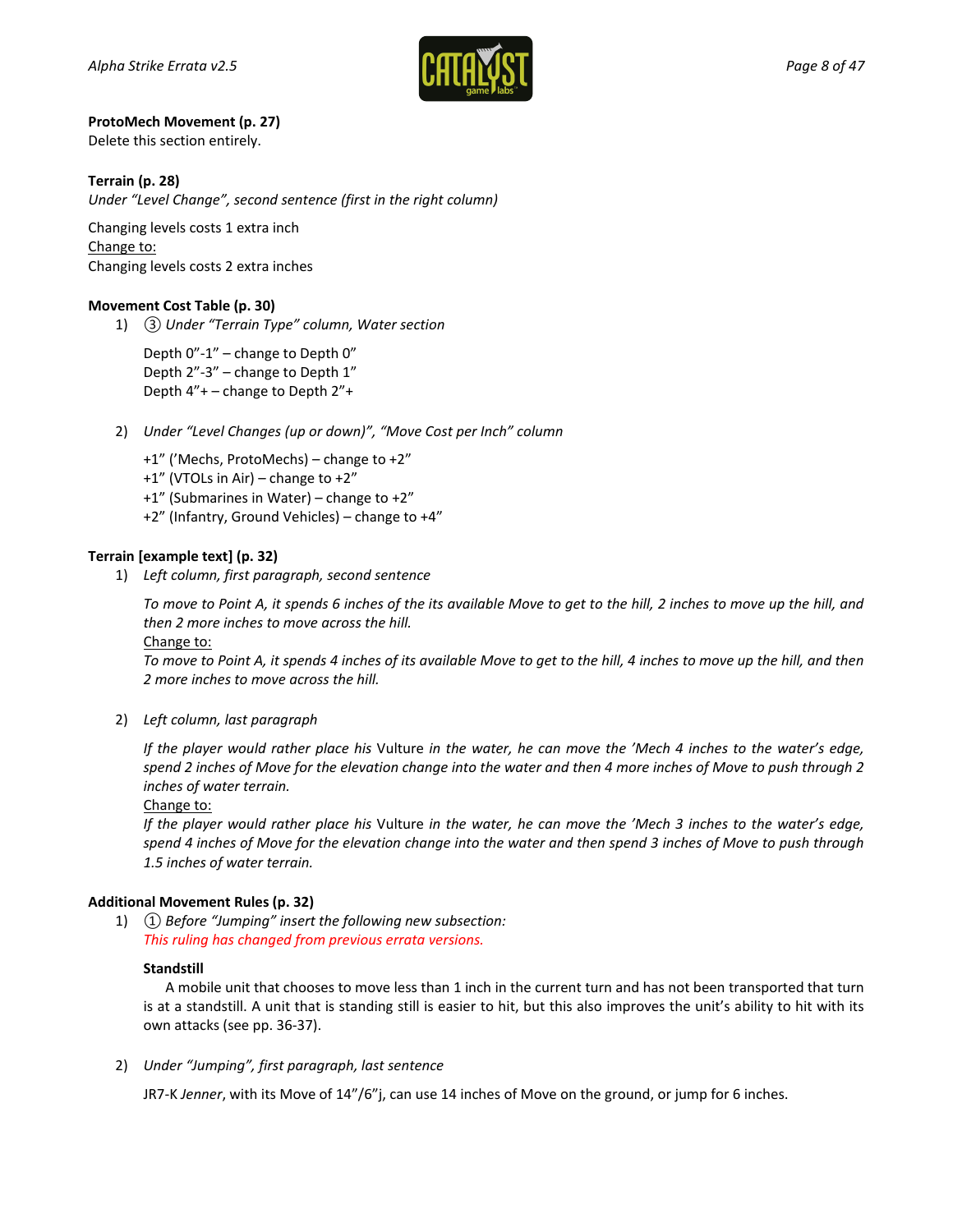

### Change to:

JR7-K *Jenner*, with its Move of 14"/8"j, can use 14 inches of Move on the ground, or jump for 8 inches.

### *③* **Transporting Infantry (p. 32)**

1) *Under "Infantry Transports", second paragraph, first sentence This ruling has changed from previous errata versions.*

It costs an infantry transport unit 2 inches of Move to mount (pick up) or dismount (drop off) battle armor or infantry.

### Change to:

It costs an infantry unit 2 inches of Move to board a transport.

2) *Under "Infantry Transports", third paragraph, after the first sentence insert the following:*

It costs neither the transport nor the transported unit any Move to do so.

3) *Under "Infantry Transports", fourth paragraph, first sentence*

Regardless of the infantry unit's type, it may not use any Move in the turn it dismounts from its transport, but it may execute attacks during the Combat Phase.

Change to:

After an infantry unit dismounts from a transport, it may not use any further Move that turn. However, it may still execute attacks during the Combat Phase. A dismounting unit has a TMM of 0, but is considered to have used ground movement and thus cannot be at a standstill that turn.

4) *Under "Infantry Transports", at the end of the paragraph insert the following new paragraph: This ruling has changed from previous errata versions.*

If a transport is destroyed, any units it is transporting are destroyed as well.

### *④* **Transporting Infantry (p. 33)**

1) *Under "Mechanized Battle Armor", replace the second paragraph with the following:*

Mounting and dismounting battle armor from an Omni unit follows all the same movement rules as does mounting and dismounting infantry from a dedicated infantry transport.

2) *Under "Extended Mechanized Special Ability", second sentence*

However, the transport mounted by these units will not only have to spend 2 inches of Move to pick up such units, it will lose 2 inches of Move per turn as long as the XMEC unit remains on board.

Change to:

However, the transport mounted by these units will lose 2 inches of Move per turn as long as the XMEC unit remains on board.

### **Combat Phase (p. 33)**

- 1) First paragraph. Delete the third sentence ("ProtoMech Points—which operate as multiple units […]")
- 2) *First paragraph, last sentence*

BattleMechs, IndustrialMechs, combat vehicles, infantry, battle armor, conventional fighters and aerospace fighters always only have one attack per turn.

Change to:

BattleMechs, IndustrialMechs, ProtoMechs, combat vehicles, infantry, battle armor, conventional fighters, and aerospace fighters always only have one attack per turn.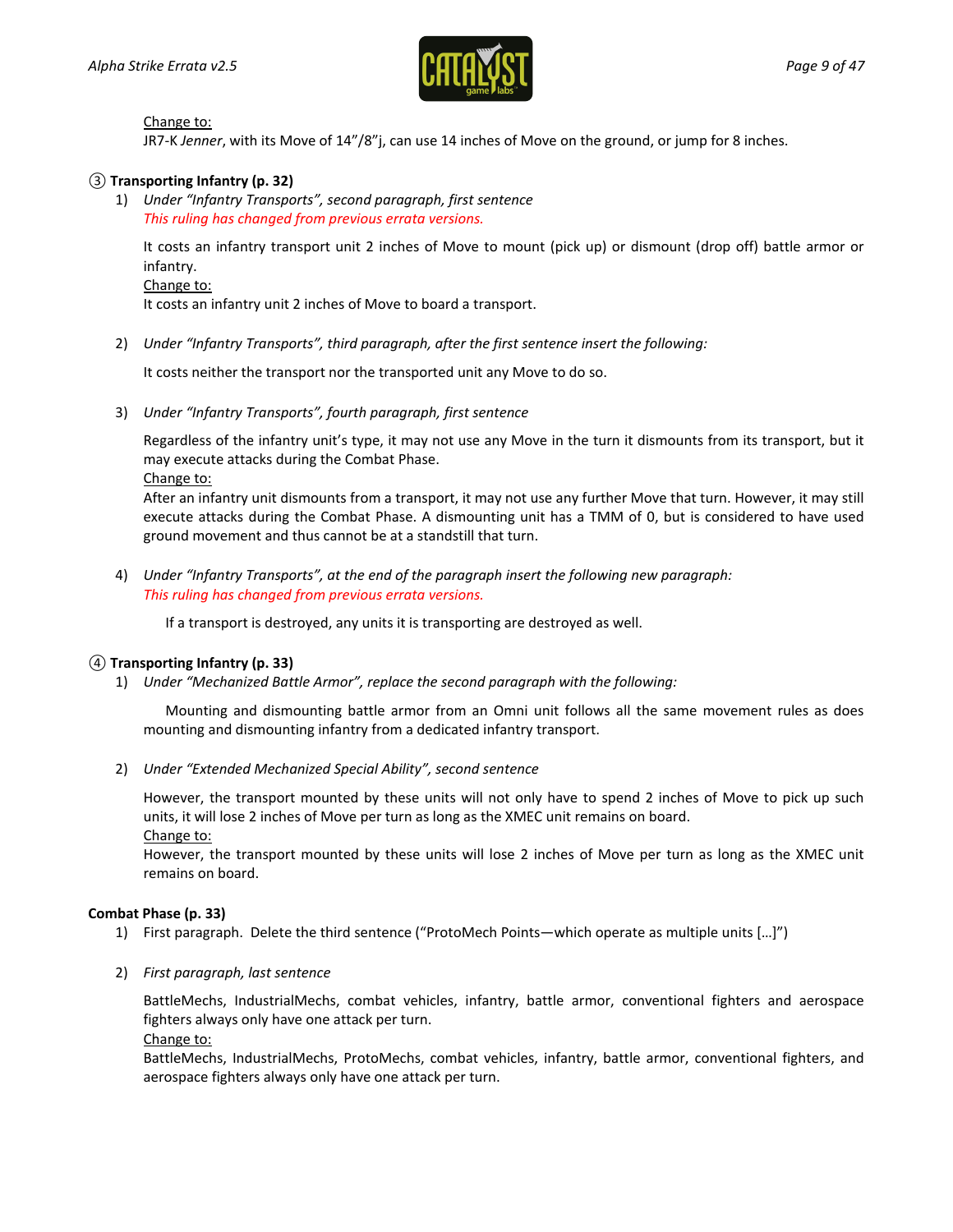

### **Step 1: Verify Line of Sight (p. 34)**

1) *② At the end of the first paragraph insert the following:*

There is a maximum range to line of sight for ground units of 42". This may be reduced if using advanced environmental conditions (see *Environmental Conditions*, p. 92).

2) *② At the end of the second paragraph insert the following:*

Conversely, if more than two-thirds of the attacking unit's miniature is blocked from seeing the target miniature by solid terrain, the line of sight is blocked. The blocking of line of sight works both directions: if the attacker is blocked from seeing the target, the target is blocked from seeing the attacker and if the target is blocked from seeing the attacker, the attacker is blocked from seeing the target.

- 3) *③* Under "Water", delete the second paragraph
- 4) *③ Before "Underwater and Torpedo Attacks", insert the following new paragraph:*

**Submerged Units:** A unit in water deep enough to cover the unit's entire height, such as a 'Mech unit standing in water 2 or more inches in depth, is completely submerged (see *Unit Heights*, p. 99). A unit in water at least 1" deep, but less than the unit's height (such as a 'Mech unit standing in 1"-deep water) is partially submerged. Units on the surface of the water (such as a hovercraft or naval vessel) are not submerged.

A completely submerged unit has LOS to and may attack completely or partially submerged units in the same water feature (if a unit can trace LOS entirely through water, it is in the same water feature). Attacks are blocked from a partially submerged or non-submerged unit to a completely submerged unit and also from completely submerged units to units on the surface of the water (in both cases, the TOR# special ability grants an exception; see *Underwater and Torpedo Attacks*, below). LOS and attacks are blocked from a completely submerged unit to a unit not in the same water feature.

5) *③ Under "Underwater and Torpedo Attacks", replace the paragraph with the following:*

Units with the TOR# special ability (see p. 48) can make torpedo attacks when partially or completely submerged (see *Water*, above). In addition, torpedoes can be used to make attacks between submerged units and those on the surface. Such attacks use only the unit's TOR# damage.

### *②* **Step 1: Verify Line of Sight (p. 35)**

*Under "Indirect Fire", replace the entire entry with the following:*

If a unit has the Indirect Fire (IF) special ability, it may still attack targets within its range (and firing arc) even without a direct LOS. To use indirect fire, there must be a unit friendly to the attacker that has a valid LOS and is within 42" of the target (if using advanced environmental conditions, see the Visual Spotting Range Table, p. 89). This friendly unit is the spotter.

Indirect fire attacks use the range and movement modifier of the attacking unit, the movement modifiers of the target, and terrain and movement modifiers based on the spotter's LOS. An additional +1 to-hit modifier applies to the attack itself. Another +1 applies if the spotter makes an attack of its own in the same turn.

Units with the IF# and LRM#/#/# specials may use all alternate munitions, Special Pilot Abilities, and Quirks available to the LRM#/#/# special when making indirect fire attacks, but are limited to using the LRM special ability's long range value if it is lower than the IF special ability value. (For details on Special Pilot Abilities and Quirks, see the *Alpha Strike Companion*).

A unit used as a spotter for an indirect fire attack may be used to spot for more than one IF attack in a turn, but cannot choose more than one target to spot in that same turn. Note that aerospace units can spot for indirect fire while they are in the Central Zone, provided they have the Recon (RCN) special ability.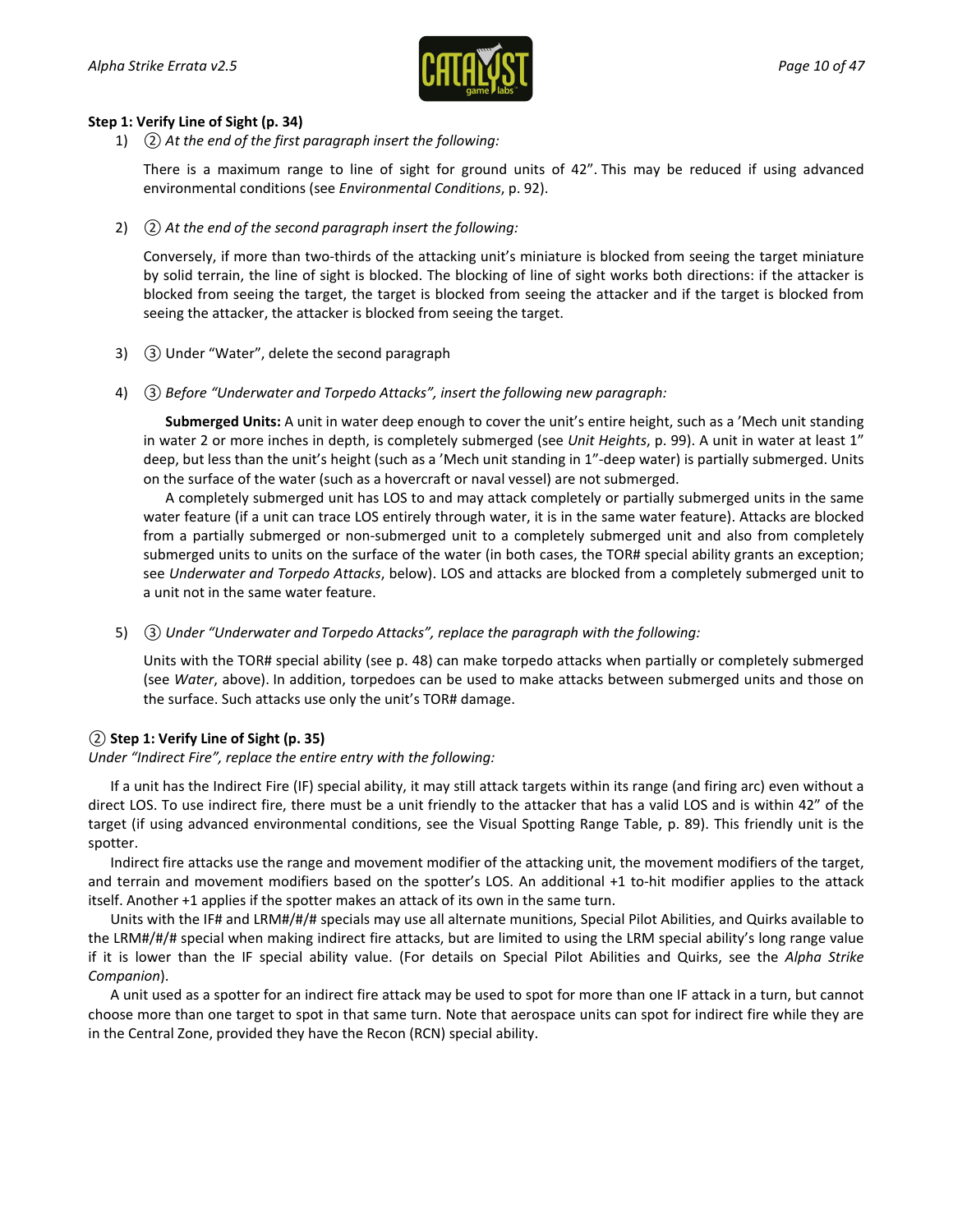

### *⑤* **Step 4: Determine To-Hit Number (p. 36)**

1) *Replace the "Shutdown Units" paragraph with the following: This ruling has changed from previous errata versions.*

**Immobile:** An immobile unit's target movement modifier is always –4. Attacks made by an immobile unit (regardless of the attack type) receive a –1 to-hit modifier.

**Standstill:** A standstill unit's target movement modifier is always 0. Attacks made by a unit at a standstill (regardless of the attack type) receive a –1 to-hit modifier.

*⑤* **Ground Movement:** The unit uses the target movement modifier as listed on its unit card.

*⑤* **Jumping:** A unit that jumps that turn has a target movement modifier is equal to the target movement modifier shown on its unit card. Then add the additional +1 target movement modifier for jumping. Attacks made by a jumping non-infantry unit (regardless of the attack type) receive a +2 to-hit modifier.

*②* In unusual circumstances, attacks can occur during the Movement Phase. If an attack against a jumpcapable target is made before the target has moved this turn, assume the target used ground movement when resolving it (regardless of how the target moved the previous turn).

### 2) *Under "Occupying and Intervening Terrain", second sentence*

Terrain is intervening if the Line of Sight passes through it before reaching the target (see *Verify Line of Sight*, p. 34).

#### Change to:

Terrain is intervening if the Line of Sight passes through it before reaching the target, and any terrain occupied by the attacker is considered intervening even if it does not pass through Line of Sight to the target (see *Verify Line of Sight*, p. 34).

### *③* **To-Hit Modifiers Table (p. 37)**

Replace this table with the modified version attached to the end of this document. Note that footnote numbering may differ between the table provided herein and any that appears in print.

### *②* **Step 4: Determine To-Hit Number [example text] (p. 38)**

*Replace the entire example with the following:*

*In the To-Hit Roll diagram, Alice's 'Mech is at point A. The 'Mech she is attacking with has a Skill Rating of 3. It cannot see Aaron's 'Mech (at point B), since that unit is completely submerged. It can see the conventional infantry unit (at C), the large support vehicle (at D), the 'Mech unit at point E, the ProtoMech at point F, and the vehicle at point G. Alice starts with her Skill Rating of 3 and applies the rest of the modifiers. As Alice's 'Mech occupies Woods, all her attacks will have a +2 to-hit modifier for Woods.*

*Here are her to-hit numbers:*

*The infantry unit at point C is 16" away, putting it at Medium range, which adds a +2 modifier. They have 2"f Move, giving them a target modifier of +0. The Modified To-Hit Number is 7 [3 (Skill Rating) + 2 (medium range) + 2 (woods) = 7].*

*The large support vehicle at D is 26" away—Long range, which adds 4. It has 5 Move, giving it a target modifier of +2. It is a large support vehicle, which subtracts 1. The Modified To-Hit Number is 10 [3 (Skill Rating) + 4 (long range) + 2 (woods) + 2 (target movement) –1 (Large) = 10].*

*The target 'Mech at E is 2" away, making it Short range, which doesn't add a modifier. It has a Move of 10"/2"j. The 10" has a target movement modifier of +2, the 2"j has a target movement modifier of +0 and +1 jump for a +1 total. The highest target movement modifier of +2 is used. Next, Alice adds 2 because it is in water that provides partial cover. The Modified To-Hit Number is 9 [3 (Skill Rating) + 0 (short range) + 2 (target movement) + 2 (woods) + 2 (partial cover) = 9]. Though Alice's unit has LOS to ProtoMech at F, that unit is outside of her firing arc, so no shots at it are possible.*

*The vehicle unit at point G is 8" away, putting it at medium range for a +2 modifier. It has an 8" Move, giving it a target modifier of +1. There are 2" of woods between the attacker and target, but occupied and intervening woods are not cumulative, there is still only the +2 to-hit modifier for Woods. The Modified To-Hit Number is 8 [3 (Skill Rating) + 2 (medium range) + 1 (target movement) + 2 (intervening/occupied woods) = 8].*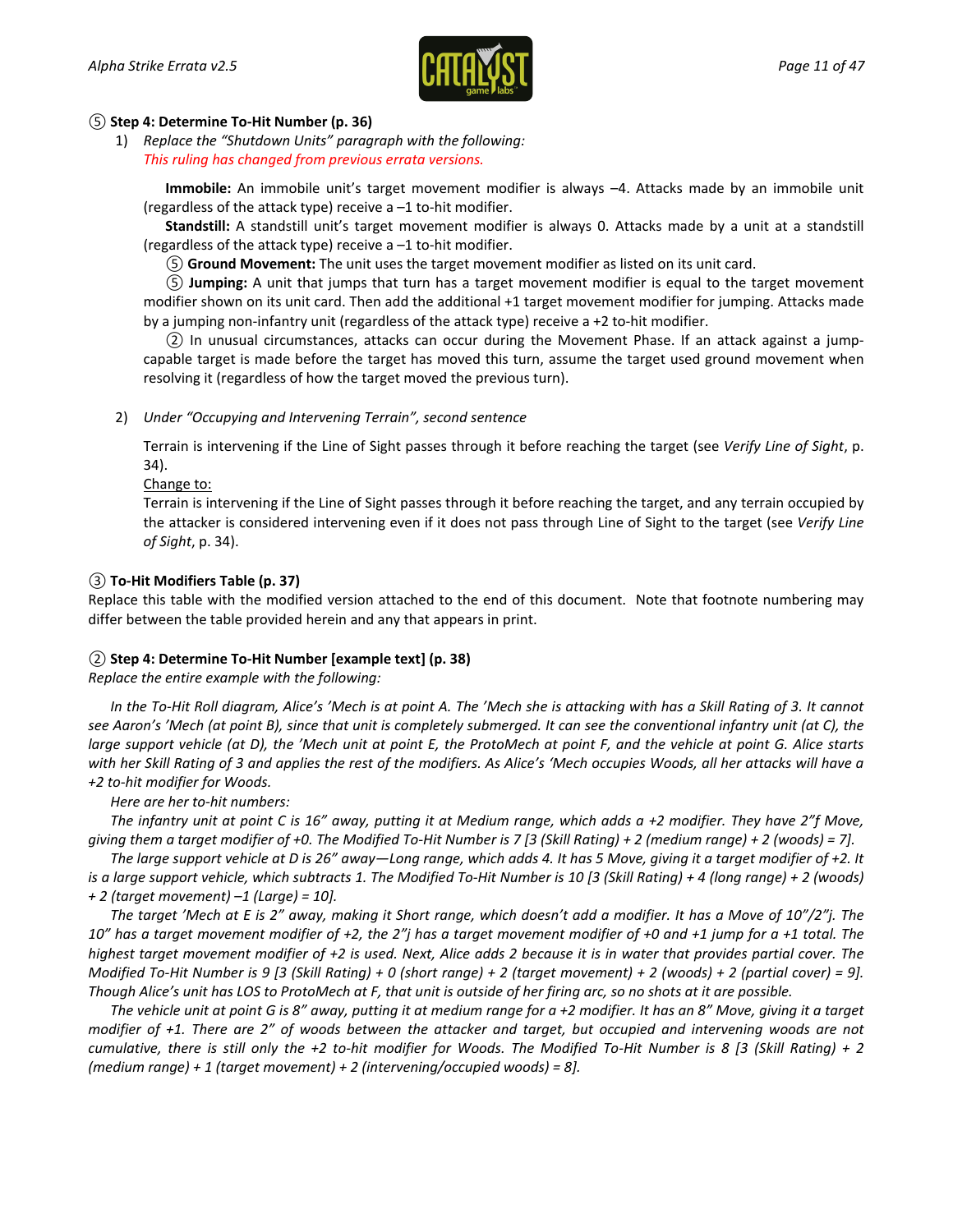

#### **Step 6: Determine and Apply Damage (p. 38)**

1) *① Under "Mechanized Battle Armor", at the end of the paragraph insert the following new paragraph:*

Area of effect (AoE) damage (see p. 39) ignores this process, damaging all units within the area of effect instead.

2) *After "Amount of Damage" insert the following new paragraph:*

**Minimal Damage:** Some units in *Alpha Strike* deliver damage on a scale so low that their attacks can potentially have no effect. This typically occurs with lightly armed units, such as ProtoMechs, which typically rely on numbers to make up for their limited firepower. Units that fall into this category will feature a damage value of "0\*" (zero, with an asterisk) at the appropriate range bracket. This value indicates that the unit can deliver minimal damage at that range, rather than no damage at all.

Every time a unit executes a successful attack at a range bracket with 0\* damage, its controlling player must make a 1D6 roll. If the result is 4 or higher, the attack delivers a single point of standard damage. Otherwise, the attack still hits, but delivers no damage.

Successful minimal damage attacks that fail to deliver any actual damage may not resolve any Critical Hit or Motive Hit checks, but will prompt hull breach checks if they occur in underwater or vacuum environments. In the case of special rules that modify a unit's damage and require rounding, minimal damage attacks always round down to 0.

3) *Under "Special Ability Damage", second sentence*

AC, ARTX, FLK, IF, LRM, SRM, TOR, and TUR Change to: AC, ARTX, FLK, IF, LRM, REAR, SRM, TOR, and TUR

4) Last sentence: change (HT#) to (HT#/#/#)

#### **Heat Special Ability (p. 39)**

1) *First paragraph, third sentence*

The Heat special ability will also include a numeric rating (for example, HT1),

Change to:

The Heat special ability will also include a numeric rating at each range (for example, HT1/-/-)

2) *First paragraph, fourth sentence*

so a unit that can deliver 3 points of damage and has the HT1 special will deliver 3 points of damage in the attack, Change to:

so a unit that can deliver 3 points of damage and has the HT1/-/- special will deliver 3 points of damage in the attack,

#### **Underwater Damage (p. 39)**

1) *First sentence*

With the exception of damage from torpedo weapons (units that have the TOR special ability), all damage from underwater weapon attacks that hit a submerged unit is reduced by half (round down, to a minimum of 1). Change to:

With the exception of damage from energy attacks (weapon attack from units that have the ENE special ability), all damage from underwater weapon attacks that hit a submerged unit is reduced by half (round down, to a minimum of 1). If the unit has the TOR special ability, add the full TOR damage from that range to the result.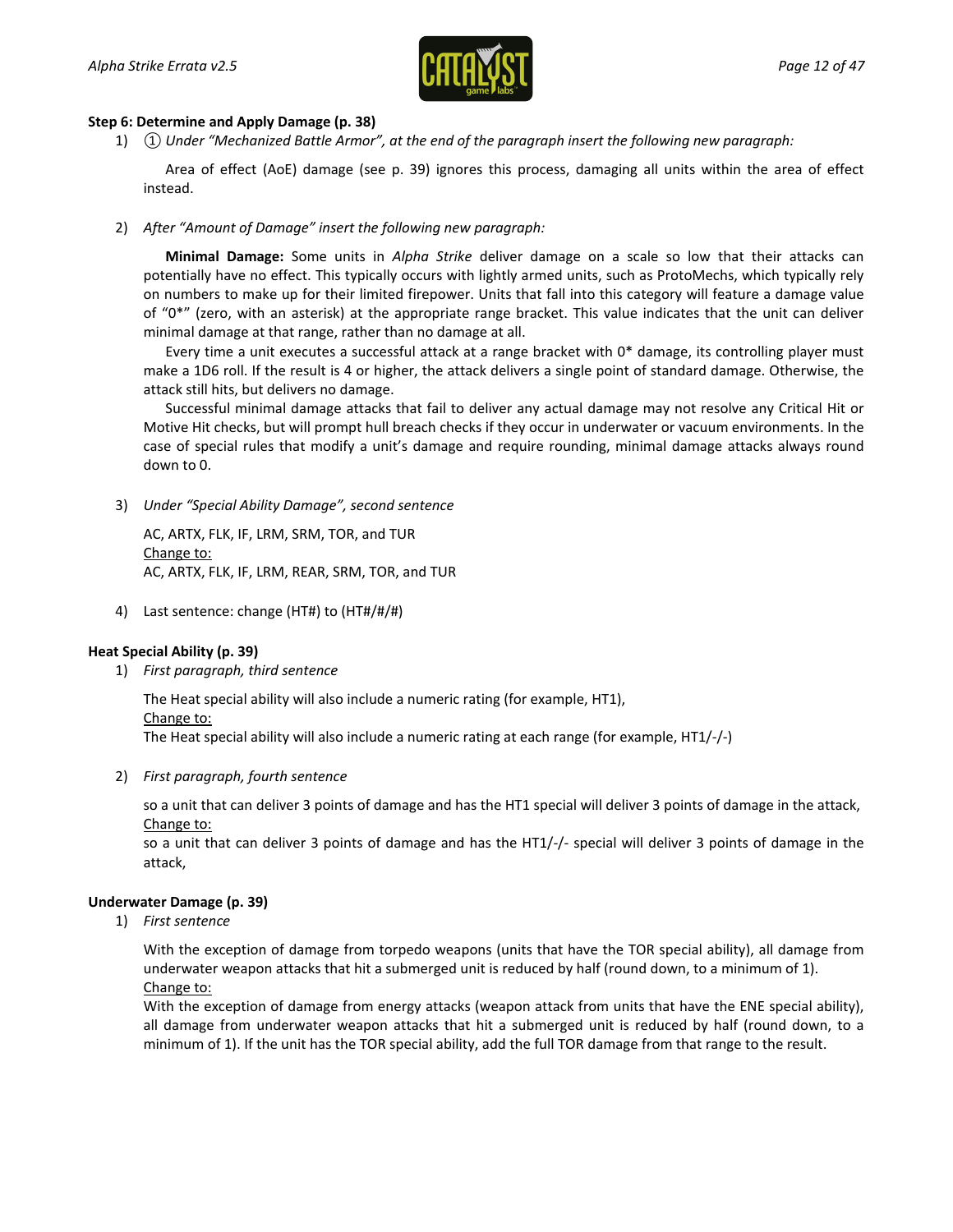

### 2) *④ Last sentence*

If a submerged unit loses all of its armor, it automatically sinks and is considered destroyed. Change to:

If a completely submerged unit loses all of its armor, it automatically sinks and is considered destroyed.

### **Area of Effect (AOE) Damage (p. 39)**

*Replace the entire paragraph with the following:*

**Area of Effect (AoE) Damage:** Some weapons and effects are described as Area of Effect (AoE), which can affect all units within a given area centered on a point of impact (POI). If a unit is at a different elevation than the POI, the difference in elevation is added to the distance from impact. Thus, a tank on a hill at the edge of a 2" (diameter) AoE template and 1" above the POI is treated as if it lies 1" outside the 2" AoE template, but would still be within a 6" AoE template.

### **ProtoMechs (p. 39)**

Remove this entire paragraph, including the Individual ProtoMech Values Table.

### **Applying Damage (p. 39)**

Delete the second sentence ("If the target of the attack is an individual ProtoMech […]").

### *⑤* **Applying Damage, Question 6 (p. 39)**

Add: ", or is the unmodified attack roll a 12" to the list of conditions to trigger a critical hit.

### **Damage to ProtoMechs (p. 40)**

Delete this entire section, including the second block of example text (two paragraphs that starts with "John has a Point of five Centaur ProtoMechs […]")

### **Step 7: Roll for Critical Hits (p. 40)**

1) *⑤ Add the following condition:*

**Natural 12:** If the 2d6 to-hit roll for a successful attack was an unmodified 12, a critical hit may occur. If using the Multiple To-Hit Rolls option, each unmodified roll of 12 must make a second 2d6 roll and on an 8+ a critical hit may occur.

2) *② Under "Aerospace Units", last sentence*

The damage threshold for an aerospace unit is equal to one-tenth of the unit's starting armor value, rounded up. Change to:

The damage threshold for an aerospace unit is equal to one-third of the unit's starting armor value, rounded up.

### *⑤* **Critical Hit Effects (p. 41)**

*Under "MP Hit", replace the entry with the following:*

**MP Hit:** Something related to the unit's ability to move has been damaged. The affected unit loses half of its current Move and TMM, rounding normally (to a minimum Move loss of 2 inches and TMM loss of 1). If a unit is reduced to a Move of 0 inches (or less) in this fashion, it is rendered immobile.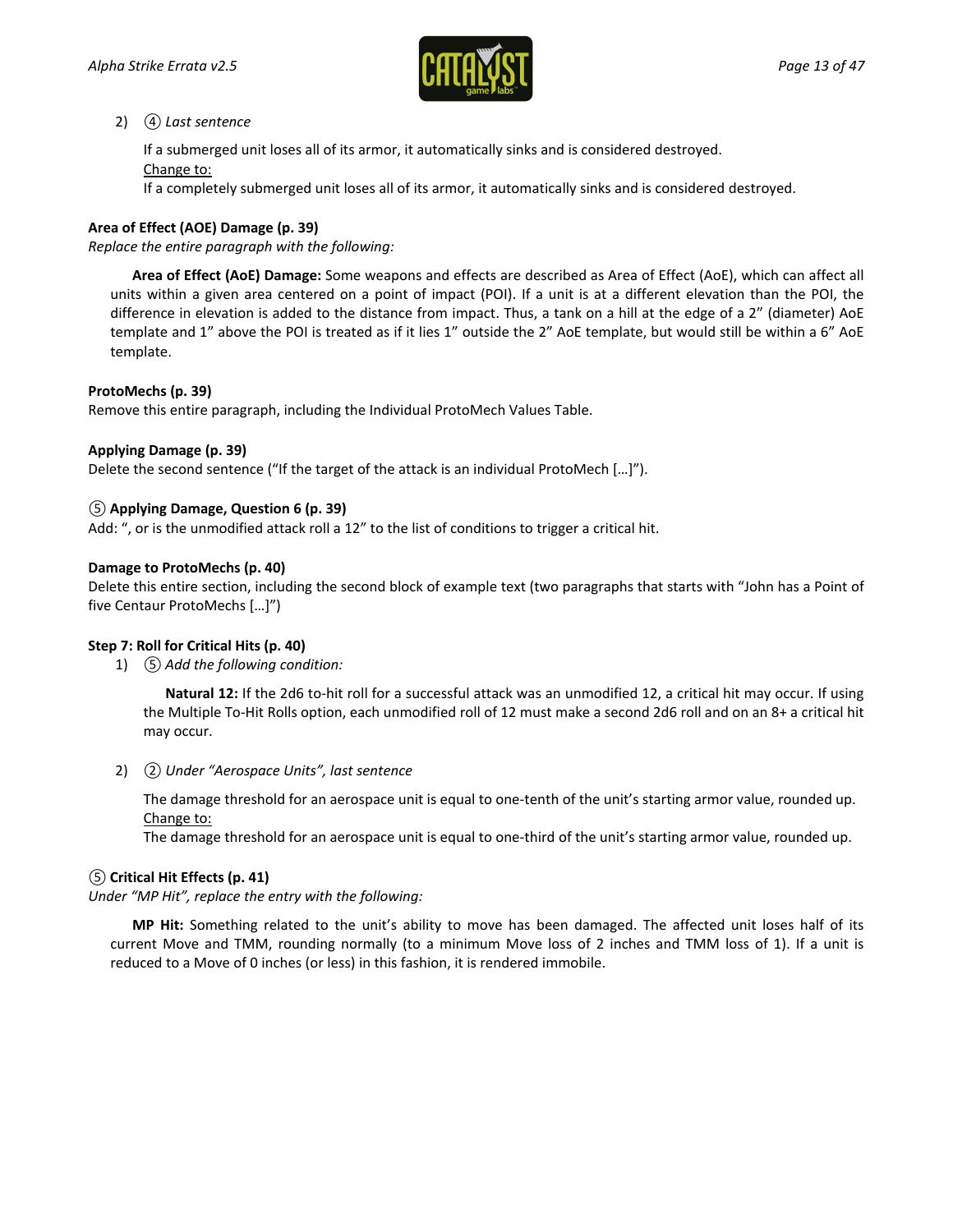

### *①* **(p. 42)**

*Before "Resolving Physical Attacks", insert the following new section: This ruling has changed from previous errata versions.*

#### **RESOLVING ARTILLERY ATTACKS**

Units with an artillery attack capability (indicated by the ART special) can deliver an additional artillery-only attack in the same turn it executes a physical or weapon attack. Artillery follows the standard rules for making a weapon attack (see pp. 34-44), with the following additions.

**Target:** Artillery, when used in direct-fire mode, can target either a unit or a Point of Impact (POI). This POI is selected on the map, and an area of effect template is placed at the final POI to determine which units the artillery damages. If the to-hit roll succeeds, the POI selected is the final POI. If the to-hit roll fails (the attack misses), the POI will scatter (see below).

Artillery fired indirectly can only target a POI.

*⑤* **Range:** Unless otherwise specified on the Artillery Range and Damage Table, artillery can reach any target on the board. Any unit beyond 42"is considered to be at Extreme Range, with a +6 Range Modifier.

*⑤* **To-Hit Number:** Artillery attacks do not use range modifiers, instead applying a +4 to-hit modifier to all attacks, except for Artillery Cannons (which use standard range modifiers) and when using Extreme range (which uses a +6 to-hit modifier). This is in addition to the +1 to-hit modifier applied to all area-effect attacks. Attacks targeting a POI ignore all target movement modifiers, including immobile.

**Damage:** Artillery damages all units in its area of effect. Artillery with an area of effect greater than 2" has two damage values: one for units within the 2" area of effect, followed by the damage to units outside the 2" area of effect but within the 6" area of effect.

*③* **Indirect Fire:** Artillery can be fired indirectly (see *Indirect Fire*, p. 35). When fired indirectly, apply an additional –1 tohit modifier if the spotter has the TAG or LTAG special ability and is within 24" of the target (6" for LTAG).

**Scatter:** If artillery misses the target (unit or POI), it will scatter. Using the Area of Effect Template, with the "1" location indicating the map's "northern" direction, the attacker rolls 1D6 and uses the numbers outside of the parentheses to find which of the 6 possible directions the missed artillery attack will scatter. Once direction is determined, a second 1D6 roll result—multiplied by 2 if the attack is not from an Artillery Cannon—determines how many inches in that direction from the original POI the missed shot will scatter to. This new location becomes the final POI.

#### **Artillery Range and Damage Table**

| <b>Artillery Name</b>       | <b>Special</b>  | <b>Max Range</b> | Damage | <b>Area of Effect</b> |
|-----------------------------|-----------------|------------------|--------|-----------------------|
| Arrow IV                    | ART-AIS/ART-AIC |                  | 2      | 2"                    |
| Thumper                     | ART-T           |                  | 1      | 2"                    |
| Sniper                      | ART-S           |                  | 2      | 2"                    |
| Long Tom                    | ART-LT          |                  | 3/1    | 6''                   |
| Battle Armor Tube Artillery | ART-BA          |                  | 1      | 2"                    |
| <b>Artillery Cannons</b>    |                 |                  |        |                       |
| <b>Thumper Cannon</b>       | ART-TC          | Medium           | 0*     | 2"                    |
| Sniper Cannon               | ART-SC          | Medium           | 1      | 2"                    |
| (5) Long Tom Cannon         | ART-LTC         | Long             | 2      | 2"                    |

### *⑤* **Motive Systems Damage Table (p. 42)**

*Apply the following changes: This ruling has changed from previous errata versions.*

9-10 –2" Move\* 11 –50% Move\* \*To a minimum of 0" Move; round fractions down Change to: 9-10 –2" Move, -1 TMM\* 11 –50% Move, -50% TMM\*† \*A unit reduced to 0" (or less) Move is immobilized

†If a fractional Move rating results, round it down. There is a minimum Move loss of 2" and TMM loss of 1.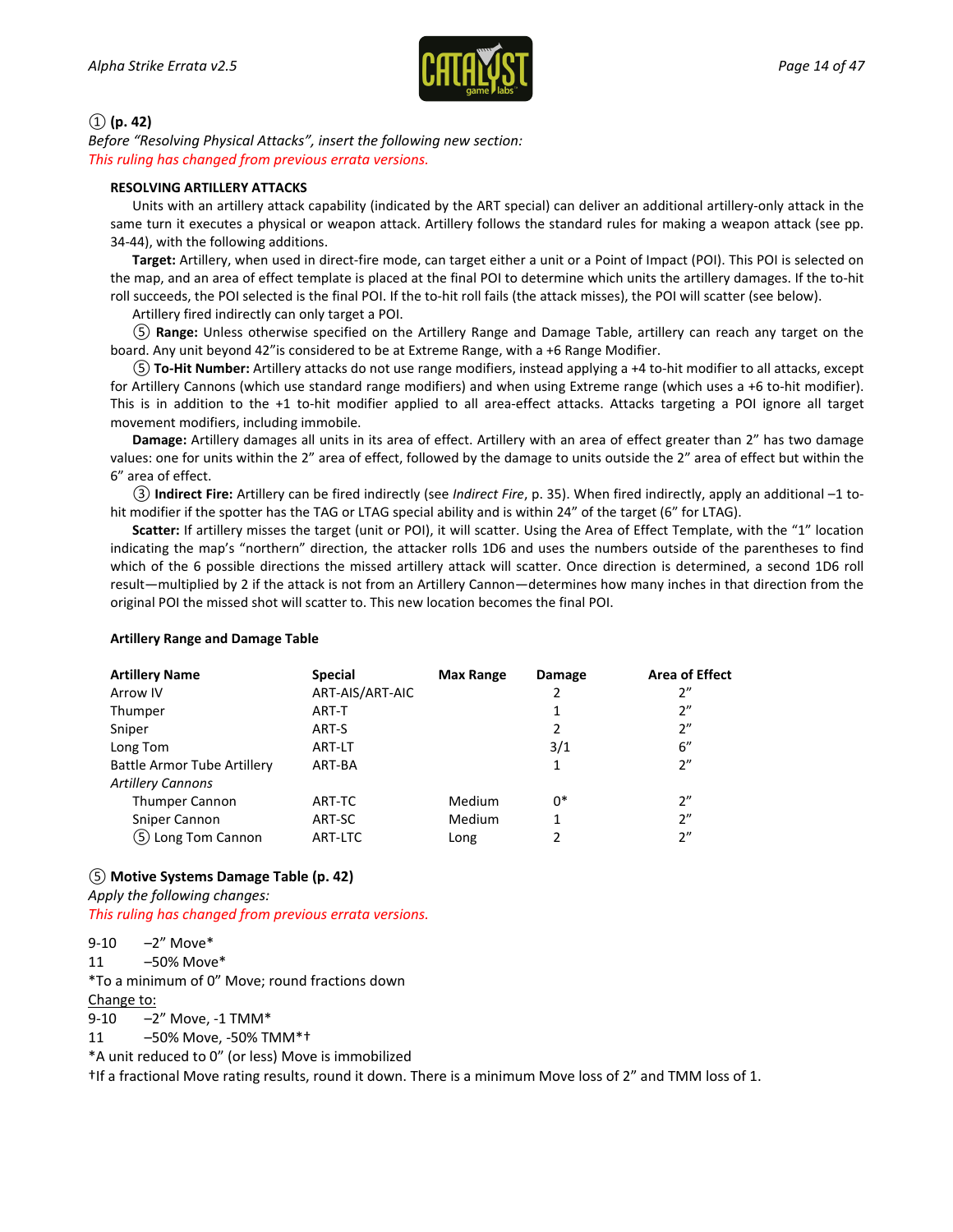

### *①* **Step 7A: Roll for Motive Systems Damage (p. 42)**

*Replace the first two paragraphs with the following:*

Vehicles are inherently more vulnerable to disabling hits than BattleMechs. Whenever a vehicle unit (including combat vehicles and support vehicles) is damaged, roll on the Motive Systems Damage Table, applying the listed modifiers indicated for the vehicle's motive type. A result of "No Effect" means that the vehicle's motive systems suffer no additional damage this time. All other results indicate that the vehicle has suffered damage that will impair its movement for the rest of the game.

### *②* **Step 1: Determine Physical Attack Type (p. 43)**

*Under "Special Physical Attacks", break the third and fourth sentences off into a new paragraph and change them as follows:*

Charges and Death From Above attacks are declared in the Movement Phase. They can only be declared if the attacking unit can move far enough to end its movement in base-to-base contact with its target, and only against targets that have already completed their movement. (In addition, a Death from Above attack may only be attempted by units that have sufficient jumping Move to reach the target.) Once declared, they cannot be aborted or changed by the attacker.

### **Step 4: Determine and Apply Damage (p. 43)**

- 1) Delete the entire "ProtoMechs" paragraph.
- 2) *② Under "Anti-'Mech Infantry", first sentence*

On a successful attack, the infantry unit delivers its normal damage to the target *and* rolls once for a critical hit on the target unit, even if there is armor remaining.

Change to:

On a successful attack, the infantry unit delivers its normal Short range damage to the target, applicable HT effects (if any) *and*, provided it does at least 1 point of Heat or damage, rolls once for a critical hit on the target unit, even if there is armor remaining. This stacks with all other opportunities for the attack to cause a critical hit (such as damaging structure).

### **Charge Attacks (p. 43)**

1) *Fourth sentence*

To find this damage, take the total inches the attacker travelled, divide that by 2, and multiply by the result by the value shown on the Charge Damage Table, rounding normally. The result is the amount of damage inflicted against the target unit.

#### Change to:

The damage from a successful charge is equal to the number of inches moved, multiplied by the charging unit's Size value, and divided by 8—rounding all fractions normally. Thus, a Size 3 unit charging 6 inches to its target would deliver 2 points of damage on a successful attack (6 [inches] x 3 [Size]  $\div$  8 = 2.25, rounded normally to 2).

2) *① Under "Damage to Attacker", replace the paragraph with the following: This ruling has changed from previous errata versions.*

If the Charge attack is successful, the attacking unit also suffers 1 point of damage if its target is Size 3 or higher. This damage does not count as an attack by the target unit, which may attack normally during its Combat Phase.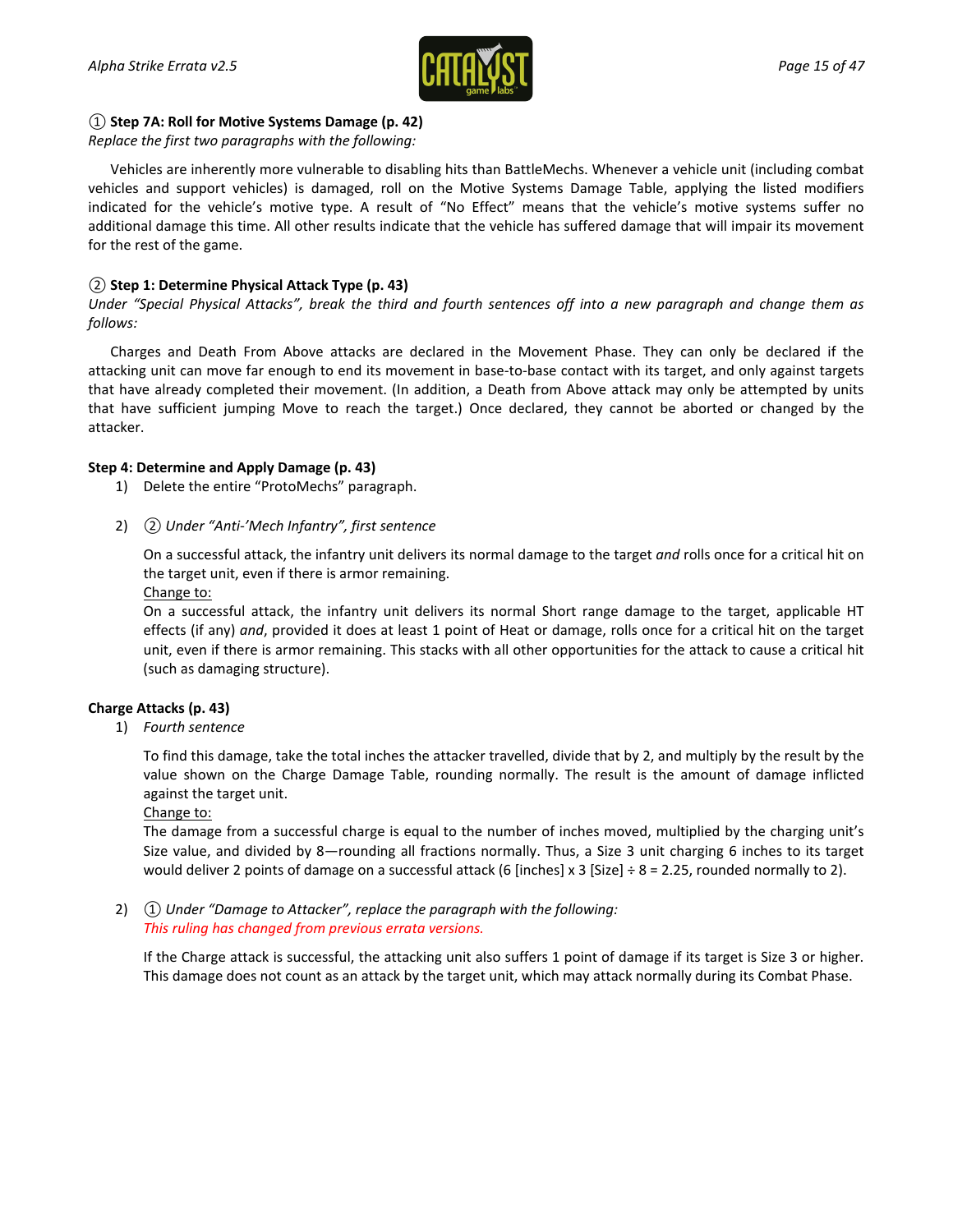

#### **Charge Damage Table (p. 43)**

*Replace the Charge Damage Table with the following:*

#### **Charge Damage Formulas**

Charge Damage<sup>\*</sup> = Inches Charged x Unit Size  $\div$  8 Death from Above = Charge Damage + 1

\*Round all fractions normally

### **Death from Above Attack (p. 43)**

*Under "Damage to Attacker", replace the entire paragraph with the following:*

If the DFA attack succeeds, the attacking unit also suffers damage equal to its own Size. This damage does not count as an attack from the target unit, so the target may attack normally during its own Combat Phase. If the DFA is unsuccessful, the attacking unit suffers 1 point of damage (+1 extra damage point if the attacker's Size is 3 or higher).

### **[example text] (p. 43)**

1) *① Second paragraph, first sentence*

*If the* Vindicator *charges, Brian calculates that it will deliver 2 points of damage (7 inches ÷ 2 = 3.5; 3.5 x 0.5 = 1.75, rounding normally to 2) on a successful attack,*

#### Change to:

*If the* Vindicator *charges, Brian calculates that it will deliver 2 points of damage (7 inches x 2 Size ÷ 8 = 1.75, rounding normally to 2) on a successful attack,*

2) *Third paragraph, last sentence*

*If the* Vindicator *misses, it will suffer 3 points of damage for its trouble (the* Vindicator*'s Size + 1).* Change to: *If the* Vindicator *misses, it will suffer 1 points of damage for its trouble (0 because the* Vindicator*'s Size is less than* 

*3 + 1).*

#### **Special Ability Damage (p. 44)**

Add ",REAR" after LRM and before SRM

### *①* **Overheating (p. 44)**

*Before the "Maximum Overheat and Heat Scale Effects" section insert the following new section: This ruling has changed from previous errata versions.*

#### **Deliberate Overheating ('Mechs Only)**

Any 'Mech may deliberately "spike" its heat level by simply declaring its intention to do so during the End Phase of any turn. This reflects the pilot willfully deactivating heat sinks in an effort to get his machine to run hotter than normal.

This heat spike does not add to the unit's weapon attack value. Instead, it simply increases the unit's heat by 1 level on the Heat Scale—to a minimum level of 1. This increase is applied after all other heat factors have been resolved, including those created by fire, weapon attacks, and so forth, and after Cooling Down (see p. 45).

A unit that deliberately overheats in this manner only continues to do so as long as its controlling player declares that it is deliberately overheating in each turn's End Phase. Otherwise, the unit's heat sinks will automatically reactivate and the unit will cool itself normally. While deliberately overheating, the unit obeys all relevant rules for its heat level, including the standard rules for Heat (see pp. 44-45), and—if the unit possesses it—those for the Triple-Strength Myomer (TSM) special ability (see p. 48).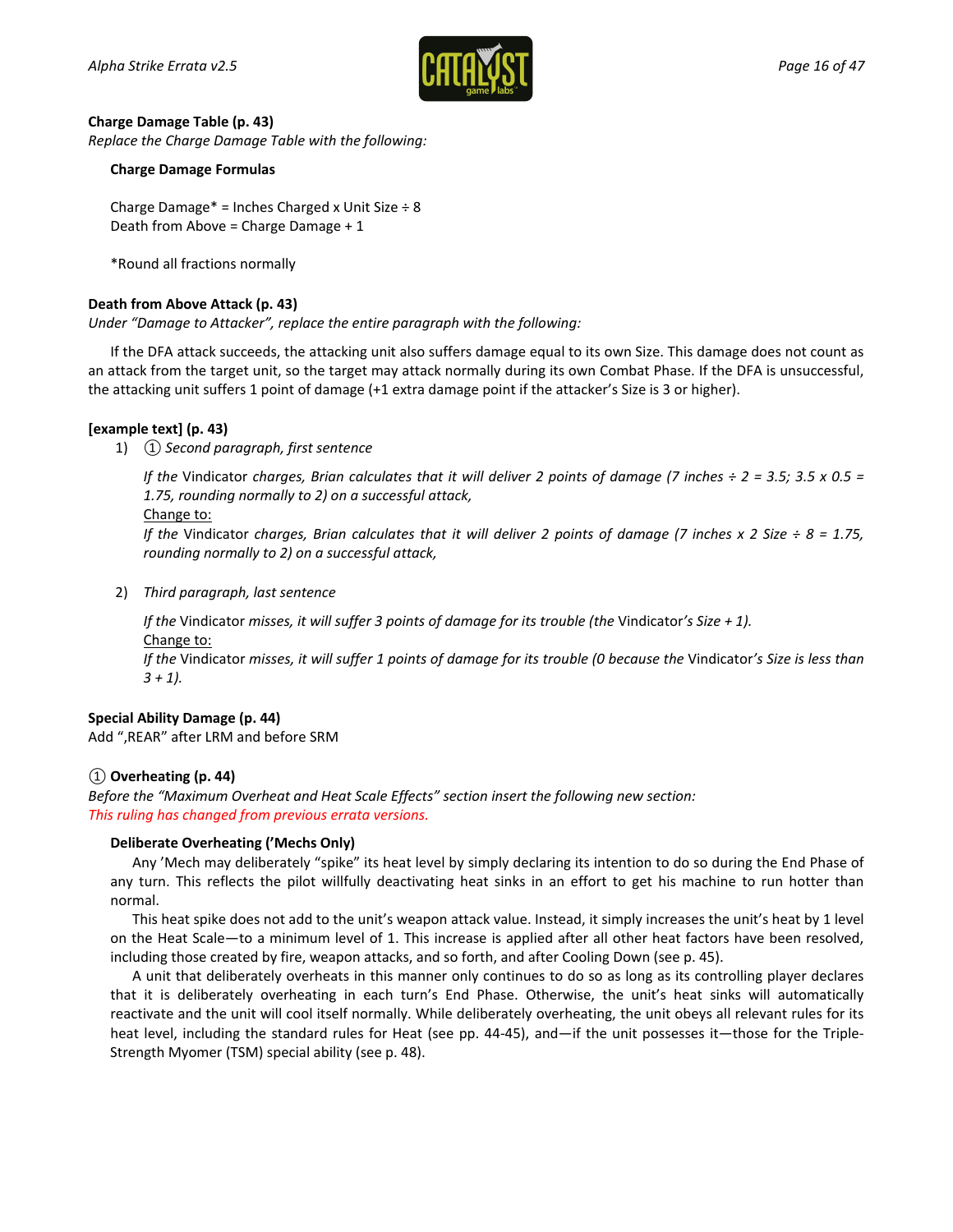

### **Heat (HT#) Special Ability (p. 44)**

Change (HT#) to (HT#/#/#) in both locations in this paragraph.

### *②* **Heat (p. 45)**

*After "Heat (HT#/#/#) Special Ability" insert the following new paragraph:*

**End Phase Heat Application:** With the exception of Deliberate Overheating (see p. 44), any source that applies Heat during the End Phase does so before Cooling Down occurs.

### **Shutdown (p. 45)**

*Replace the second paragraph with the following:*

While shutdown, a unit is rendered immobile (see p. 27). As such, it has a target movement modifier of -4.

### *①* **Cooling Down (p. 45)**

*Replace the second paragraph with the following:*

Assuming no external source of Heat is applied, if a unit outside of water (or in water terrain of less than 1 inch in depth) made a weapon attack in the current turn—but does not use Overheat—its Heat Level will remain unchanged in the End Phase. A unit in water of 1 inch in depth or more that used only 1 point of Overheat will also not change its current Heat Level in the current End Phase.

### **Anti-Missile System (AMS) (p. 46)**

### *Replace the entry with the following:*

A unit with an AMS reduces the damage by 1 point (to a minimum of 1) from any of the following attacks: standard weapon attack from a unit with the IF, SRM, or LRM special abilities, Indirect Fire attack using the IF special ability, or special weapon attack made using the SRM or LRM special abilities. AMS only works on attacks coming in the front firing arc, unless mounted in a turret (TUR).

### *④* **BattleMech HarJel (BHJ) (p. 46)**

### *Replace the entry with the following:*

A 'Mech protected by HarJel ignores the additional "hull breach" critical hit checks required for being attacked while underwater or in a vacuum. All other causes for critical hit rolls still apply as normal.

### **BattleMech Shield (SHLD) (p. 46)**

*Last sentence*

All weapon attacks made by a 'Mech with this ability incur an additional +2 to-hit modifier.

#### Change to:

All weapon attacks made by a 'Mech with this ability incur an additional +1 to-hit modifier.

**Fire Resistant (FR) (p. 47)** (HT#) Change to: (HT#/#/#)

**Heat (HT#) (p. 47)** (HT#) Change to: (HT#/#/#)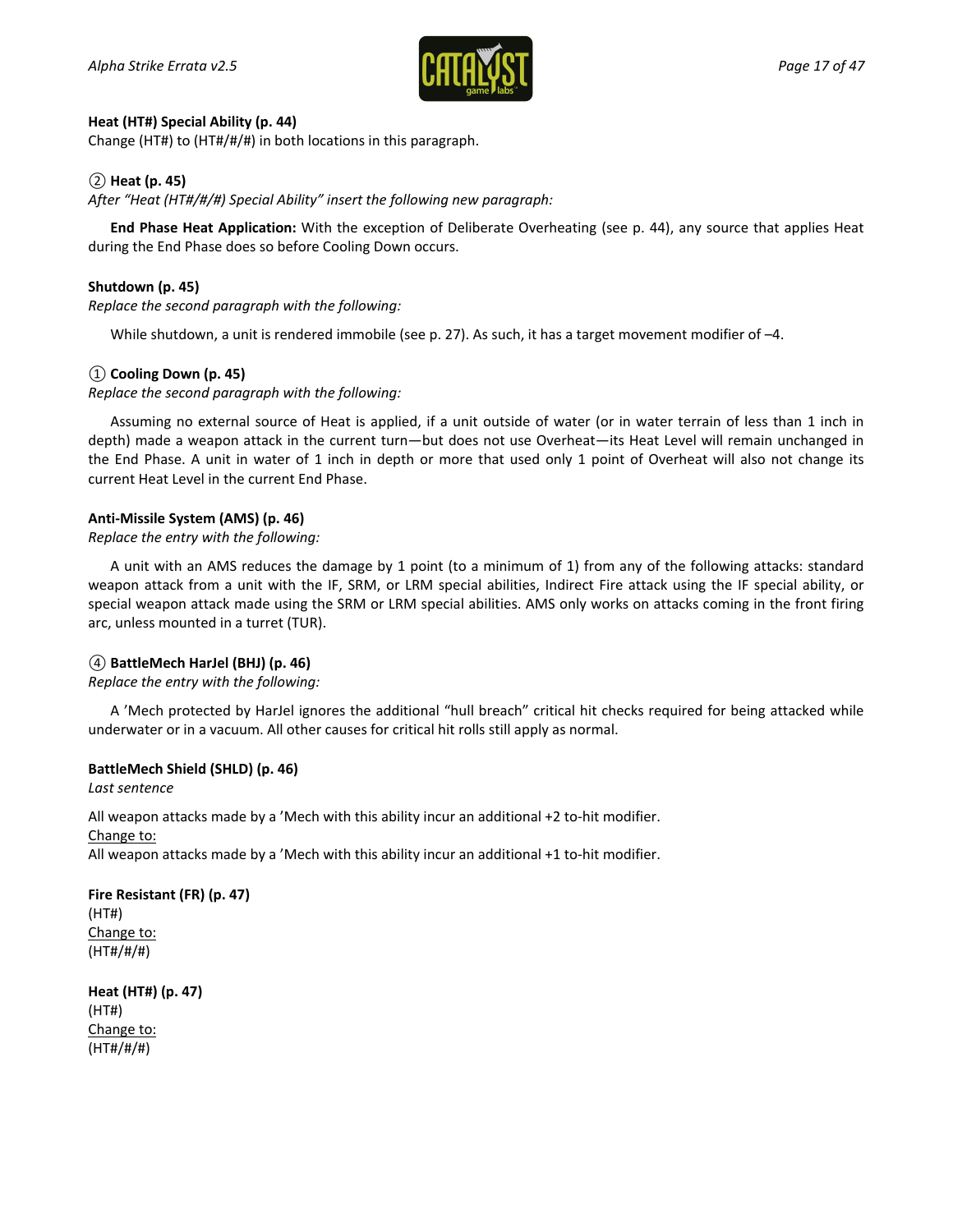

### *②* **Indirect Fire (IF#) (p. 47)**

*At the end of the paragraph insert the following:*

Units with the IF# and LRM #/#/# specials may make use of all alternate munitions, Special Pilot Abilities, and Quirks available to the LRM#/#/# special when making indirect fire attacks, but are limited to using the LRM special ability's long range value if it is lower than the IF special ability value. (For rules on Special Pilot Abilities and Quirks, see the *Alpha Strike Companion*).

### *①* **Infantry Transport (IT#) (p. 47)**

*At the end of this entry insert the following:*

Infantry Transport can be reduced and the same amount of Cargo Transport, Tons (*CT#*, see p. 106) added to a unit prior to the start of a game.

### *⑤* **(p. 47)**

*After "Infantry Transport (IT#)", insert the following new entry:*

### **Jump Jets, Weak or Strong (JMPW#, JMPS#)**

This unit has particularly underpowered, weak jump jets or overpowered, strong jump jets compared to their nonjump movement. Weak Jump Jets subtract the # from their TMM when using Jumping movement. Strong Jump Jets add the # to their TMM when using Jumping movement.

### *①* **Mimetic Armor System/Light Mimetic Armor System (MAS/LMAS) (p. 47)**

*Replace the entire entry with the following: This ruling has changed from previous errata versions.*

Mimetic armors are similar to Stealth systems (see below) in that they make a target more difficult to hit with weapon attacks (but not physical attacks). Unlike Stealth, to be effective mimetic armor requires its bearer to remain stationary. If a unit with the MAS special ability is immobile or remained at a standstill during the this turn's Movement Phase, all non-physical attacks against that unit receive a +3 to-hit modifier for the remainder of the turn. LMAS functions the same way, but provides only a +2 to-hit modifier.

### **(p. 48)**

*After "Overheat Long (OVL)", insert the following new entry: This ruling has changed from previous errata versions.*

#### **Rear-Firing Weapons (REAR#/#/#/#)**

Although rear-facing weapons are common enough on larger and less flexible units like mobile structures and DropShips, several smaller units also feature secondary weapons mounted in their rear fields of fire. 'Mechs, vehicles, and fighters that possess such weaponry feature the REAR (#/#/#/#) special unit ability to reflect this. As with most other special weapon abilities, the numbers associated with this ability indicate the damage that the unit can inflict at each range bracket.

**Ground Units:** Any ground unit with rear-facing weapons may decide to use them against any targets that begin the Combat Phase outside of the unit's normal firing arc. This rear attack is resolved using all of the same rules as a normal weapon attack, but applies an additional +1 to-hit modifier.

**Airborne Units:** The same rules apply for fighter units as for ground units. However, a fighter may only use its rear-facing weapons against units that are specifically tailing them (see pp. 58-60), and are within range of its rear weapons. Thus, if a fighter has rear-firing weapons that only delivers damage to the Short range bracket, it may only use these weapons against tailing enemies at Short range.

**Combining Forward (or Turret) and Rearward Attacks:** A unit attempting a REAR attack may still deliver normal forwardfiring attacks in the same turn, but its ability to do so is reduced. To reflect this, if a unit makes an attack using the REAR special ability, for every point of REAR damage it can inflict, its forward-arc (or turret-based) damage for that turn must be reduced by the same amount. This damage reduction is applied before the use of any additional damage made possible by overheating.

A REAR attack made with a value of 0\* reduces the attacking unit's forward-firing attacks by 1 point that turn, whether or not it causes any damage.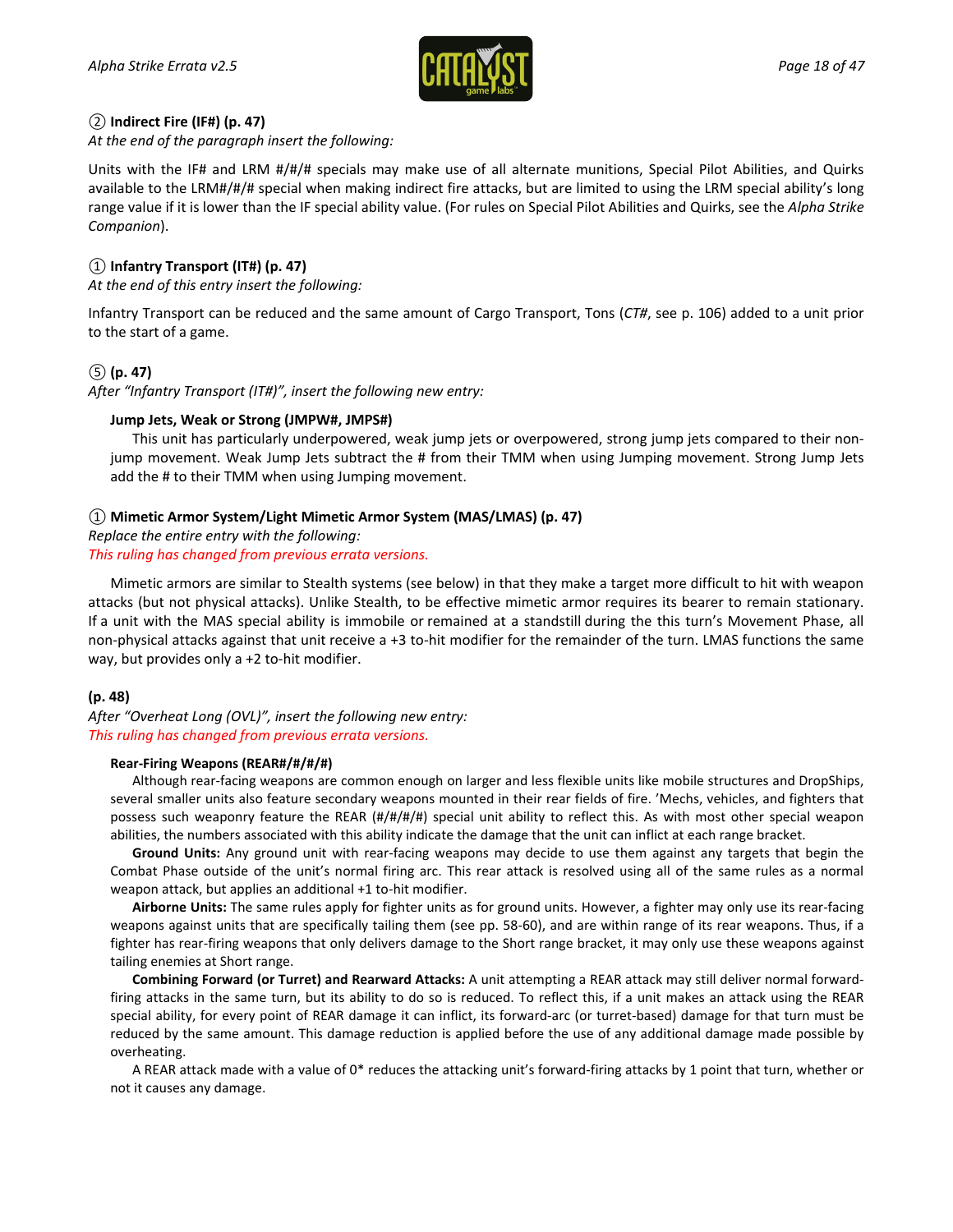

**Additional Restrictions:** Overheat damage cannot be applied to REAR attacks, nor can a REAR attack deliberately reduce its damage values to improve forward-firing (or turret-based) weapon attacks. Finally, REAR attacks cannot make use of other special attack abilities, such as heat, indirect fire, flak, or artillery.

For example, an AS7-K *Atlas* possesses standard attack values of 3/3/3, and has an overheat value of 2 (with the OVL special) that allows it to hit targets harder at all three range brackets in its forward arc. It also possesses the REAR(1/1/0) special ability. The *Atlas* finds itself facing an enemy *Centurion* at Medium range, while a *Vulcan* has managed to slip behind it at Short range.

The *Atlas*' controlling player decides to attack both targets at once, but its rear-firing weapons—which can inflict 1 point of damage against the *Vulcan* at Short range—will reduce its ability to strike the forward target by an equal amount (1 point). This would mean the *Centurion* in front of the *Atlas* will suffer only 2 points of damage on a successful strike, unless the *Atlas* pilot decides to overheat his 'Mech to add more damage to its forward attack.

### *②* **Stealth (STL) (p. 48)**

### *After the last paragraph insert the following new paragraphs: This ruling has changed from previous errata versions.*

A non-infantry unit with STL is (intentionally) blocking its own emissions with its ECM. Any non-infantry Stealth unit is affected as if in an enemy ECM field (see *ECM*, p. 46), and cannot affect other units with its own ECM. However, if using the *ECM/ECCM* optional rules (see p. 91), a unit with AECM may still generate a single field (ECCM only) while the Stealth is on.

**Toggling Stealth:** To avoid being affected by its own ECM, a non-infantry unit with STL may toggle off its Stealth special ability in the End Phase. Place a mark above or through the Stealth special ability to note that it is off. It may be toggled back on in any subsequent End Phase.

### *⑤* **(p. 48)**

*After "Stealth" insert the following new entry:*

### **Submersible Movement, Weak or Strong (SUBW#, SUBS#)**

This unit has particularly underpowered, weak submersible movement or overpowered, strong submersible movement compared to their non-submersible movement. Weak submersible movement subtracts the # from their TMM when using submersible movement. Strong submersible movement adds the # to their TMM when using submersible movement.

### *①* **Turret (TUR#) (p. 48)**

*Replace the second paragraph with the following:*

Attacks made using the turret cannot be combined with any special attack ability not included in the unit's TUR special ability.

### **Watchdog (WAT) (p. 48)**

*Second sentence*

For purposes of *Alpha Strike*, it is treated as if it has both the Light ECM (LECM) special ability, and the Light Active Probe (LPRB).

### Change to:

For purposes of *Alpha Strike*, it is treated as if it has both the ECM and Light Active Probe (LPRB) special abilities.

### *②* **C3 Boosted Systems (C3 BSM# or C3 BSS) (p. 51)**

1) *First paragraph, first sentence*

and links one master unit (noted by C<sup>3</sup>BSM) with up to four slaves (noted by C<sup>3</sup>BSS).

Change to:

and links one master unit (noted by C<sup>3</sup>BSM) with up to three slaves (noted by C<sup>3</sup>BSS).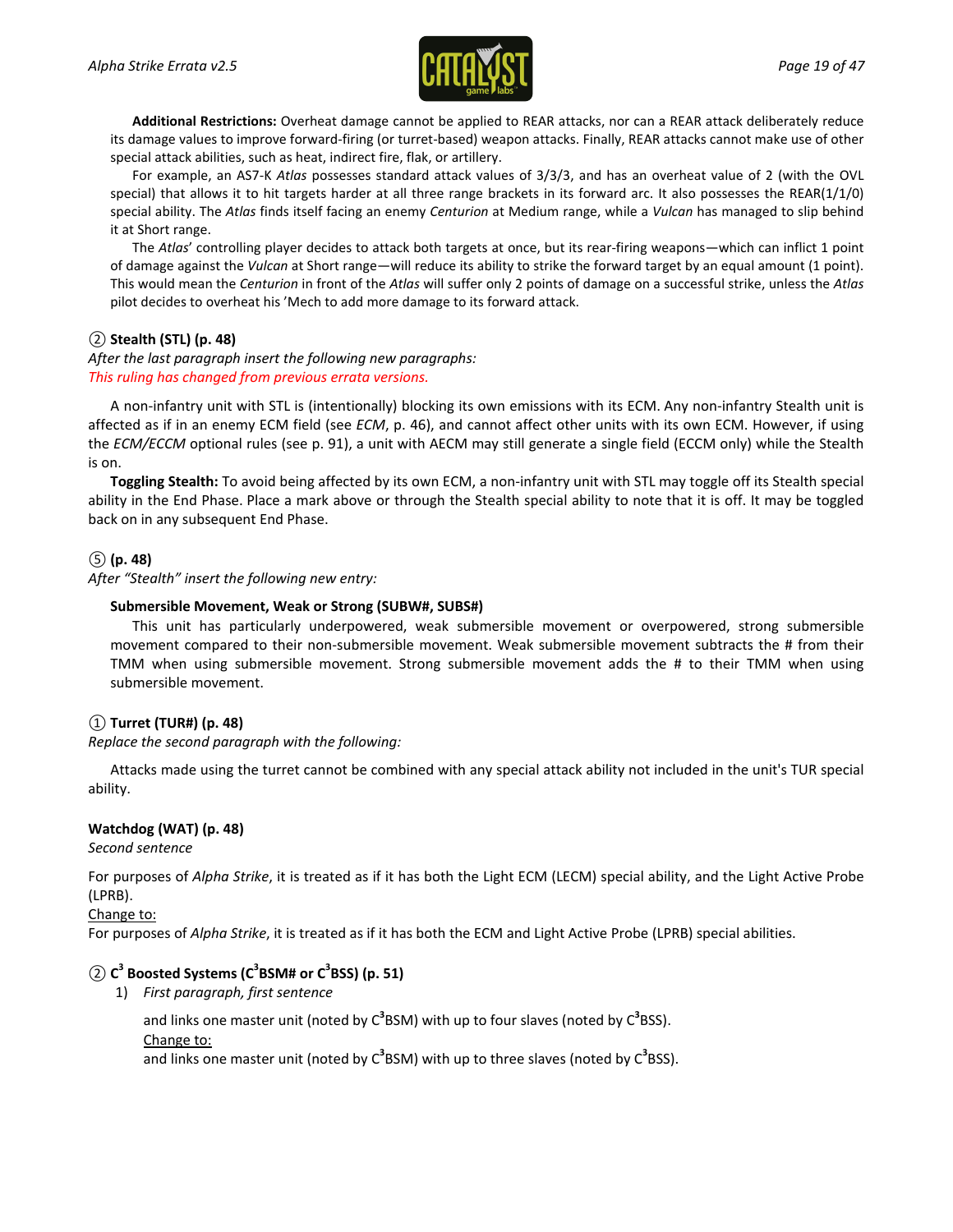

2) *At the end of the entry insert the following new paragraph:*

Standard and boosted  $C^3$  systems can be connected together into the same network. However, communication is a two-way street: in such a network, communication with a non-boosted member is still cut off as normal if data is transmitted through, or into, the effect radius of any hostile ECM.

### $\textcircled{2}$  C<sup>3</sup> Emergency Master Computer (C<sup>3</sup>EM#) (p. 51)

*Before the last sentence insert the following:*

After the emergency master shuts down, the unit's  $C^3$  slave also burns out. Even if the original master is restored, the emergency master can no longer be a part of the  $C^3$  network until the  $C^3$  emergency master is repaired.

## **Abstract Aerospace System**

### *②* **Abstract Aerospace Movement (p. 54)**

*First paragraph, last sentence*

Units with a current Thrust of 10 or higher can move two zones per turn. Change to:

Units with a current Thrust of 7 or higher, if in the Outer or Middle Rings at the beginning of the Movement Phase, can move two zones per turn. Units with a current Thrust of 10 or higher can move two zones per turn even in the Inner Ring or Central Zone.

### *②* **Hovering In Place (p. 54)**

*At the end of the paragraph insert the following:*

The hovering unit, for its movement, moves to the end of its previous flight path. Then point its miniature across the playing area to create a new flight path for the turn.

### *①* **Abstract Aerospace Gameplay (p. 54)**

*In between "Hovering in Place" and "Entering and Leaving the Central Zone", insert the following new subsection:*

### **Entering the Inner Ring**

When a unit moves from the Middle Ring to the Inner Ring, it is placed in the dotted approach lane matching the Middle Ring it came from. This shows the attack direction the unit must take if it enters the Central Zone the next turn. A unit leaving the Inner Ring can enter any Middle Ring area, not just the one matching the Inner Ring approach lane it left.

### *⑤* **Entering and Leaving the Central Zone (p. 54)**

*Replace this entry with the following: This ruling has changed from previous errata versions.*

Any unit that ends its movement in the Central Zone must be assigned a flight line across the ground battle table, representing the terrain that the unit will pass over as it flies over the field. Flight paths are placed after all other units have moved. If both sides have flight paths to place, they are placed in the same order as movement initiative. This flight line must always follow a straight path. These units can make ground attacks or even land on the ground.

Assigning the flight line is as simple as placing the aerospace unit's miniature on the edge of the ground table matching the approach lane of the Inner Ring the unit moved from. A unit entering from the north approach lane of the Inner Ring can be placed along the north edge of the ground table. A unit entering from the northwestern approach lane can be placed along the northern half of the west edge of the ground table, etc. The unit's front side is placed facing any direction that crosses over at least 24 inches of the ground map. If miniatures are in short supply and are already being used to track the unit's place on the Radar Map, the mini can be removed from the Radar Map and represented by a token for the turn (or turns) in which it is in the Central Zone. In addition, the aerospace unit must be assigned Low (+6"), Middle (+12"), High (+30") or Extreme (+48"). This distance is added to the distance from the flight path for any attacks made against the aerospace unit, and determines the range modifiers used by the aerospace unit for any air-to-ground attacks it makes.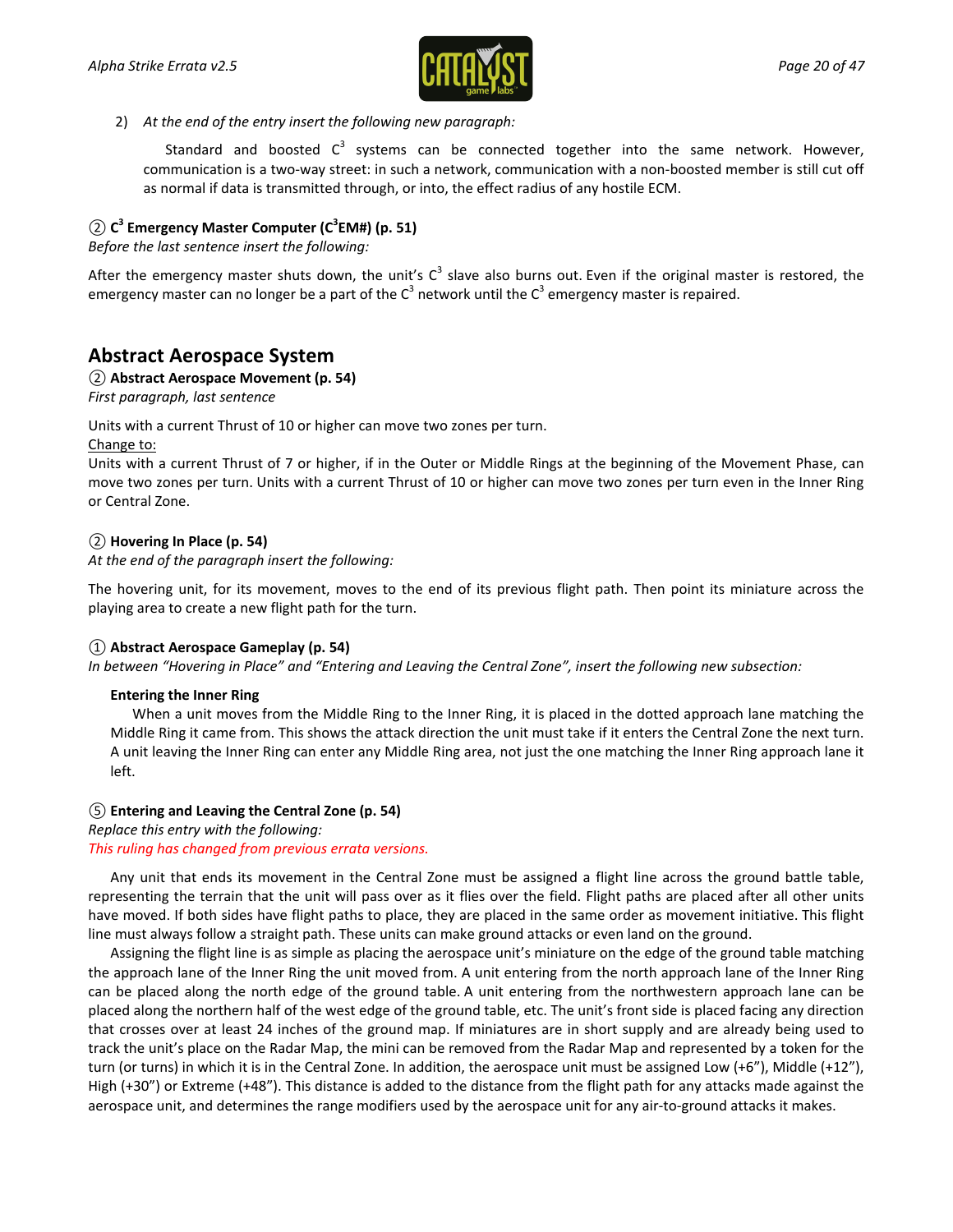

### **Step 1: Verify Line of Sight (p. 55)**

*First sentence*

An Airborne aerospace unit always has LOS to a ground unit unless the ground unit is not completely submerged, underground or inside a structure.

Change to:

An Airborne aerospace unit always has LOS to a ground unit unless the ground unit is completely submerged, underground or inside a structure.

### **Step 2: Verify Firing Arc (p. 55)**

1) *② Under "Altitude Bombing", first sentence This ruling has changed from previous errata versions.*

Similar to a strafe attack—but with bombs—altitude bombing allows an aerospace unit with the BOMB special ability to select 2 or more points of impact (POIs) along its flight path, attacking each point with a minimum of 1 bomb point per 2 inches along the path.

Change to:

Similar to a strafe attack—but with bombs—altitude bombing allows an aerospace unit with the BOMB special ability to select 1 or more points of impact (POIs) along its flight path. There must be at least one POI per 2 inches along the path and a minimum of one bomb dropped at each POI.

2) *Under "Altitude Bombing", second sentence*

affecting any targets within a radius determined by the type of bomb used. Change to: affecting any targets within an area determined by the type of bomb used.

3) *Under "Dive Bombing", second sentence*

affecting any targets within a radius determined by the type of bomb used. Change to:

affecting any targets within an area determined by the type of bomb used.

4) *Under "Dive Bombing", third sentence*

(Dive bombing is also available to battle armor units that possess the BOMB special ability and which are hovering over the target hex using VTOL movement.)

Change to:

(Dive bombing is also available to battle armor units that possess the BOMB special ability, using VTOL movement, which are at a higher elevation and within 2" of the target.)

### *⑤* **Step 3: Determine Range (p. 56)**

Regardless of the type of attack used, air-to-ground attacks always occur at Short range.

Change to:

The range for air-to-ground attacks is based on the altitude the aerospace unit chose when laying its flight path: Short, Medium or Long*.*

### **Step 5: Roll to Hit (p. 56)**

*Under "Bombing", at the end of the first paragraph insert the following:*

If there is no flight path to use to determine the direction of "1", the attacker may place the template with the "1" location in any direction they choose, but must do so before rolling for the scatter.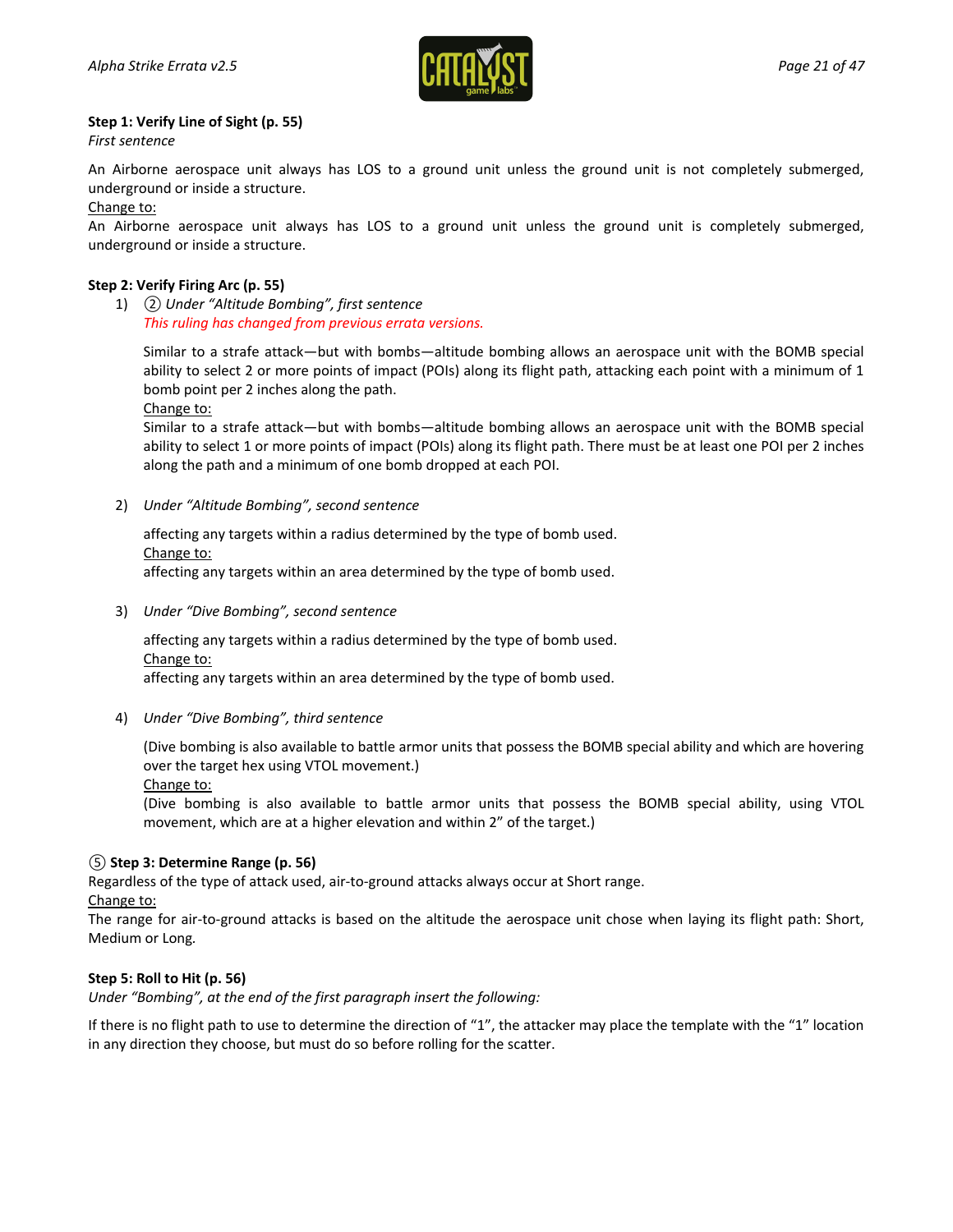

### *⑤* **Aerospace To-Hit Modifiers Table (p. 57)**

*Apply the following changes:*

Strafing +3 Striking +1 Remove "Applying only if attacker is not an airborne aerospace unit."

### **Step 6: Determine and Apply Damage (p. 57)**

1) *② First paragraph*

damage is always delivered to the target's front arc, Change to: damage is always delivered to the target's front hexside attack direction,

2) *② Under "DropShip Attacks"*

Strafing attacks by DropShips always use the unit's front arc weapons, Change to: Strafing attacks by DropShips always use the unit's front firing arc weapons,

3) *① Under "Strafing"*

The damage from a successful strafing attack is equal to half of the aerospace unit's Short range damage value (rounded normally, to a minimum of 1 point), with any overheat damage added after halving the base damage. Change to:

The damage from a successful strafing attack is based on the aerospace unit's Short range damage value. Apply half of this value, rounded normally (to a minimum of 1 point), unless the unit has ENE, in which case the full value is applied. Any overheat damage is added after halving the base damage, but no special ability damage can be applied (see p. 38). HT is applied, though this is halved as above even if the strafing unit has ENE.

4) *Under "Bombing Damage", third sentence*

To determine if a submerged unit is within the radius of a bomb hit on the water, Change to:

To determine if a submerged unit is within the area of a bomb hit on the water,

### **Bomb Types (p. 57)**

1) *Under "High Explosive (HE) Bombs"*

HE bombs deliver 2 points of damage to all ground targets within an AOE of 2 inches from the point of impact. Change to:

HE bombs deliver 2 points of damage to all ground targets covered by the AoE 2" template.

2) *Under "Cluster Bombs"*

Cluster bombs deliver 1 point of damage to all ground targets within an AOE of 6 inches from the point of impact. Change to:

Cluster bombs deliver 1 point of damage to all ground targets covered by the AoE 6" template.

3) *Under "Inferno Bombs", first sentence*

Inferno bombs deliver 2 points of Heat effects to all targets within an AOE of 2 inches from the point of impact. Change to:

Inferno bombs deliver 2 points of Heat effects to all targets covered by the AoE 2" template.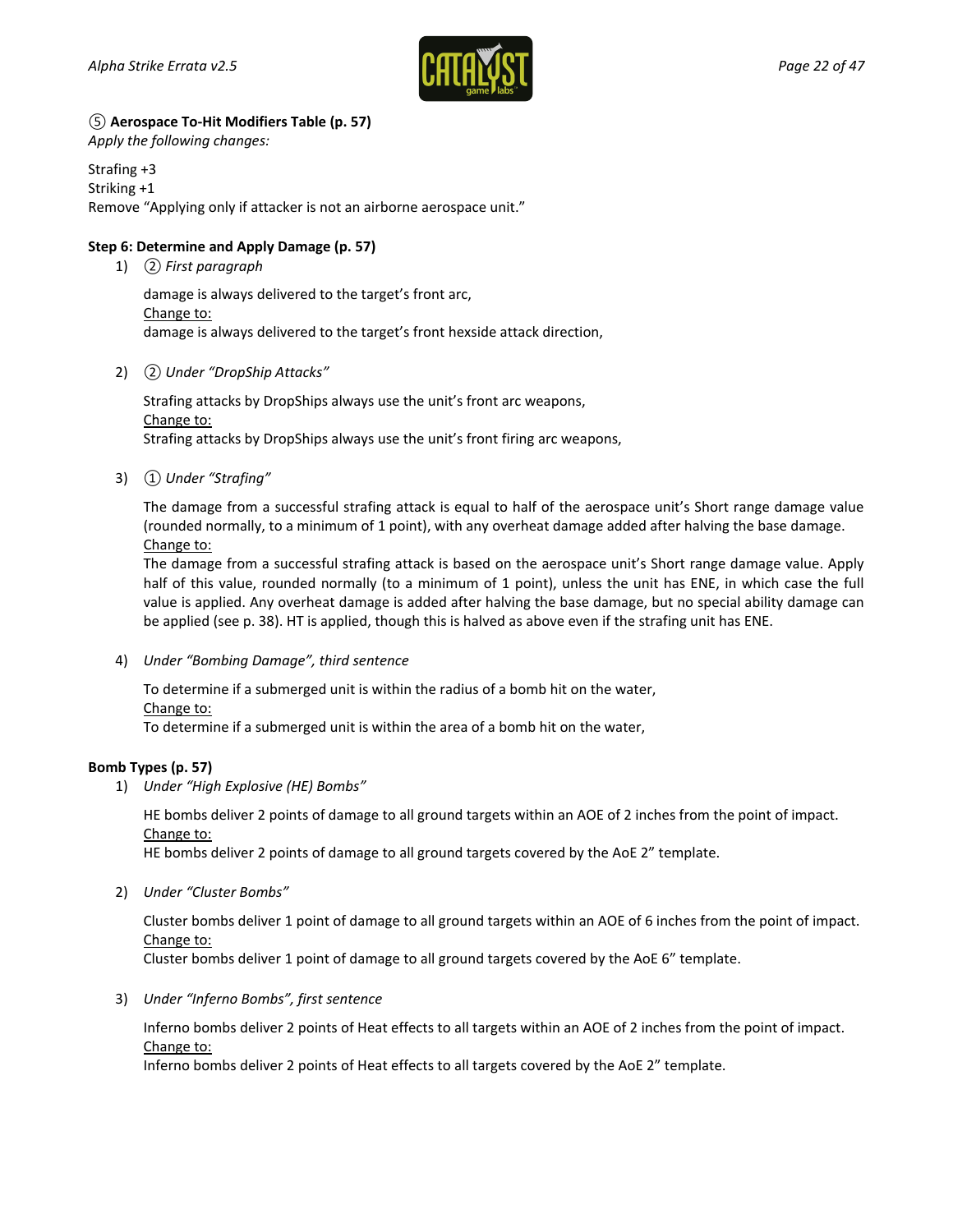

### *①* **Step 7: Roll for Critical Hits (p. 58)**

*Under "Aerospace Armor Thresholds", second sentence*

If an aerospace unit's "armor threshold" does not appear on its unit card, its value is equal to the aerospace unit's starting armor value, divided by 10, and rounded up.

Change to:

If an aerospace unit's "armor threshold" does not appear on its unit card, its value is equal to the aerospace unit's starting armor value, divided by 3, and rounded up.

### **Resolving Aerospace Air-to-Air Attacks (p. 58)**

*First paragraph, first sentence*

If two opposing aerospace units end their Movement Phase in the same region on the Radar Map,

Change to:

If two opposing aerospace units end their Movement Phase in the same zone on the Radar Map,

### **Step 2: Establish Engagement Control [example text] (p. 59)**

*Fourth paragraph, last sentence*

*B1 thus adds only a quarter of its Thrust rating of 6 for a modified Control Roll of 7 (5 + [6 ÷ 4] = 5 + 1.5 = 6.5, round up to 7).*

Change to:

*B1 thus adds only a quarter of its Thrust rating of 6 for a modified Control Roll of 6 (5 + [6 ÷ 4] = 5 + 1.5 = 6.5, round down to 6).*

### **Step 7: Roll for Critical Hits (p. 60)**

*Under "Armor Thresholds", second sentence*

If an aerospace unit's "armor threshold" does not appear on its unit card, its value is equal to the aerospace unit's starting armor value, divided by 10, and rounded up.

Change to:

If an aerospace unit's "armor threshold" does not appear on its unit card, its value is equal to the aerospace unit's starting armor value, divided by 3, and rounded down.

### **Resolving Ground-to-Air Combat (p. 60)**

1) *② Under "Determine and Apply Damage", first paragraph*

all damage against airborne aerospace units is resolved as if the aerospace unit is being hit in its front arc, Change to:

all damage against airborne aerospace units is resolved as if the aerospace unit is being hit in its front hexside direction,

2) *⑤ Under "Determine Range", first paragraph, last sentence*

then add 12 inches to that distance. Change to: then add the aerospace unit's altitude in inches, 6" for Short, 12" for Medium, 30" for High, and 48" for Extreme.

### **Ending Air-to-Air Engagements (p. 61)**

1) *② Replace the second paragraph with the following:*

Units choosing to continue an engagement must declare they are using their front firing arc in that engagement. If the engagement continues (see below for resolving continuing engagements), the front firing arc may not be used against any other target. If the unit has already attempted (successfully or not) to continue an engagement this turn, the unit automatically is forced to choose not to continue any other engagements it is in. If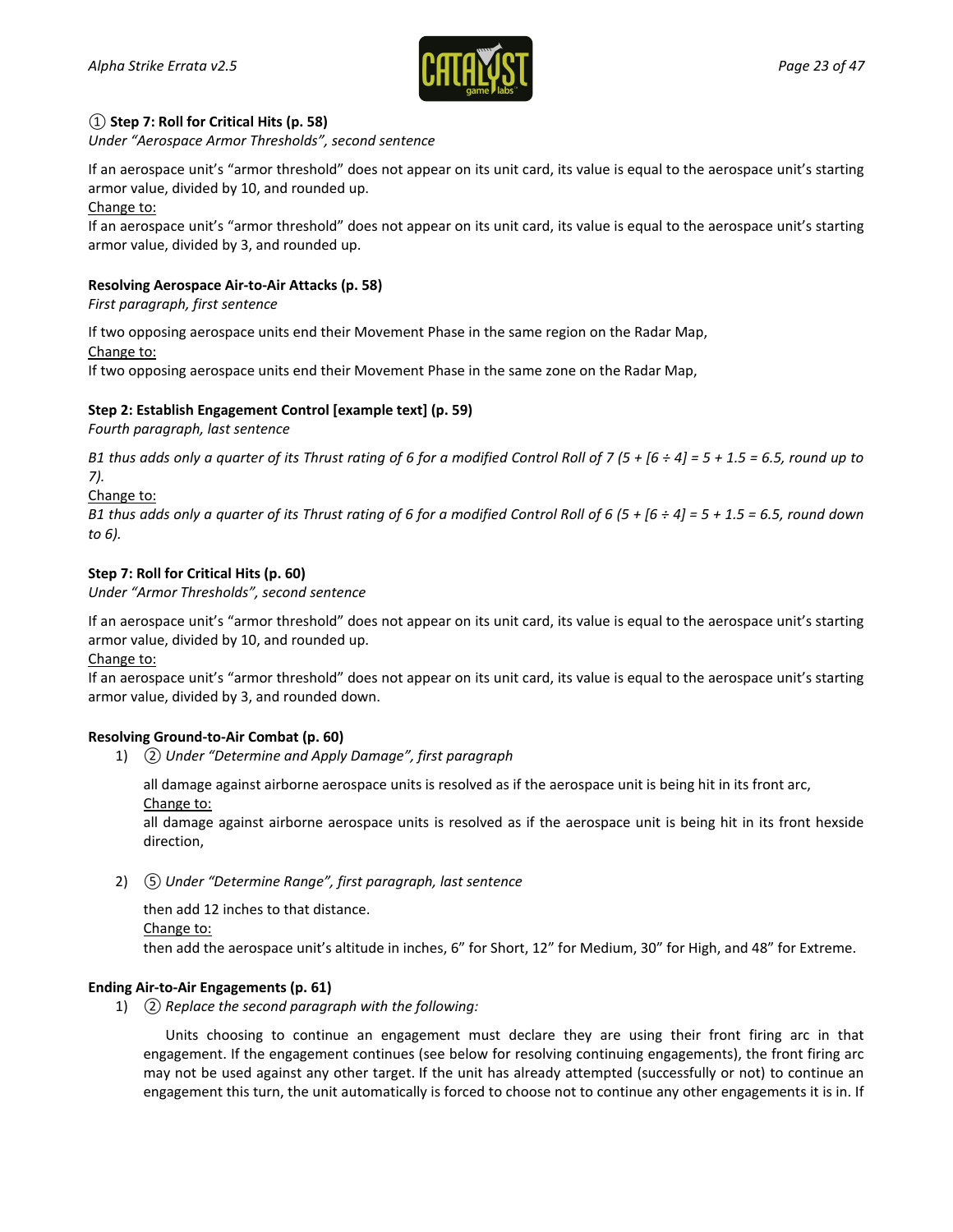

both players choose to continue the engagement, the engaged aerospace units must remain in the same region during the next turn's Movement Phase. Regardless, units in the Central Zone cannot continue the engagement: all units in that zone automatically disengage during the End Phase.

2) *⑤ After both player choose to end, insert the following new paragraph:*

If a unit did not fire in combat this turn, and is not being tailed, it may choose to automatically disengage.

3) *② At the end of the last paragraph insert the following new paragraph:*

**Central Zone:** Units in the Central Zone with a continued engagement are moved to the Inner Ring during the next movement phase. They cannot move out of the Inner Ring until their engagement is ended.

### **Ending Air-to-Air Engagements [example text] (p. 61)**

*Right column, second- and third-last paragraphs of the section*

*A1 is still engaged by B2, and so must stay in the region next turn. A2 is still engaged by B3, and so they must both stay in the region next turn.* Change to: *A1 is still engaged by B2, and so must stay in the zone next turn.*

*A2 is still engaged by B3, and so they must both stay in the zone next turn.*

## **Advanced Options**

*②* **Climbing (p. 62)** *Second paragraph, last sentence*

If attacked, units using Climbing movement are treated as though they have only half their Move (rounded down) when finding their Target Movement Modifiers, and lose any Target Movement Modifiers for jump capability. Change to:

If attacked, units using Climbing movement reduce their Target Movement Modifier by 1 (to a minimum of 0).

### *②* **Sprinting (p. 63)** *Second paragraph, last sentence*

Attacks against Sprinting units use the unit's modified Move rate, but also receive an additional –1 to-hit modifier. Change to:

The Target Movement Modifier of a Sprinting unit is not changed by this increased sprint movement.

### *⑤* **Bridges (p. 64)**

*Replace the section with the following:*

Bridges, like buildings, receive a Construction Factor (CF) that reflects their overall strength and stability. This can be any value from 1 to 10. If a bridge suffers damage from attacks or other conditions, the damage points are subtracted from its CF value. A bridge reduced to a CF of 0 is destroyed.

**Weight Limits:** As the bridge's current CF value also represents its weight capacity, the CF value of the bridge corresponds to the maximum size class of units that may safely cross that bridge (in addition, of course, to being of a physical size wide enough for the miniature to stand upon). A bridge with a CF of 4 or more may support units of Size 4. Bridges with a CF of 3 may only support units up to Size 3. A bridge that has a CF of 2 may only support units up to Size 2. Bridges of 1 CF may only support Size 1 units.

If a unit that exceeds a bridge's Size limit attempts to use it, the bridge immediately collapses once the unit moves onto it. All units on a bridge when it collapses will fall and suffer 1 point of damage per 3 inches (or fraction thereof) of difference between the starting level and destination level, rolling for critical hits as normal. If the unit falls into prohibited terrain as a result of a bridge collapse, it is destroyed.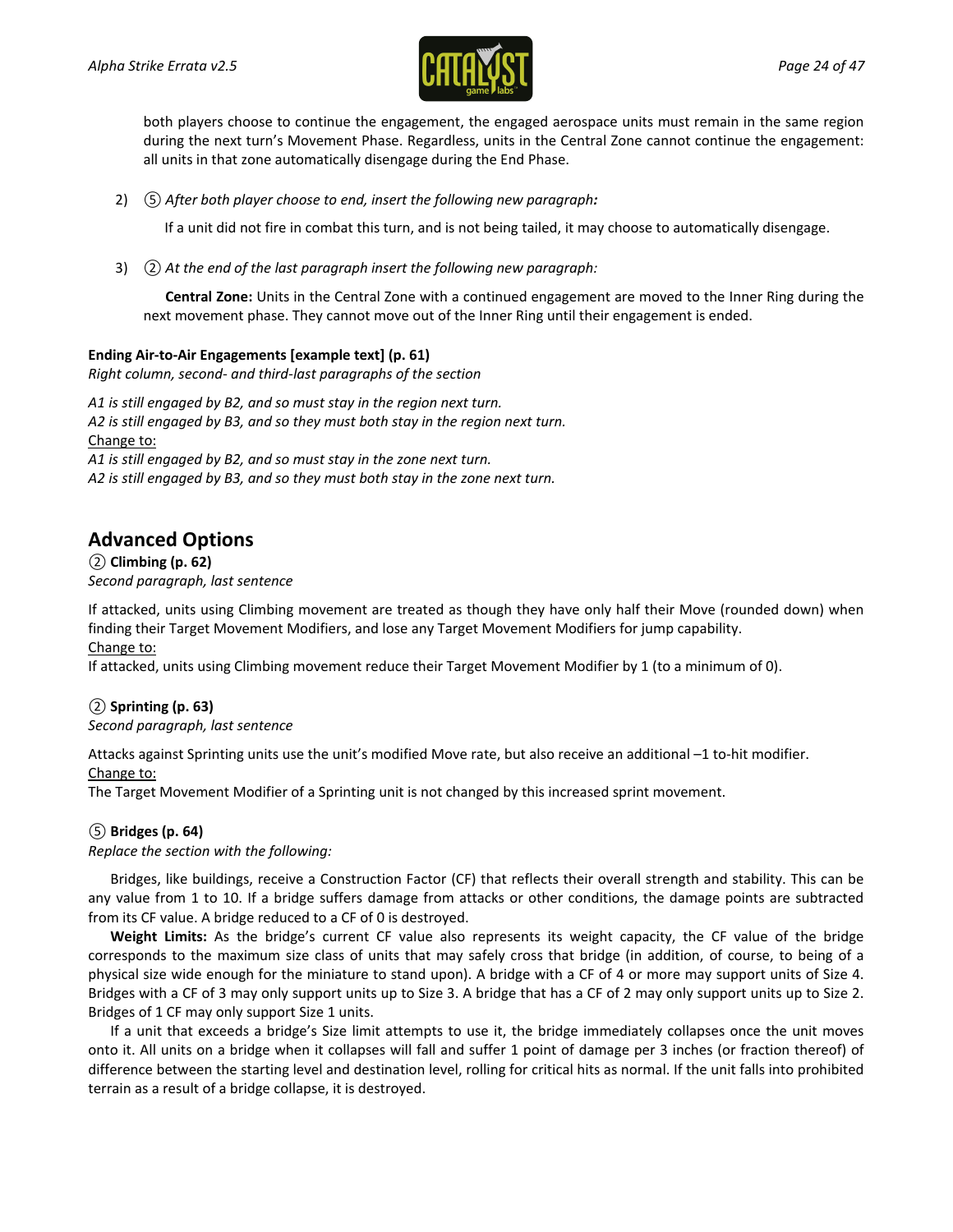

#### **Heavy Industrial (p. 65)**

*Under "Unintended Explosions", third sentence*

inflicting 1 point of damage to all units within a 2 inch radius of the target point

Change to:

inflicting 1 point of damage to all units covered by the 2" AoE template centered on the target point

### **Ice (p. 65)**

1) *Right column, first paragraph, second sentence*

Replace "2D6" with "1D6"

2) *Right column, first paragraph, fourth sentence*

On a result of 6 or higher, the ice breaks in a 2-inch radius around the unit. Change to: On a result of 6 or higher, the ice breaks in a 1-inch radius around the unit.

3) *Right column, last paragraph, last sentence*

cause the ice to break for a 2-inch radius around the surfacing unit. Change to: cause the ice to break for a 1-inch radius around the surfacing unit.

### **Magma Crust (p. 66)**

*Second paragraph, third sentence*

On a result of 6 or more, the crust breaks in a 2-inch radius around the unit, and becomes liquid magma. Change to:

On a result of 6 or more, the crust breaks in a 1-inch radius around the unit, and becomes liquid magma.

### **Swamp (p. 67)**

*First paragraph, third sentence*

On a result of 12, a 2-inch radius area of swamp becomes quicksand (see below).

Change to:

On a result of 12, a 1-inch radius area of swamp becomes quicksand (see below).

### **Advanced Terrain Movement Cost Table (p. 68)**

1) *Add footnote 17 to each of the following terrain types:*

Light Woods, Heavy Woods, Light Building, Medium Building, Heavy Building, Hardened Building, Light Jungle, Heavy Jungle, Rough, Ultra Rough, Rubble, Ultra Rubble

2) **4** Under "Level Changes (up or down)", double all Move Costs Per Inch, to +2"/+2"/+2"/+4"

### **Advanced Terrain Movement Cost Table (Continued) (p. 69)**

*At the bottom of the footnotes insert the following new footnote:*

 $17$ BattleMechs with the LG special reduce the movement cost by 1" per inch in this terrain type.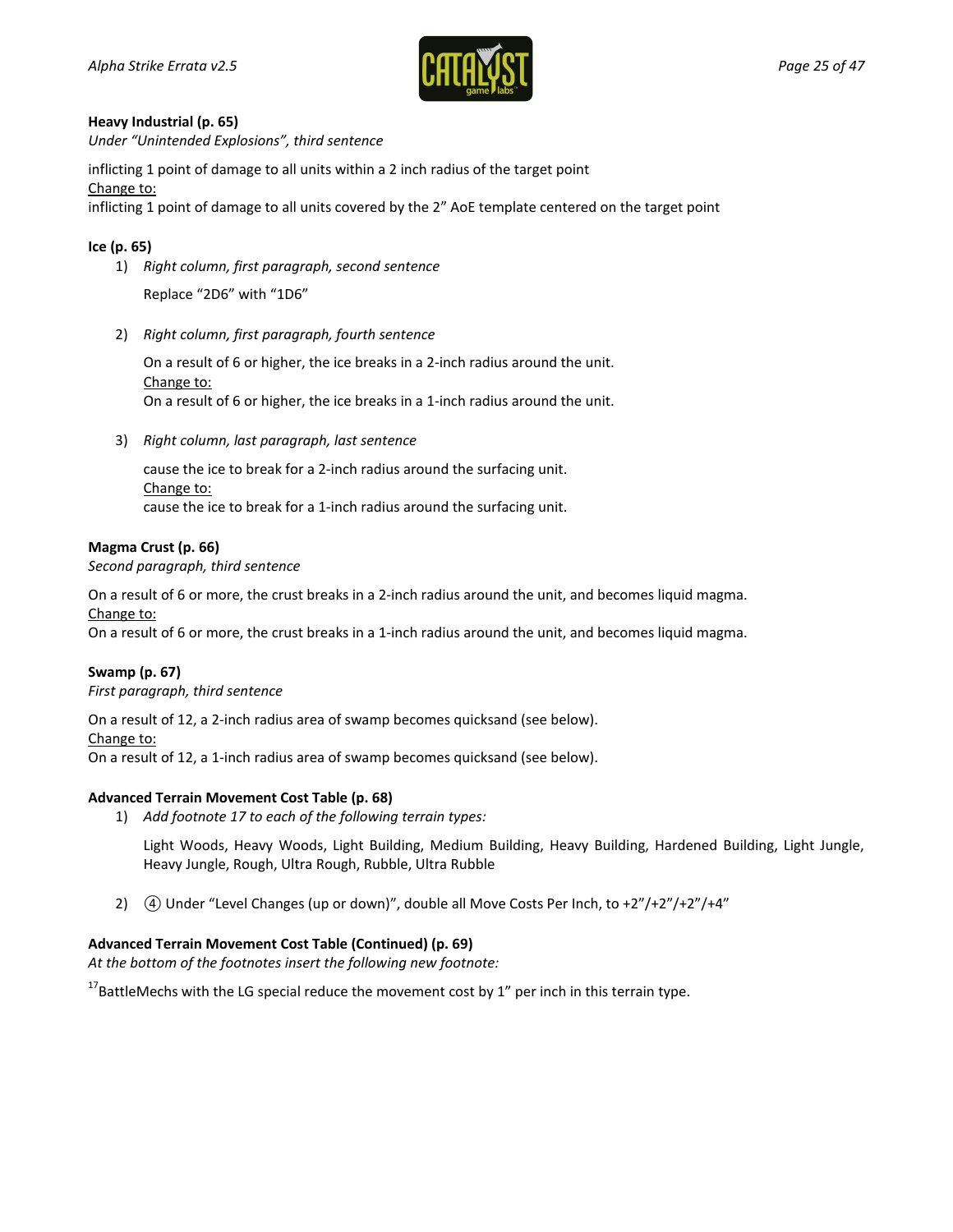

#### **Woods (Expanded) (p. 70)**

1) *Under "Light Woods", first sentence*

should stand 4 inches above the underlying terrain. Change to: should stand 2 inches above the underlying terrain.

2) *Under "Heavy Woods", first sentence*

Like light woods, heavy woods should also stand 4 inches above the underlying terrain. Change to: Like light woods, heavy woods should also stand 2 inches above the underlying terrain.

3) *Under "Ultra-Heavy Woods"*

Ultra-heavy woods should rise 6 inches above the underlying terrain. Change to: Ultra-heavy woods should rise 3 inches above the underlying terrain.

### *②* **(p. 70)**

*After "Bogging Down", insert the following new section: This ruling has changed from previous errata versions.*

### **ADVANCED COMBAT OPTION: VARIABLE DAMAGE**

The normal rules deliver all of the unit's potential damage in a successful attack, but this is rarely the case in actuality, as most units carry many weapon systems that feature subtle variances in their effective range, accuracy, and damage output. To better simulate this effect, any time a unit executes a successful weapon attack, its controlling player must roll 1D6 for each damage point the unit would deliver at that range under standard *Alpha Strike* rules. For each die result of 3 or more, the attack delivers 1 point of damage (up to its maximum damage potential).

*②* Overheat, NARC, bonus damage from attacking to the rear, and special abilities and other effects that add to damage are also checked for variable damage, each point rolled for as described above. For example, a unit with 2/2/2 attacking at Short range to the rear of the target would roll three times: twice for its 2 damage at short range and once for attacking from the rear. However, special abilities that apply effects other than damage (such as HT#/#/#) always have their full effect even when using variable damage.

*②* AMS, armor special abilities and other damage reduction effects are applied after checking for variable damage. For example, if a unit with damage values of 3/3/2 and the IF special ability attacks a unit with AMS at medium range, the attacker rolls three dice (for its 3 damage at medium range). The total damage is then reduced by 1.

**Minimal Damage:** A successful attack always delivers a minimum of 1 point of damage, even if all of the Variable Damage roll results yield a 2 or less.

*For example, an AWS-9M* Awesome *(attack values: 4/4/3) executes a successful attack against an enemy*  Bushwacker *at its Medium range. This attack would deliver 4 points of damage—the* Awesome*'s normal Medium range attack value—under standard* Alpha Strike *rules, but the players are using Variable Damage instead, so the player rolls 4D6. The individual die results are 2, 4, 6, and 5. As three of those dice are 3 or higher, the* Awesome *delivers only 3 points of damage to its target.*

*When the* Bushwacker *returns fire, its standard* Alpha Strike *damage value of 3 at Medium range is likewise resolved by rolling 3D6. Unfortunately for its controller, the rolls are 1, 1, and 2. Despite all three rolls resulting in 2 or less, the Bushwacker delivers 1 point of (minimal) damage to its opponent.*

**0\* Damage:** When using the Variable Damage rule, units that deal 0\* damage forego their usual damage roll. Instead, its controlling player must make a 1D6 roll. If the result is 5 or higher, the attack delivers a single point of standard damage. Otherwise, the attack still hits, but delivers no damage.

If a 0\* variable damage attack is successfully delivered against a unit that is underwater or operating in vacuum, and is susceptible to hull breaches, the attack will prompt a hull breach check even if it delivers no damage at all.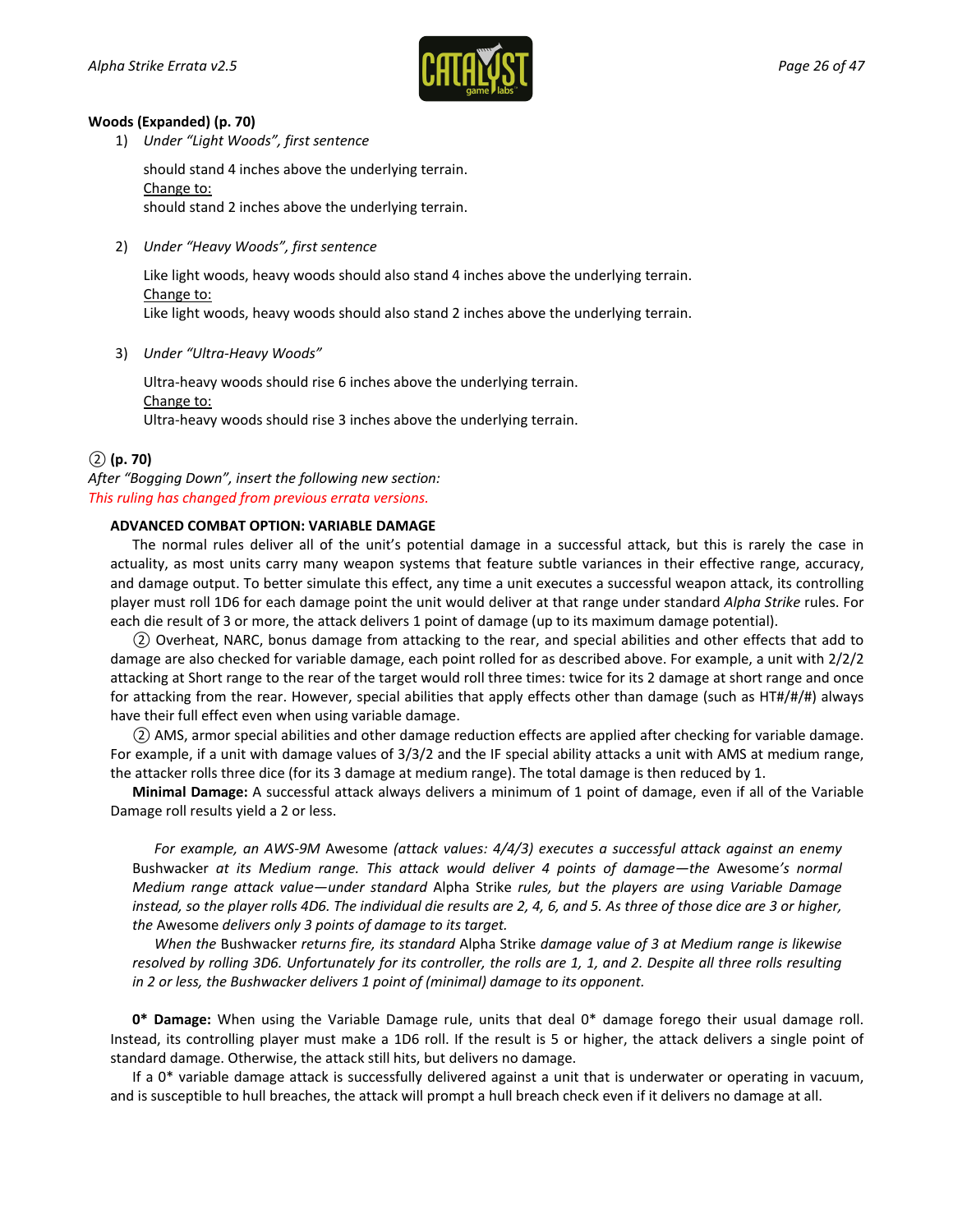

*②* **Area Effect Damage:** Area effect damage is resolved separately for each unit in the area of effect. **Physical Attacks:** Variable Damage does not apply to physical attacks.

### **Landing Damage (p. 72)**

*First paragraph, first sentence*

An aerospace unit landing in terrain other than will suffer damage. Change to:

An aerospace unit landing in inappropriate terrain will suffer damage.

### *①* **Artillery Range and Damage Table (p. 73)**

*This ruling has changed from previous errata versions.*

Replace the entire table with the version found on page [42](#page-41-0) of this errata document.

### *②* **Artillery (p. 74)**

*At the top of the page, before "Resolving Artillery Attacks", insert the following new section:*

### **Artillery Attacks while Airborne**

An airborne unit can make artillery attacks, but only against ground targets (a unit or POI). In addition, only the ART-AIS or ART-AC special abilities may be used and the attack must be indirect. Other artillery attacks (other artillery types or direct-fire Arrow IV) can only be made while grounded. Airborne artillery attacks apply a +1 to-hit modifier.

If the attacking unit is on-board (including an aerospace unit with a flight path on the ground map), it follows the artillery rules as normal. A unit with a flight path may choose any point along the flight path to make the attack from.

If the attacking unit is on the abstract aerospace Radar Map, it may make the airborne artillery attack from the Inner Ring. This attack will have a flight time of 1 turn.

### **Step 3: Determine To-Hit Number (p. 74)**

1) *First paragraph, second sentence*

As long as the attack is not aimed at a specific unit, however, none of the modifiers the normal weapon attack modifiers for range bracket,

Change to:

As long as the attack is not aimed at a specific unit, however, none of the normal weapon attack modifiers for range bracket,

2) *Between the first two paragraphs insert the following new paragraph:*

A unit may act as a spotter for only one artillery attack at a time. Artillery attacks may not benefit from more than one artillery spotter.

#### 3) *① Under "Direct Fire", replace the first paragraph with the following:*

If an on-board artillery attacker has a valid Line of Sight to its target, the attacker may attempt to deliver a direct-fire attack against the POI or target unit. Direct-fire attacks may not employ spotters, and apply the Direct-Fire Artillery modifier as shown in the Artillery To-Hit Modifiers Table. In addition, a direct-fire on-board artillery attack must also apply the standard weapon attack modifiers for intervening terrain, attacker movement modifiers and—if the target is a unit—the target's type and movement modifiers. (Immobile target modifiers are never applied to a direct-fire attack: use a +0 target movement modifier for immobile targets of direct fire artillery attacks.)

4) *Under "Direct-Fire", second paragraph, first sentence*

If the attacker is executing a direct-fire artillery attack with an artillery cannon (ART-TC, ART-SC, or ART-LTC specials), the standard weapon range bracket modifiers will also apply to the attack's to-hit number.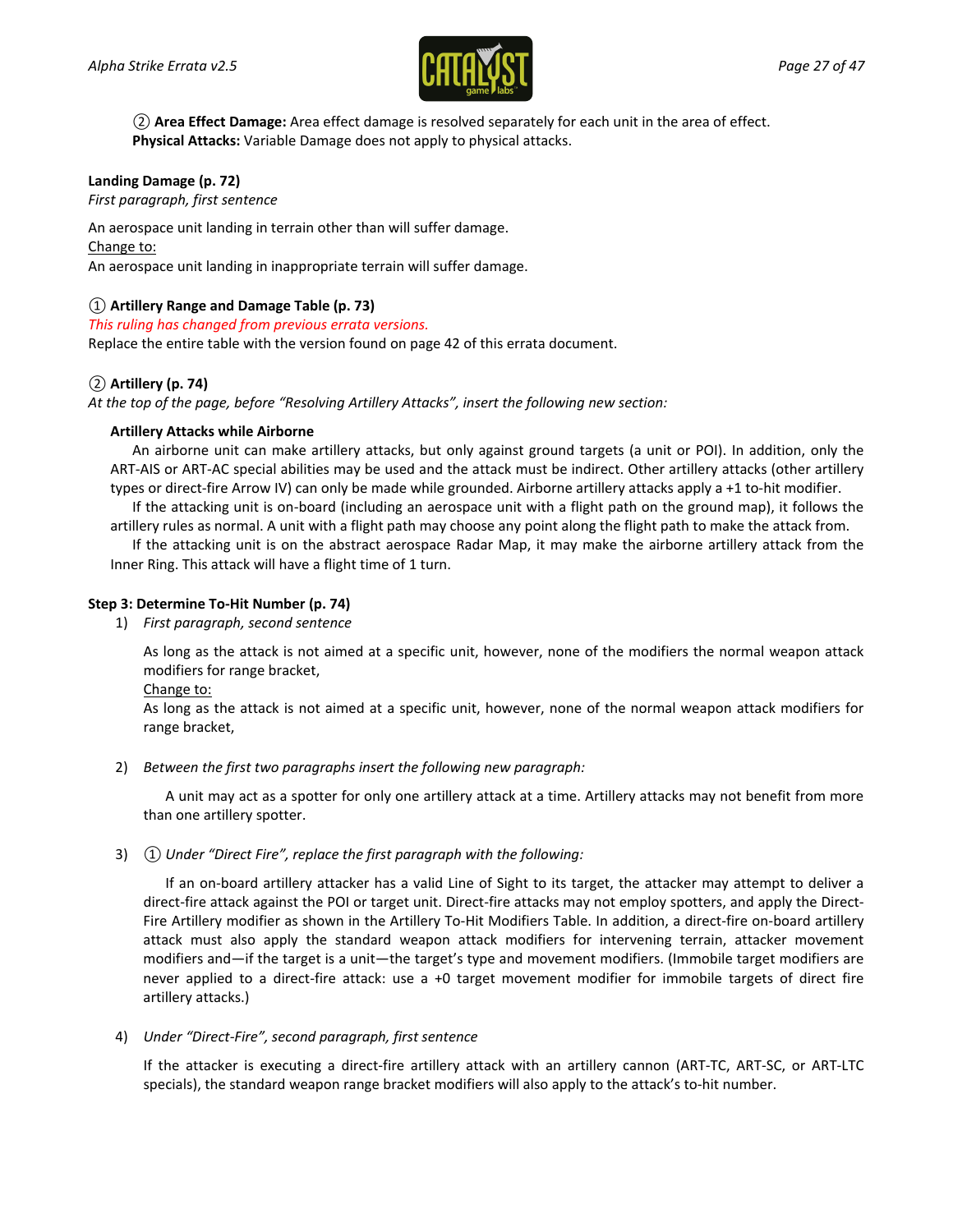

### Change to:

If the attacker is executing a direct-fire artillery attack with an artillery cannon (ART-TC, ART-SC, or ART-LTC specials), the standard weapon range bracket modifiers replace the direct fire artillery modifier to the attack's tohit number.

5) *Under "Indirect-Fire", replace the entire paragraph with the following:*

**Indirect Fire, Artillery:** Indirect fire is considered to be the standard means of firing an artillery weapon. All off-board artillery attacks and all on-board artillery attacks not using the direct fire rules notes above must apply the indirect-fire artillery attack to-hit modifier. Indirect-fire artillery can use spotters, but does not require them to make the attack (unlike indirect LRM fire). Artillery attacks using indirect fire may not target a unit unless homing rounds are used. Indirect artillery attacks do not apply range band or terrain modifiers.

**Indirect Fire, Artillery Cannon:** Artillery Cannons can be fired indirectly following the rules for Indirect Fire (see p. 36). Artillery Cannons can indirectly target a POI or a target unit, but do not apply immobile target modifiers.

### **Step 5: Determine and Apply Damage (p. 76)**

1) *First paragraph, replace the second sentence with the following:*

If the damage value on the Artillery Range and Damage Table has a value after a slash, the weapon delivers the damage left of the slash to the area of affect covered by the 2" AoE template centered on the impact point, while the damage value right of the slash applies to all targets outside the 2" AoE template but within the 6" AoE template centered on the impact point.

2) *① Second paragraph, delete the second sentence and replace it with the following new paragraph:*

**Homing Rounds:** The "NA" area of effect values for Arrow IV shown in parentheses apply only to homing rounds, which have no area of effect in *Alpha Strike*.

#### **Air-Defense Arrow IV (p. 76)**

1) *At the end of the second paragraph insert the following:*

Resolve all damage from a successful Air-Defense Arrow IV attack during the Combat Phase in which it is fired.

2) *② Third paragraph, second sentence*

For targets in the Central Zone that are engaged in air-to-ground actions, treat the air-defense Arrow as if it is attacking at Short range.

#### Change to:

If the target is in the Inner Ring, the range is Long. If the target is in the Central Zone, measure the distance from the attacker to the target's flight path (do not include any adjustment for altitude). If the flight path is at or within 24", the range is Short. If the flight path is more than 24" from the attacker, the range is Medium.

### *④* **Alternate Artillery Munitions (p. 76)**

*In between "Air-Defense Arrow IV" and "Cluster" insert the following new subsection:*

#### **Air-to-Air Arrow IV**

Air-to-Air Arrow IV missiles require the ART-AC or ART-AIS specials.

The Air-to-Air Arrow IV is a weapon that enhances a unit's air-to-air attacks, usable only be used by airborne units targeting another airborne unit. Instead of making an artillery attack, an airborne unit may use its Air-to-Air Arrow IV as an extra weapon attack in air-to-air combat. This attack may be attempted against targets in the Medium range bracket or closer, and is resolved as a normal air-to-air attack (see pp. 58-60). A successful hit by an Air-to-Air Arrow IV deals 2 points of damage to the target.

Air-to-Air Arrow IV missiles may not be used against ground targets.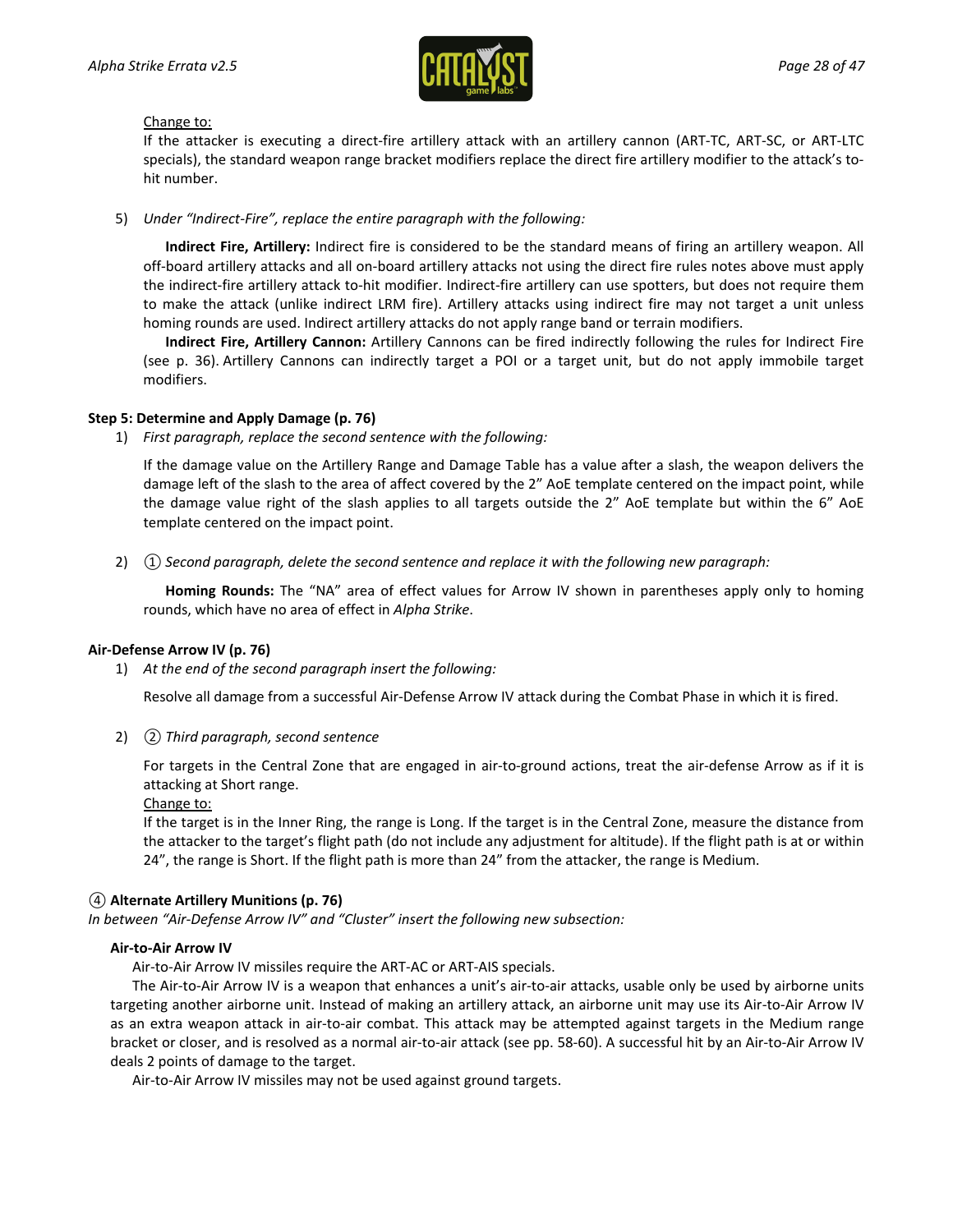

### **Cluster (p. 77)**

1) *Left column, first lines on the page*

but increase their area of effect radius over standard rounds from the same artillery weapon type by 2 inches (for a total of 4" for ART-AIS, ART-AC, and ART-T specials; 6" radius for ART-S specials; and 8" for ART-LT specials). Change to:

but increase their area of effect radius over standard rounds from the same artillery weapon type to the 6" AoE template, or an additional 2" from the edge of the 6" AoE template if the standard round already used a 6" AoE template.

2) *② Left column, replace the second paragraph on the page with the following: This ruling has changed from previous errata versions.*

The damage from cluster artillery is based on a weapon's standard artillery damage, but is reduced by 1 point. This modified damage applies to all targets within the original AoE template. For targets outside the original template but within the expanded AoE template, the cluster artillery delivers half its modified damage (rounded down). Damage reduced from 1 to 0 in this way, whether in the original AoE template or in the expanded AoE template, is instead reduced to 0\* (see *Minimal Damage*, p. 38). Thus, a cluster shot from an ART-LT weapon, which ordinarily inflicts 3 damage to the point of impact, would be reduced to 2 points of damage to all targets with the 6" AoE template, and 0\* damage to all targets within the additional 2" of the edge of the 6" AoE template.

### **Flechette (p. 77)**

### *Second paragraph, first sentence*

with the same area of effect radius as standard rounds from the same artillery weapon type (6" radius for ART-LT; 4" radius for ART-S; 2" radius for ART-T).

Change to:

with the same AoE template as standard rounds from the same artillery weapon type (6" for ART-LT, 2" for ART-S and ART-T).

### **Illumination (p. 77)**

### *Second paragraph, second sentence*

The area of effect radius for illumination rounds fired using the ART-S or ART-T specials is 4"; for ART-AIS, ART-AC, and ART-LT specials, the radius is 6" from the point of impact.

### Change to:

The area of effect for illumination rounds fired using the ART-S or ART-T specials is 6"; for the ART-AIS, ART-AC, and ART-LT specials, the area of effect is the 6" plus the area within 2" of the 6" AoE template.

### **Inferno IV (p. 77)**

*Second paragraph, second sentence*

As with standard Arrow missiles, the area of effect radius for these rounds is 2" from the point of impact.

Change to:

As with standard Arrow missiles, the area of effect for these rounds is the 2" AoE template centered on the point of impact.

### **Smoke (p. 77)**

1) *Second paragraph, second sentence*

Regardless of the weapon used, the area of effect radius for Smoke rounds is 4".

Change to:

Regardless of the weapon used, Smoke rounds affect the area covered by a 6" AoE template over the point of impact.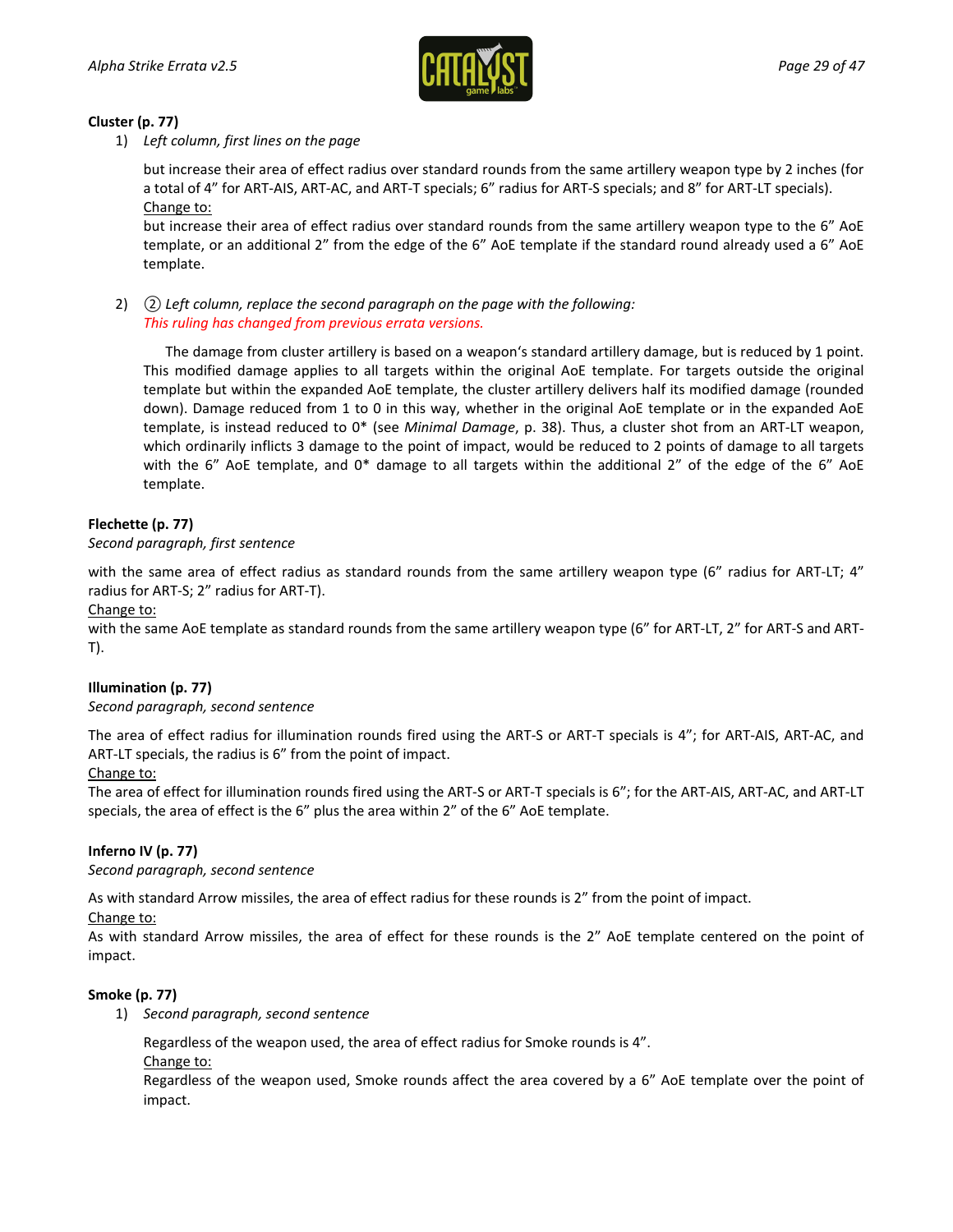

### 2) *Third paragraph, second and third sentences*

Treat this as heavy smoke for the first 2 inches away from the impact point, and light smoke for the radius from 2 inches to 4 inches. This smoke will rise 4 inches above the underlying terrain for line of sight purposes. Change to:

Treat this as heavy smoke for the area covered by the 2" AoE template centered on the impact point, and light smoke for the area outside the 2" AoE template but within the 6" AoE template. This smoke will rise 2 inches above the underlying terrain for line of sight purposes.

### **Thunder (p. 77)**

*Second paragraph, second sentence*

As with standard Arrow missiles, the area of effect radius for these rounds is 2" from the point of impact.

Change to:

As with standard Arrow missiles, the area of effect for these rounds is covered by the 2" AoE template centered on the point of impact.

### **Flak (p. 78)**

Remove the first paragraph.

### *③* **Alternate Bomb Munitions (Bombs/Aerospace Missiles) (p. 78)**

*Under Arrow IV Missiles, last sentence*

Thus, an aerospace unit with the BOMB8 special may carry up to 7 Arrow IV missiles, or 1 Arrow IV missile and 6 bombs of other types, or 8 non-Arrow IV missile bombs.

Change to:

Thus, an aerospace unit with the BOMB3 special may carry up to 2 Arrow IV missiles, or 1 Arrow IV missile and 1 bomb of another type, or 3 non-Arrow IV missile bombs.

### *③* **Arrow IV (Homing or Standard) (p. 78)**

### *Second paragraph, second sentence*

If the attack is made from the Central Zone or Inner Ring without the airborne unit on the ground map, the attack is resolved as offboard artillery.

### Change to:

If the attack is made from the Inner Ring, the attack is resolved as offboard artillery. The flight time for an off-board airlaunched Arrow attack is 2 turns after firing for an attack from the Central Zone, or 3 turns if the attack was made from the Inner Ring.

### **Mine Clearance (p. 80)**

1) *Fifth paragraph, first sentence*

The area of effect radius of these rounds is 2" from the point of impact.

Change to:

The rounds clear an area covered by the 2" AoE template centered on the point of impact.

2) *Fifth paragraph*

Delete the second sentence ("If the attacker misses its target […]). Then move the sixth paragraph up into that sentence's place.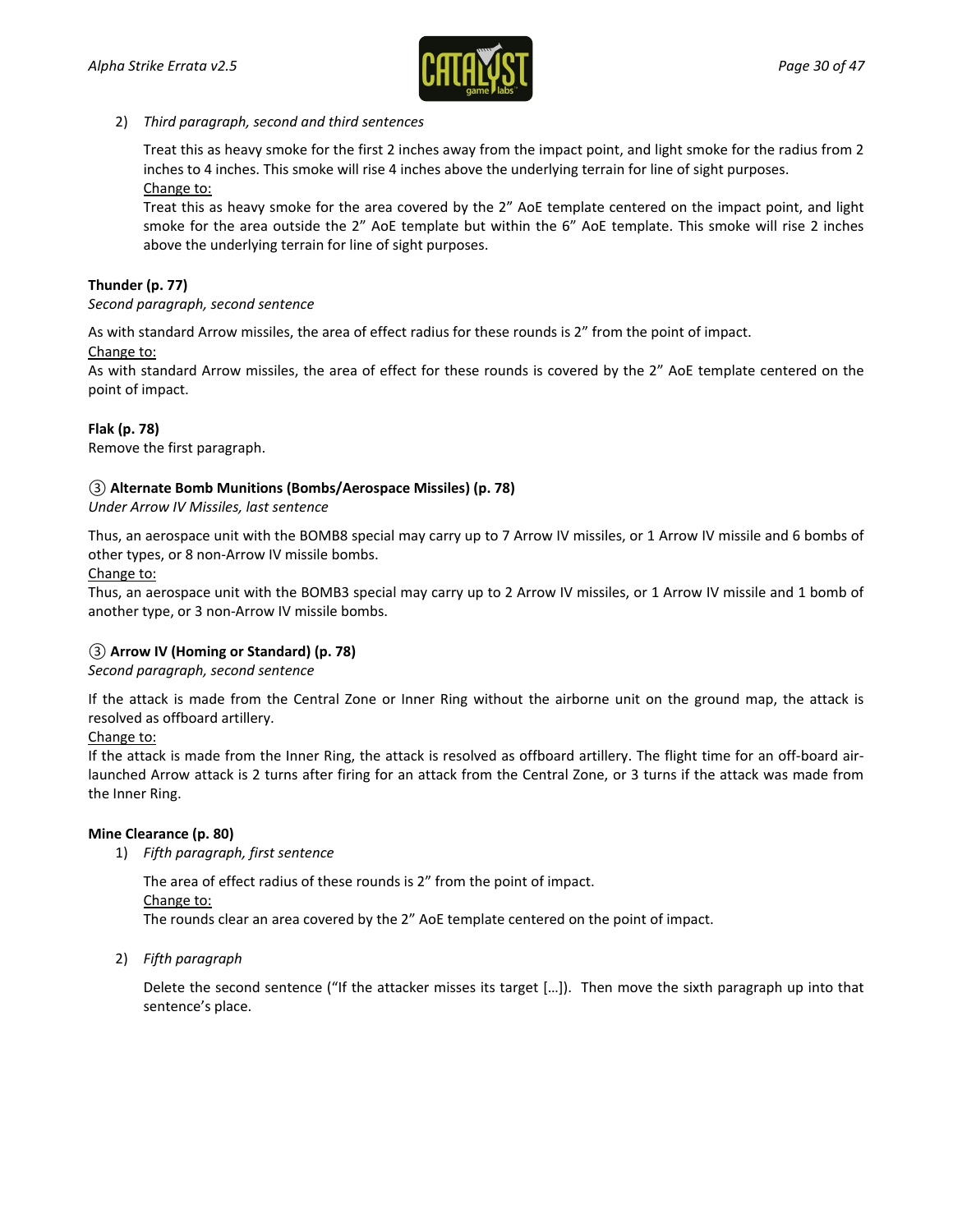

### *①* **Alternate LRM/SRM Munitions (p. 80)**

*After the "Mine Clearance" subsection insert the following new subsection:*

### **NARC**

The benefits of attacking a NARC-tagged unit cannot be combined with the use of any alternate LRM/SRM munitions.

### **Semi-Guided (p. 80)**

*After the last paragraph insert the following new paragraph:*

Semi-guided missiles may also be used for indirect fire attacks, applying 1 additional point of damage to the target on a successful hit. The unit may choose to make an indirect fire attack using only the LRM special abilities' long range damage value instead of the IF value, and applying a –2 to-hit modifier rather than the 1 additional damage. For both effects, the targets must have been successfully designated by a friendly TAG in the same turn.

### **Smoke (p. 80)**

Delete the third paragraph (last paragraph on the page).

### **Smoke (p. 82)**

1) *First sentence on the page*

Instead of delivering damage, smoke missiles fill a 2-inch radius of effect from the target area with smoke that rises 4 inches above the underlying terrain.

### Change to:

Instead of delivering damage, smoke missiles fill an area covered by the 2" AoE template centered on the target with smoke that rises 2" above the underlying terrain.

2) Delete the last paragraph.

### *①* **Tandem Charge (p. 82)**

#### *Second paragraph, last sentence*

This effect occurs whether or not the unit delivers a standard weapon attack or an attack using only its AC special ability.

### Change to:

This effect occurs whether or not the unit delivers a standard weapon attack or an attack using only its SRM special ability.

### **Thunder (p. 82)**

#### *Last paragraph, first sentence*

The area of effect radius for these rounds is 2" from the point of impact.

Change to:

The area of effect for these rounds is the area covered by the 2" AoE template centered on the point of impact.

### **Battlefield Intelligence (p. 82)**

*Replace the entire entry with the following: This ruling has changed from previous errata versions.*

#### **BATTLEFIELD INTELLIGENCE SCORE**

The effectiveness of a force's battlefield intelligence depends on the relative capabilities of each force's reconnaissance and communications assets. This is found by determining and comparing the opposing armies' battlefield intelligence (BI) score.

Before the game begins, each army must compute their BI score. To find a force's BI score, add up the appropriate point values for the intelligence-capable units the force has in its roster from the Battlefield Intelligence Rating Table (see p. 83). Note that a unit or element described as "on-planet" indicates that the unit may be off the map, but must be part of the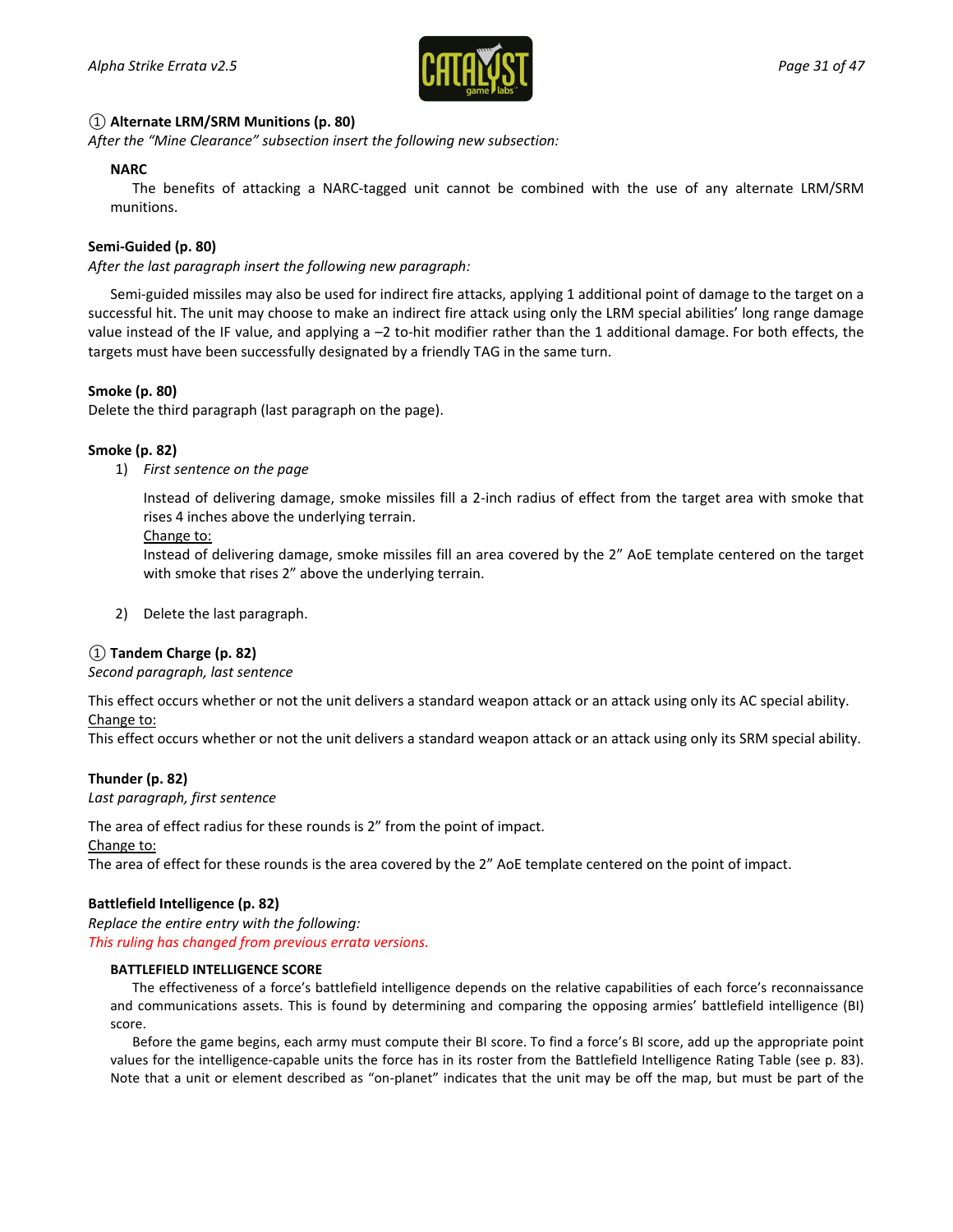

force's army roster, must be functional, and must be considered on the ground or no farther away than the operational range of the atmospheric Radar Map that corresponds to the current ground battle.

#### **BATTLEFIELD INTELLIGENCE BENEFITS**

Most of the benefits of Battlefield Intelligence hinge on which force has the higher BI score between both sides. Benefits are established before the scenario begins. Each player must reveal his force's BI rating and the detailed breakdown of points to use this rule. If the players are using the *Concealing Unit Data* rule (see p. 87), then no detailed breakdown should be provided until the end of the game.

As part of building a force, each army checks for which Initiative Bonuses it will have available and assigns them to specific units. The force with the larger BI score will then gain the benefits of Area Knowledge and Pre Plotted Artillery (see below).

#### **AREA KNOWLEDGE**

The Area Knowledge benefit only applies to the force that has a higher BI score at the start of the scenario, and may only be used if the Hidden Units rules are also in play (see p. 102). With this benefit, the force that has the higher BI score may begin play with a number of units hidden.

The maximum number of units that may be hidden by virtue of a higher BI score equals the total number of units that possess the Recon (RCN) special ability (see p. 108). This number may not exceed half of the total force committed to the scenario.

If the force with the Area Knowledge benefit is the Attacker for this particular scenario type, the hidden units may only be placed in positions up to half way across the map from the force's deployment zone—and no less than 12 inches from the nearest deployed enemy unit. If this force is not the Attacker, the hidden units may be placed anywhere on the map area except the opposing force's deployment zone.

#### **PRE-PLOTTED ARTILLERY**

The Pre-Plotted Artillery benefit only applies to the force that has the higher BI score at the start of the scenario, and may only be used if that force has artillery units in his force roster and artillery rules are also in play (see pp. 73-76).

With this benefit, the force that has the higher BI score may begin play with a number of pre-plotted points of impact for his artillery weapons.

The number of pre-plotted artillery impact points received by virtue of this benefit equals the difference between the force's BI score and that of its opponent. The maximum number of such pre-plotted points may not exceed the number of artillery-equipped units in the force's roster.

*For example, Joshua's force includes a lance of artillery units—4 in all—in its roster, and has a total BI score of 8 going into his current battle against his opponent, Joel.*

*Joel's army, meanwhile, has the same number of artillery units, but only brings a BI score of 2 to this fight.*

*Joshua's force enjoys the higher BI score, beating out Joel's score by 6 points (8 – 2 = 6), but because he only has 4 artillery units, the maximum number of pre-plotted artillery impact points he can designate before the scenario starts is 4.*

#### **BI INITIATIVE BONUS**

The BI Initiative Bonus provides a number of Initiative Bonuses to units on the field. These bonuses should be noted on the card of the unit it is assigned to, either by marking INIT on the special abilities of the card or placing a token on the card to represent the initiative bonus. If the unit is destroyed or is within an enemy ECM field during the Initiative Phase, that initiative bonus cannot be used that turn.

The player gets a +1 Initiative Bonus to place if there is at least one unit that features a Mobile Headquarters (MHQ#) special ability with a value of 4 or higher. This bonus must be placed on a unit with MHQ4 or higher. The player gets another +1 Initiative Bonus if the force has at least one unit with the Recon (RCN) special ability per four units in the force to place on one of the units with the RCN special ability. In addition, the player gets another +1 Initiative Bonus if the force has at least one unit with Mobile Headquarters (MHQ#) special ability with a value of 1 or higher per 4 units in the force, to be placed on one of the units with MHQ1 or higher. The maximum Initiative Bonus is a total of +3. Multiple bonuses can be stacked on a single unit, but if the unit is destroyed or in an ECM field, all the BI Initiative Bonuses on that unit are lost.

*For example, Joshua's company-sized force of 12 units contains a dedicated Mobile HQ vehicle with a MHQ6 special, plus a lance of 'Mechs that feature one C<sup>3</sup> Master Computer (which also counts as a MHQ5 special) and three*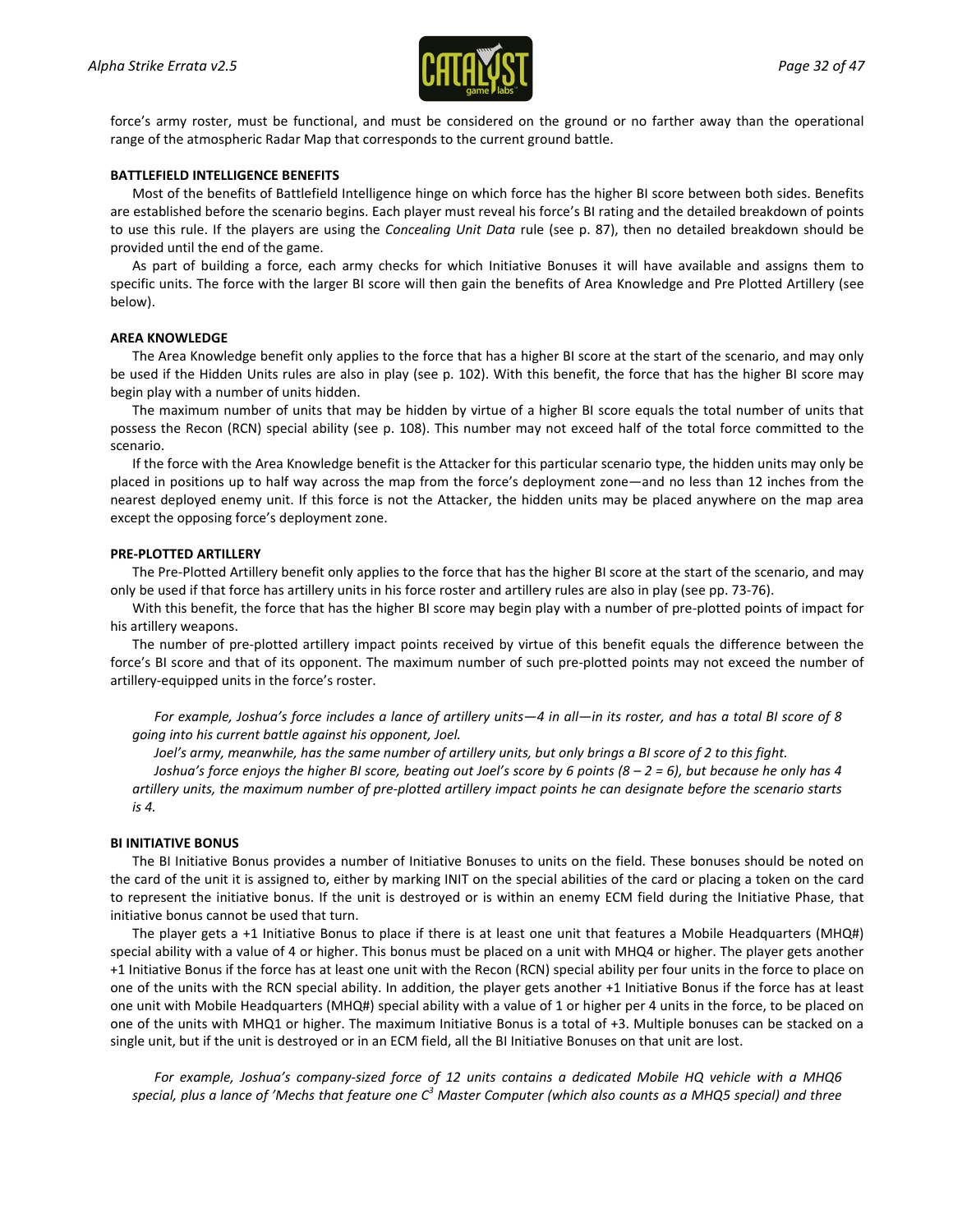

*C<sup>3</sup> Slave Computers (each of which counts as a MHQ1). Joshua gets a +1 Initiative Bonus to place on one of either his dedicated Mobile HQ vehicle or C<sup>3</sup> Master, and elects to place it on his dedicated Mobile HQ vehicle. Joshua gets a second +1 Initiative Bonus to place for having at least one MHQ per 4 units, and places this one on his C<sup>3</sup> Master Computer unit. Joshua's force only has one unit with RCN, so there Joshua does not get the third Initiative Bonus to place.*

*At the start of the turn, the dedicated Mobile HQ vehicle is still in play and not in an ECM field. The opponent has managed to place a unit of his with ECM within 6" of Joshua's C<sup>3</sup> Master unit, however.*

*Joshua gets a +1 Initiative Bonus from the mobile HQ, but no bonus from the ECM'd C3 Master.*

### *④* **Alpha Strike Buildings Table (p. 84)**

*Replace the table with the following:*

| <b>Building Type</b>      | <b>CF Range</b><br>(Default)* | Weight<br>Capacity |                | <b>Damage Absorption</b><br>Infantry Non-Infantry | <b>Collapse Damage</b><br>(per each 4" height) |
|---------------------------|-------------------------------|--------------------|----------------|---------------------------------------------------|------------------------------------------------|
| Standard*                 |                               |                    |                |                                                   |                                                |
| Light, Small              | 1(1)                          | 1                  | $\mathbf{1}$   | 0                                                 | $0*$                                           |
| Light, Large              | 2(2)                          | $\mathbf{1}$       | $\mathbf{1}$   | 0                                                 | $0*$                                           |
| Medium, Small             | 1(1)                          | 2                  | $\overline{2}$ | 1                                                 | 1                                              |
| Medium, Large             | $2-3(3)$                      | $\overline{2}$     | $\overline{2}$ | 1                                                 | 1                                              |
| Heavy, Small              | $1-2(2)$                      | 3                  | 3              | $\overline{2}$                                    | $\overline{2}$                                 |
| Heavy, Large              | $3-6(4)$                      | 3                  | 3              | $\overline{2}$                                    | $\overline{2}$                                 |
| Wall**                    |                               |                    |                |                                                   |                                                |
| Light                     | 1(1)                          | 1                  | 1              | 0                                                 | $0*$                                           |
| Medium                    | $1-2(2)$                      | $\overline{2}$     | $\overline{2}$ | 1                                                 | 1                                              |
| Heavy                     | $2-3(3)$                      | 3                  | 3              | $\overline{2}$                                    | $\overline{2}$                                 |
| Hardened                  | $3-5(4)$                      | 4                  | 4              | 3                                                 | 3                                              |
| Gun Emplacement/Fortress* |                               |                    |                |                                                   |                                                |
| Light, Small              | 1(1)                          | 1                  | $\overline{2}$ | 1                                                 | 1                                              |
| Light, Large              | 2(2)                          | 1                  | $\overline{2}$ | 1                                                 | 1                                              |
| Medium, Small             | $2-3(2)$                      | $\overline{2}$     | 4              | $\overline{2}$                                    | $\overline{2}$                                 |
| Medium, Large             | $4-6(5)$                      | $\overline{2}$     | 4              | $\overline{2}$                                    | $\overline{2}$                                 |
| Heavy, Small              | $3-6(5)$                      | 3                  | 6              | 3                                                 | 3                                              |
| Heavy, Large              | 7-18 (10)                     | 3                  | 6              | 3                                                 | 3                                              |
| Hardened, Small           | $6-10(8)$                     | 4                  | 8              | 4                                                 | 4                                              |
| Hardened, Large           | 12-30 (20)                    | 4                  | 8              | 4                                                 | 4                                              |
| Castle Brian              |                               |                    |                |                                                   |                                                |
| Heavy                     | 35-90 (60)                    | 3                  | 10             | 10                                                | 10                                             |
| Hardened                  | 91-150 (120)                  | 4                  | 10             | 10                                                | 20                                             |

\* Small buildings are generally 1"-5" in area, while Large Buildings are 6"+

\*\* The CF is for enough damage to breach a wall in one 2" wide path.

### **Attacking Buildings (p. 85)**

- 1) Change the section title to "**Buildings and Combat**".
- 2) *First paragraph, second sentence*

Attacks against buildings are resolved as if the buildings have 0" Move, with an additional –4 to-hit modifier applied, because of their immobile nature.

Change to:

Attacks against buildings are resolved as against an immobile target.

3) *④ Under "Attacking Units Inside Buildings", third sentence*

which indicate how many points of damage from each attack against a unit inside the building is instead delivered by the building itself.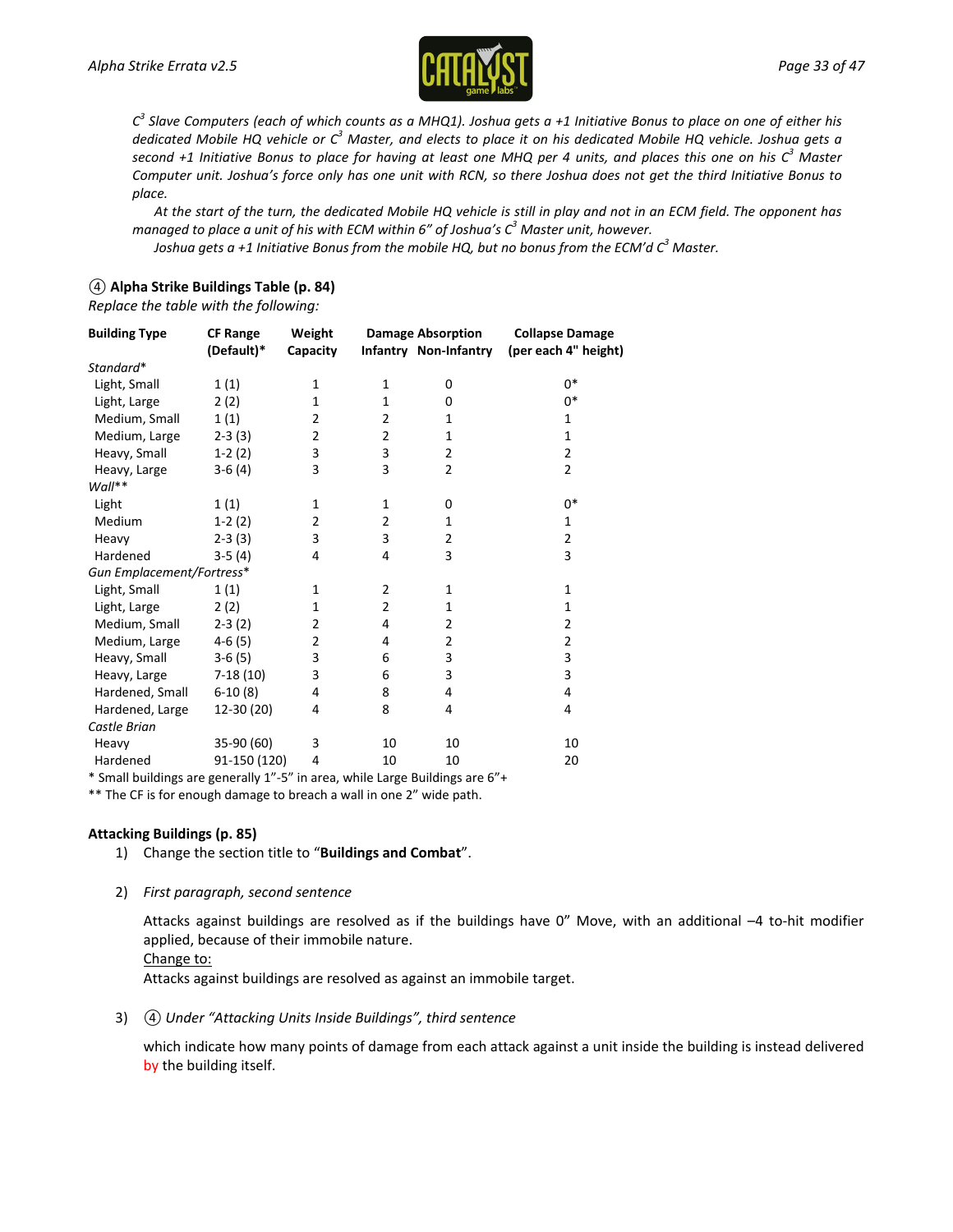

Change to:

which indicate how many points of damage from each attack against a unit inside the building is instead delivered to the building itself.

4) *④ Under "Attacking Units Inside Buildings", "Attacks from Within the Same Building", at the end of the paragraph insert the following:*

Infantry attacking units from within the same building attack the unit directly (using the target's TMM and other modifiers, and with no damage absorption from the building).

5) *② In between "Attacking Units Inside Buildings" and "Building Collapse", insert the following new subsection:*

### **Attacks by Buildings**

Standard buildings have no weapons and cannot make attacks. Advanced buildings will have their own unit card and, if armed, can make attacks as a normal unit; such attacks receive the standard –1 to-hit modifier for immobile units. An advanced building can make a standard weapon attack, a turret attack, and a REAR special ability attack each turn if it has damage values for each of those (obeying the normal rules for combining REAR and standard weapon attacks; see p. 48).

### **Ground Attack Damage (p. 87)**

### *First sentence*

The area of effect of a MSL or SDS-CM attack against ground targets is a 6-inch radius from the point of impact.

### Change to:

The area of effect of a MSL or SDS-CM attack against ground targets is the area covered by the 6" AoE template centered on the point of impact.

### *②* **Blip Counters (p. 88)**

*At the end of the section insert the following new paragraph:*

**Combat with Blip Counters:** A unit represented by a blip counter may make attacks as usual (see *Self-Revelation*, above). A unit may not target a unit represented by a blip counter, though such units may be affected by area effect or other attacks that do not target the unit itself.

### *②* **Visual Spotting Range Table (p. 89)**

Change the Maximum Range for Normal Daylight from 40" to 42"

### *②* **High Altitude Drops (p. 90)**

*Under "Attacks Against Dropping Units", in between the second and third sentences insert the following:*

The dropping units automatically fail all Control Rolls while on the Radar Map.

### *②* **ECM/ECCM (p. 91)**

*Before "Mobile Headquarters", insert the following new paragraph:*

**Angel ECM:** An Angel ECM unit set to split ECM and ECCM no longer affects units as an Angel ECM, but only as a standard ECM. An Angel ECM set to 2 ECCMs does not affect units as an Angel ECM or standard ECM.

### *②* **Environmental Conditions (p. 92)**

*Before "Atmospheric Density", insert the following new paragraph:*

Several environmental conditions affect the range of visual spotting (see the Visual Spotting Range Table, p. 89). A unit's line of sight has a maximum range limited by its greatest spotting range, either visual or from a probe. The maximum spotting range for probes is unaffected by environmental conditions and is 12" for Light Probe (LPRB), 16" for Probe (PRB), or 24" for Bloodhound (BH).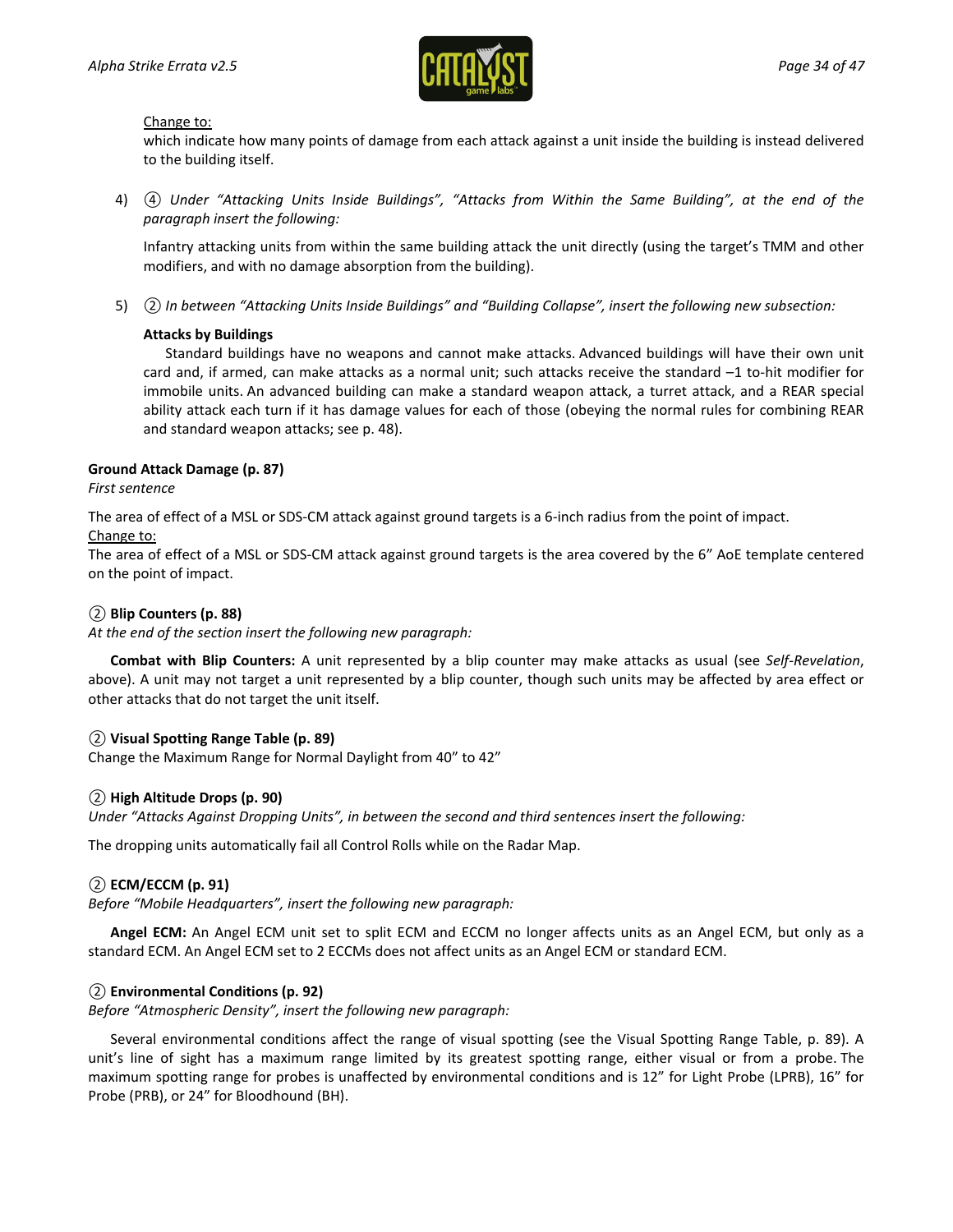

### **Tornado (p. 94)**

*Under "Initial Placement", first sentence*

Tornados use the 2" radius area of effect template,

#### Change to:

Tornados use the 2" AoE template,

### *⑤* **(p. 96)**

*Before "Exceptionally Large Units", insert the following new section:*

### **LARGE UNITS**

The following rules describe additional rules for Large (LG) units.

**Movement:** Large units reduce the per-inch movement cost for all Woods, Jungle, Rough, Rubble and Buildings terrain by 1 inch.

**Combat:** Attacks against a Large unit receive a –1 to-hit Modifier. Physical attacks made by a Large unit receive a +1 t0-hit modifier.

**Buildings:** Large units are treated as Size 5 for purposes of the building's weight capacity. **Transporting:** Large units may not be transported via the MT# special ability.

### *⑤* **Exceptionally Large Units (p. 96)**

### *Replace the second paragraph with the following:*

The following rules roughly describe the additional abilities of these exceptionally large units, which includes not only DropShips by default, but any unit that possesses the Very Large, or Super Large special abilities (VLG, SLG). These rules are in addition to the rules for Large (LG) units, which also apply to Very Large and Super Large units.

### *②* **DropShip Firing Arcs (p. 96)**

*Under "Aerodyne DropShips", replace this entry with the following:*

Ground aerodyne DropShips may attack ground units using the Aerodyne DropShip Firing Arcs diagram on page 97. The Nose weapons may target any unit in a 2"-wide path directly in front of the unit. The Right and Left Wings can attack targets in a 90-degree arc, from directly in front of the aerodyne out to the appropriate side.

### *②* **Attacking Mobile Structures (p. 97)**

*Under "Destroying a Mobile Structure", second paragraph, second sentence*

If an airborne mobile structure is destroyed over a ground map, it will crash on the ground map,

#### Change to:

If an airborne mobile structure is destroyed over a ground map, it crashes on the ground map at the end of its flight path,

### *②* **Expanded Ground Ranges (p. 99)**

*At the end of the section, before "Extreme Range" begins, insert the following new paragraph:*

Line of sight for ground units is limited to 42". For a ground unit to attack at Extreme or Horizon Range, a friendly unit must have Line of Sight to the target (and be within sensor range of that target). This does not count as spotting for the friendly unit: it may still make attacks without spotting penalties, and its attacks won't affect the unit at Extreme or Horizon range.

### **Extinguishing Fires (p. 101)**

*Under "Area-Effect Attack", replace the paragraph with the following:*

Any area effect weapon (other than one using Inferno munitions) doing 4 or more points of damage will extinguish the fire within the attack's area of effect.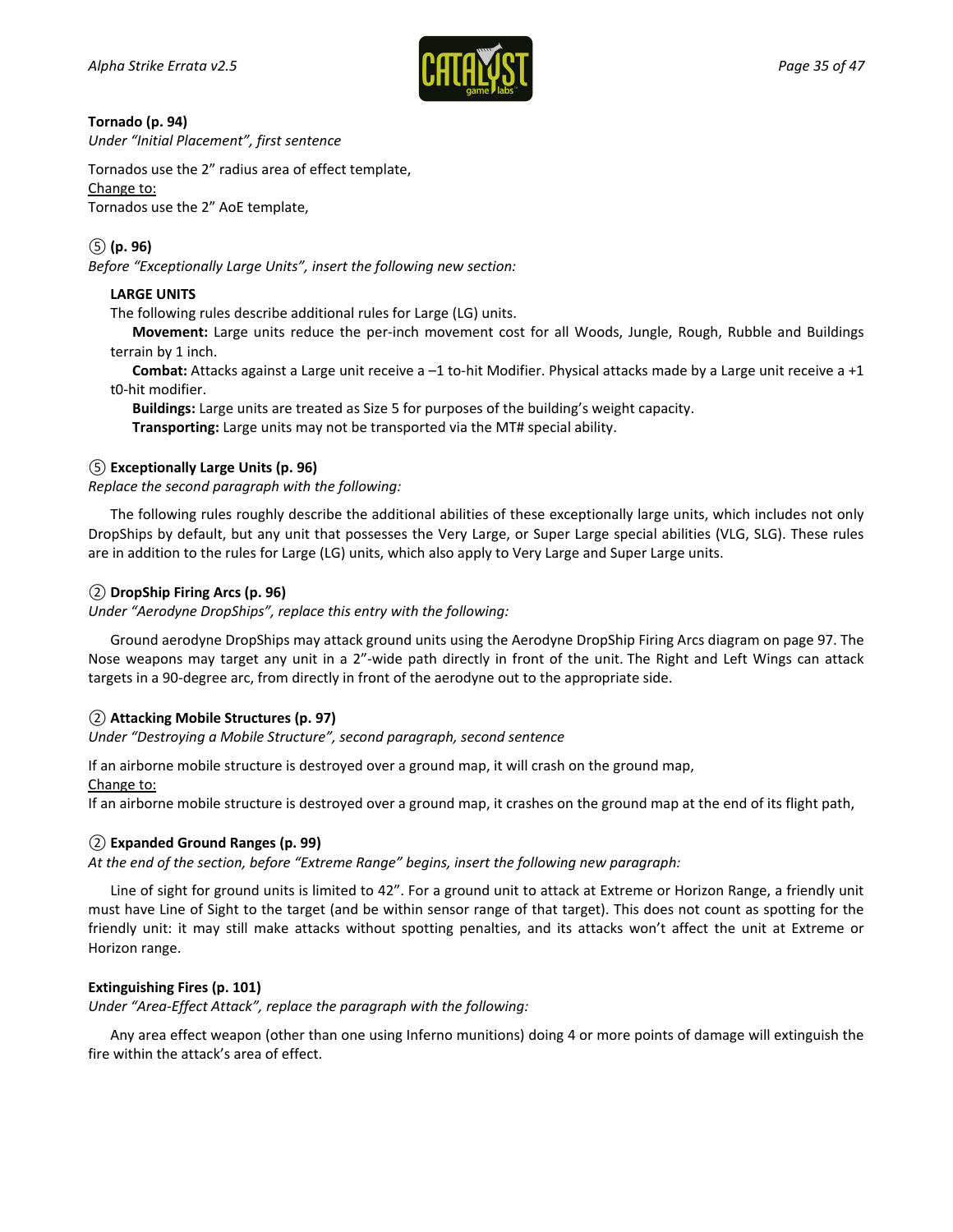

#### **Hiding On The Ground (p. 102)**

*Under "Detecting Hidden Ground Units", insert the following new table:*

### **Hidden Unit Detection Range Table**

| <b>Probe Type</b>              | Range |
|--------------------------------|-------|
| Light Active Probe             | հ"    |
| Active Probe                   | 10"   |
| <b>Bloodhound Active Probe</b> | 16''  |

### **Minefields (p. 102)**

*First paragraph, first sentence*

In *Alpha Strike* play, minefields of any type cover a 2-inch radius area of effect unless otherwise stated Change to:

In *Alpha Strike* play, minefields of any type use the 2" AoE template unless otherwise stated

### **EMP Mines (p. 103)**

*Second paragraph, first sentence*

EMP mines create a temporary, 4-inch radius ECM field that is hostile to all units Change to: EMP mines create a temporary, 6" AoE template ECM field that is hostile to all units

### *⑤* **(p. 103)**

*Insert the following new subsection:*

### **Multiple To-Hit Rolls**

This is an optional rule to allow multiple to-hit rolls for units that deal more than 1 damage. A separate attack is made for each point of damage. The player makes a separate attack for each point of damage the unit has available. If the player switches targets after making an attack on the first target, the new, secondary, target has a +1 to-hit modifier. If the secondary target is at a different range than the primary target, the unit cannot attack with more points of damage than it has available at that secondary targets range band. All previous attacks on this turn from this unit are counted towards available damage at the new target. If the attacker has 3/3/2, the first target was at medium range and the attacker rolled attacks for two points of damage, it cannot then attack a secondary target a long range. It can attack a secondary target at short or medium range for 1 more attack.

You cannot mix special weapon attacks and standard weapon attacks when using multiple to-hit rolls, the unit must declare if it is using a standard or special weapon attack and then all weapon attacks this turn from that unit must be the same.

**Multi-tasker and Ground-Hugger:** These Special Pilot Abilities (see the *Alpha Strike Companion*) allow the attacker to ignore the +1 to-hit modifier for a secondary target.

#### **Terrain Conversion (p. 104)**

*First paragraph, first sentence*

At the controlling player's option, a unit may employ its firepower to raze terrain features in a 2-inch radius area, Change to:

At the controlling player's option, a unit may employ its firepower to raze terrain features under a 2" AoE template,

## *④* **BattleMech HarJel (BHJ) (p. 105)**

Delete this entry.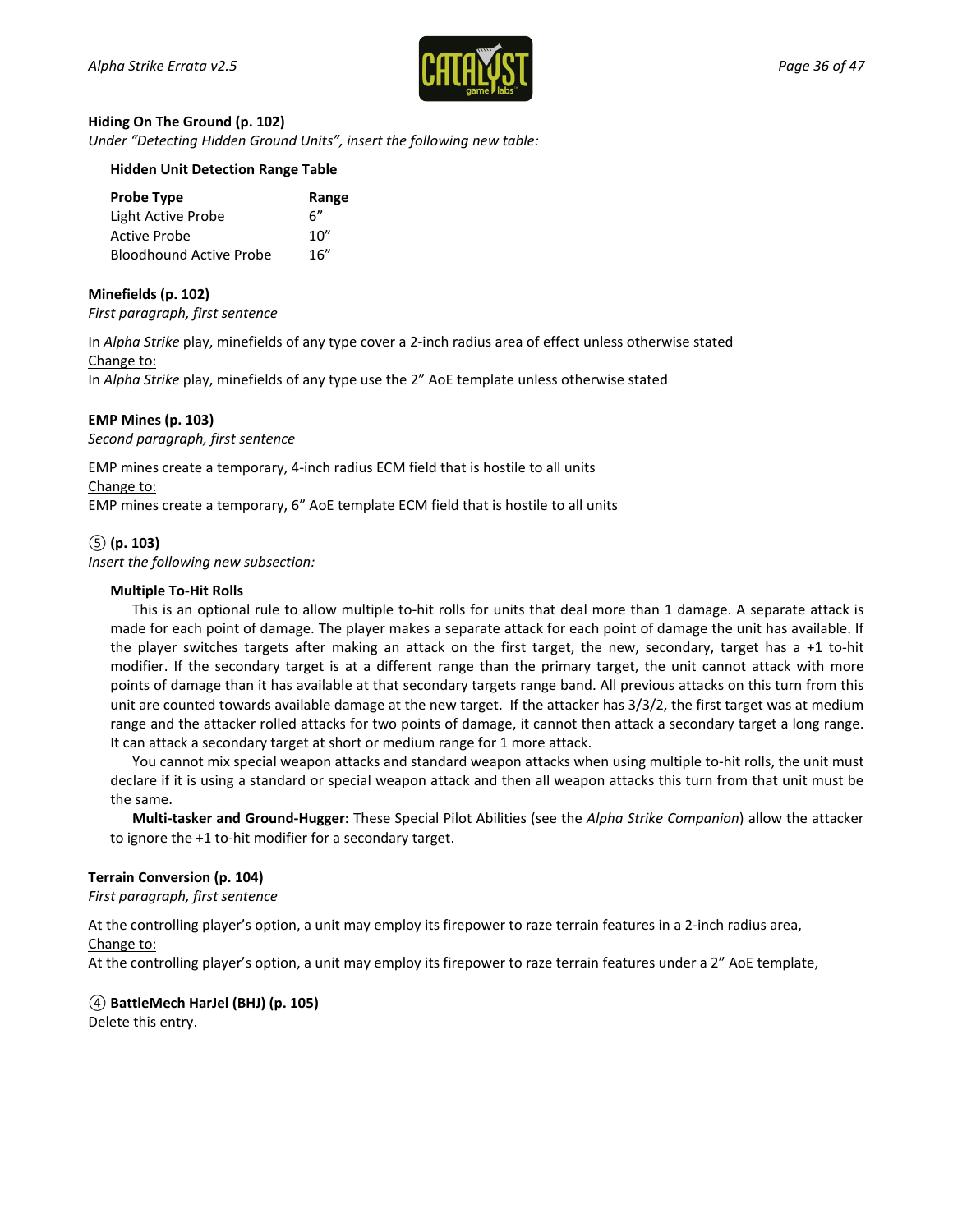

### **Booby Trap (BT) (p. 105)**

*First paragraph, fourth sentence*

Once activated, the system automatically destroys the unit and delivers an area-effect attack to all units within a 2" radius. Change to:

Once activated, the system automatically destroys the unit and delivers an area-effect attack to all units within an area covered by a 2" AoE template.

### **Airborne Booby Traps (p. 105)**

1) *Second sentence*

Airborne units on the ground map that activate a booby trap inflict damage in a 2" radius around a point of their designated flight path, as chosen by the player.

Change to:

Airborne units on the ground map that activate a booby trap inflict damage in a 2" AoE template centered on a point, as chosen by the player.

2) *Last sentence*

its damage to all units within a 2" radius of a point on its flight path would be 3 points.

Change to:

its damage to all units within the area covered by the 2" AoE template centered on a point on its flight path would be 3 points.

### *①* **Cargo Transport, Tons (CT#) (p. 106)**

*At the end of this entry insert the following new paragraph:*

This ability can be reduced in value and the same amount of Infantry Transport (*IT#*, see p. 47) added to a unit prior to the start of a game.

### **Large (LG) (p. 107)**

*First sentence*

Large units cover a 2" radius area. Change to: Large units cover a 2" AoE template area.

### **Trenchworks/Fieldworks Engineers (TRN) (p. 109)**

*First sentence*

Each turn these infantry units may convert a 2" radius area of effect into a fortified area. Change to: Each turn these infantry units may convert an area under a 2" AoE template into a fortified area.

### **Super Large (SLG) (p. 109)**

Super Large units occupy a 6" radius area or larger. Change to: Super Large units occupy a 6" AoE template sized area or larger.

### **Very Large (VLG) (p. 109)**

*First sentence*

A unit with this ability fully occupies a 4" radius area. Change to: A unit with this ability fully occupies a 4" diameter area.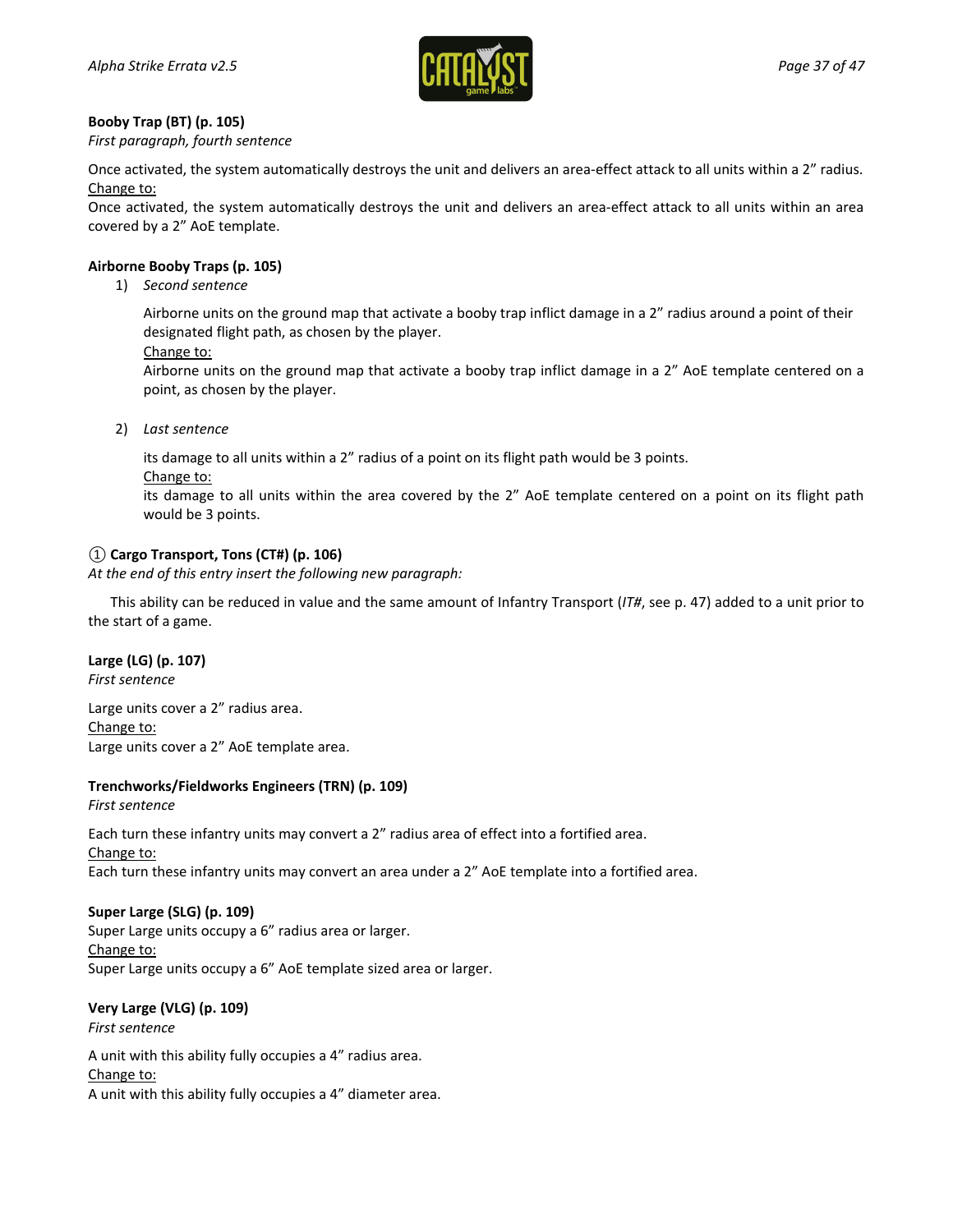

### *④* **Converting Movement and Distances (p. 110)**

*Under "Base-to-Base Contact", first sentence*

Under hex-based rules, a unit in an adjacent hex qualifies for base-to-base contact.

### Change to:

Under hex-based rules, a unit in an adjacent hex, and within 1 level of elevation, is in base-to-base contact. In hex map play, units may make weapon or physical attacks against targets in base-to-base contact.

### **Converting Movement and Distances (p. 110)**

*Under "Area-Effect Templates", replace the paragraph with the following:*

The conversion for area effects follows the same approach as above, with an AoE always centered on a hex. A 2" AoE template will affect the target hex and all adjacent hexes. A 6" AoE template will affect the target hexes, and all hexes with 2 hexes of the target hex.

## **Alpha Strike Campaign Rules**

### *②* **Objectives (p. 117)**

*At the end of the first paragraph insert the following:*

Objectives are checked for completion at each End Phase. If completing an objective ends the track, the current End Phase is the end of the track.

### **Repairs, Purchases, and Rearming (p. 119)**

*At the end of the section insert the following new paragraph:*

With the exception of units with the ENE ability, any unit that participated in a scenario needs to rearm to maintain its full combat strength. A unit that has not rearmed reduces the damage dealt by its weapon attacks (but not its physical attacks) by 1 at all range brackets. The unit also cannot use any weapon-based special abilities (ART, BOMB, FLK, HT, IF, LRM, MSL, SRM, TOR, etc.), or any special ability that involves equipment in need of ammunition (AMS,  $C^3$ RS, MDS, any NARC ability, RSD, etc.). Aerospace Fighters with ENE that do not rearm cannot use their BOMB special ability, but are otherwise unaffected.

### **Alpha Strike Campaign Support Point Tables (p. 120)**

*For each of 'Mech or Fighter Structure, ProtoMech Armor and Structure, DropShip Armor and Structure, and Vehicle/Other Structure*

- a) Activity column: add a "/Critical Hit" after "Structure"
- b) SP Cost column: add a "or Critical Hit" after "point"

### *②* **Breakthrough (p. 122)**

1) *Under "Game Setup", replace the second and third paragraphs with the following:*

Both players pick an equal amount of terrain, with an overall minimum of four pieces total. The Defender chooses and places three, one in each of three quadrants of the playing area. The Attacker then places one piece in the remaining quadrant. Repeat until all pieces have been placed; the attacker always places the last piece. For example, if the players choose to use three pieces of terrain each (six total), the Defender would choose and place three, one in each of three different quadrants. Then the Attacker would choose and place one in the remaining quadrant. The Defender would then choose and place one piece of terrain, and with only one piece of terrain left, the Attacker would choose and place it in any of the three remaining quadrants.

### 2) *Under "Objectives", "Hold the Field"*

If one team has lost its entire force to destruction or withdrawal from the playing area, the other team successfully holds the field.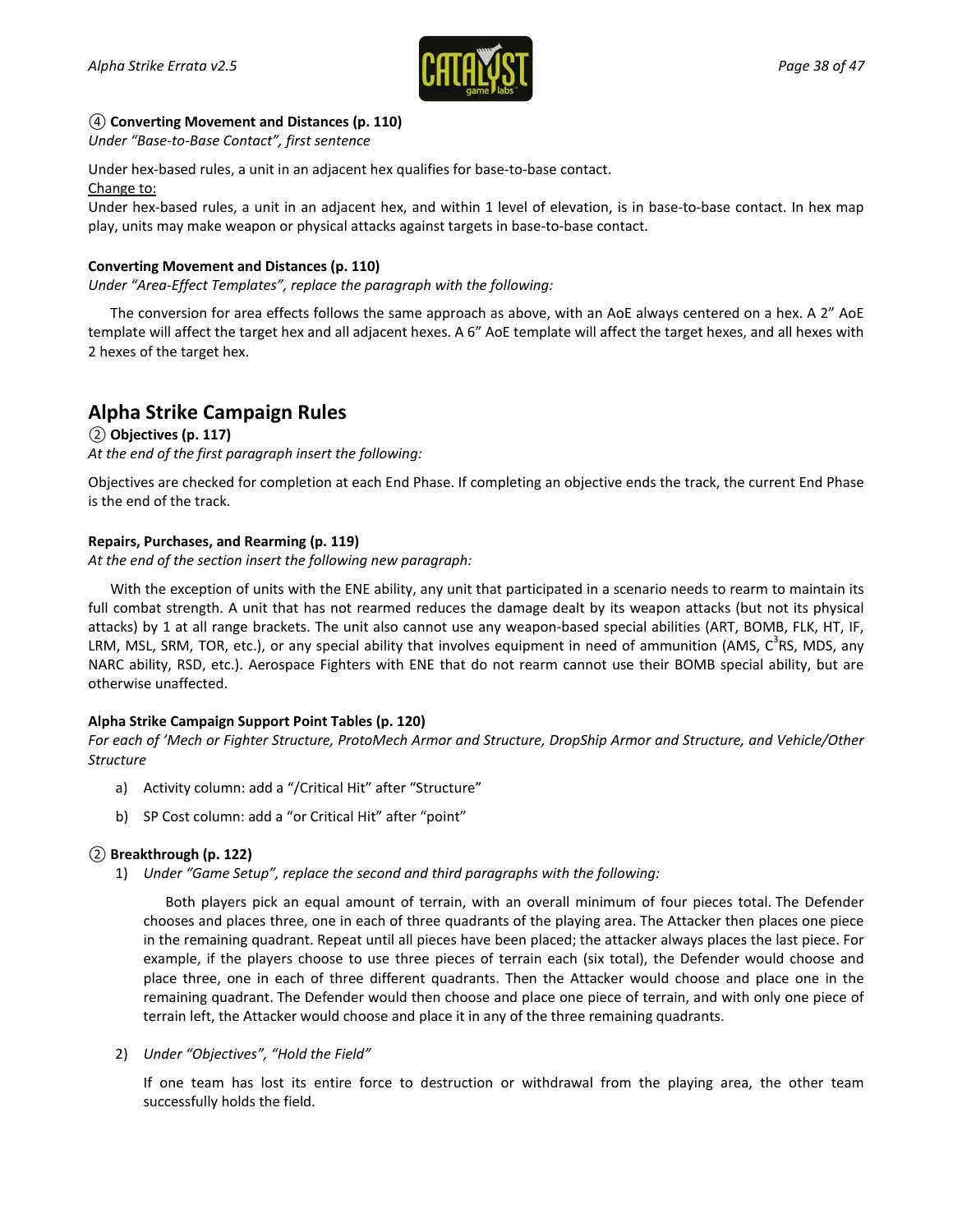

### Change to:

If one team has lost its entire force to destruction or forced withdrawal from the playing area, the other team successfully holds the field.

### *②* **Pursuit (p. 124)**

*Under "Game Setup", replace the second paragraph with the following:*

Both players pick an equal amount of terrain, with an overall minimum of four pieces total. The Attacker chooses and places three, one in each of three quadrants of the playing area. The Defender then places one piece in the remaining quadrant. Repeat until all pieces have been placed; the attacker always places the last piece. For example, if the players choose to use three pieces of terrain each (six total), the Attacker would choose and place three, one in each of three different quadrants. Then the Defender would choose and place one in the remaining quadrant. The Attacker would then choose and place one piece of terrain, and with only one piece of terrain left, the Defender would choose and place it in any of the three remaining quadrants.

It must be possible to trace two traversable paths between the edges of the playing area that are furthest apart. If this is not possible, then terrain features must be deleted until it is possible again.

## **Era Setting: The Clan Invasion Era**

See the Master Unit List (MUL) online at [http://www.masterunitlist.info](http://www.masterunitlist.info/) for the most up-to-date *Alpha Strike* PVs.

### **Liao Company (p. 135)**

(168 PV) change to (402 PV)

And update the individual PVs to the following:

| AWS-9M     | 41 |
|------------|----|
| MR-V2      | 45 |
| FMP-6A     | 42 |
| CPI T-C1   | 32 |
| HUR-WO-R4L | 31 |
| THR-1L     | 44 |
| CTF-3L     | 35 |
| VND-3L     | 27 |
| CDA-3F     | 32 |
| CI NT-2-3U | 22 |
| RVN-31     | 26 |
| JA-KL-1532 | 23 |

### **Kurita Company (p. 136)**

Jenner 14"/6"j change to 14"/8"j (160 PV) change to (400 PV)

And update the individual PVs to the following:

| AS7-K    | 45 |
|----------|----|
| API-1M   | 34 |
| THG-11E  | 41 |
| HTM-27T  | 39 |
| DRG-5K   | 33 |
| DRG-5K   | 33 |
| DAI-01   | 39 |
| LNC25-01 | 33 |
| DMO-1K   | 28 |
| PNT-10K  | 19 |
| IR7-K    | 26 |
| MON-66   | 30 |
|          |    |

### **Davion Company (p. 137)**

Gunslinger 6"/2"j change to 6"/4"j (158 PV) change to (393 PV)

|                | And update the individual PVs to the following: |
|----------------|-------------------------------------------------|
| AS7-RS         | 48                                              |
| GUN-1ERD       | 50                                              |
| BL-6-KNT       | 39                                              |
| JM6-DG         | 30                                              |
| CLNT-2-3U      | 22                                              |
| DV-7D          | 36                                              |
| HCT-5S         | 24                                              |
| ENF-5D         | 27                                              |
| $CN9-D$        | 28                                              |
| SCB-9A         | 27                                              |
| STH-1D         | 43                                              |
| <b>JVN-10P</b> | 19                                              |

#### **Steiner Company (p. 138)**

(159 PV) change to (387 PV)

And update the individual PVs to the following:

| BNC-5S  | 42 |
|---------|----|
| ZEU-9S  | 40 |
| STK-5S  | 38 |
| PPR-5S  | 46 |
| FLC-8R  | 40 |
| BH-K305 | 24 |
| BSW-X1  | 33 |
| BZK-F3  | 20 |
| NGS-4S  | 30 |
| VT-5S   | 29 |
| WLF-2   | 28 |
| COM-5S  | 17 |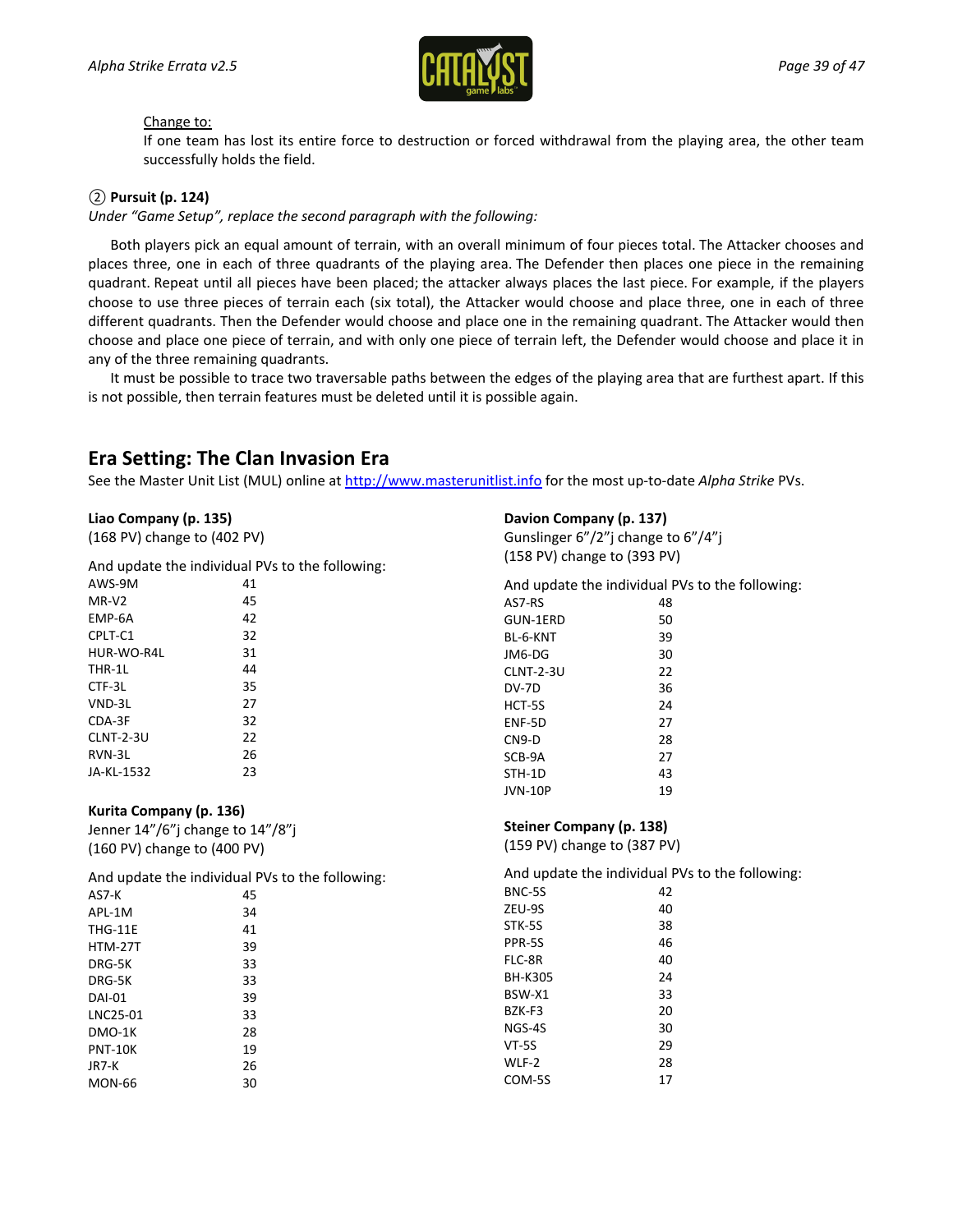

### **Marik Company (p. 139)**

| Anvil 10"/4"j change to 10"/6"j |
|---------------------------------|
| (164 PV) change to (415 PV)     |

And update the individual PVs to the following:

| $ON1-M$            | 36 |
|--------------------|----|
| GLT-5M             | 36 |
| <b>HRC-LS-9000</b> | 38 |
| HMR-3C             | 30 |
| ALB-3U             | 41 |
| AWS-9M             | 41 |
| TMP-3M             | 39 |
| HER-5S             | 25 |
| TR1                | 41 |
| $ZPH-1$            | 22 |
| ANV-3M             | 35 |
| TBT-7M             | 31 |

### **Clan Wolf Binary (p. 141)**

(225 PV) change to (455 PV)

And update the individual PVs to the following:

| Daishi A               | 59 |
|------------------------|----|
| <b>Gladiator Prime</b> | 51 |
| Kingfisher Prime       | 54 |
| Loki Prime             | 44 |
| Man O' War A           | 47 |
| Mad Cat Prime          | 54 |
| Dragonfly Prime        | 37 |
| Ryoken C               | 39 |
| <b>Fenris Prime</b>    | 44 |
| Dasher Prime           | 28 |
|                        |    |

## **Tables & Record Sheets**

### **Alpha Strike Special Abilities Table (p. 164)**

1) *Booby Trap*

Unit may self-destruct, damaging all units within 2" radius Change to: Unit may self-destruct, damaging all units within 2" AoE

2) *Cargo Transport (Tons)*

Change Page ref from 46 to 106

3) *Firefighter*

Unit capable of extinguishing fires within 2" radius Change to: Unit capable of extinguishing fires within 2" AoE"

4) *Fire Resistant* "Heat (HT#)": change to "Heat (HT#/#/#)"

### **Jade Falcon Binary (p. 140)**

Hankyu 16"/8"j change to 16"/12"j (224 PV) change to (433 PV)

And update the individual PVs to the following: Gladiator B 54

| Mad Cat A                 | 59 |
|---------------------------|----|
| <b>Thor Prime</b>         | 43 |
| Cauldron Born D           | 47 |
| Vulture Prime             | 42 |
| <b>Black Lanner Prime</b> | 47 |
| Loki Prime                | 44 |
| Black Hawk A              | 35 |
| Uller Prime               | 26 |
| Hankyu Prime              | 36 |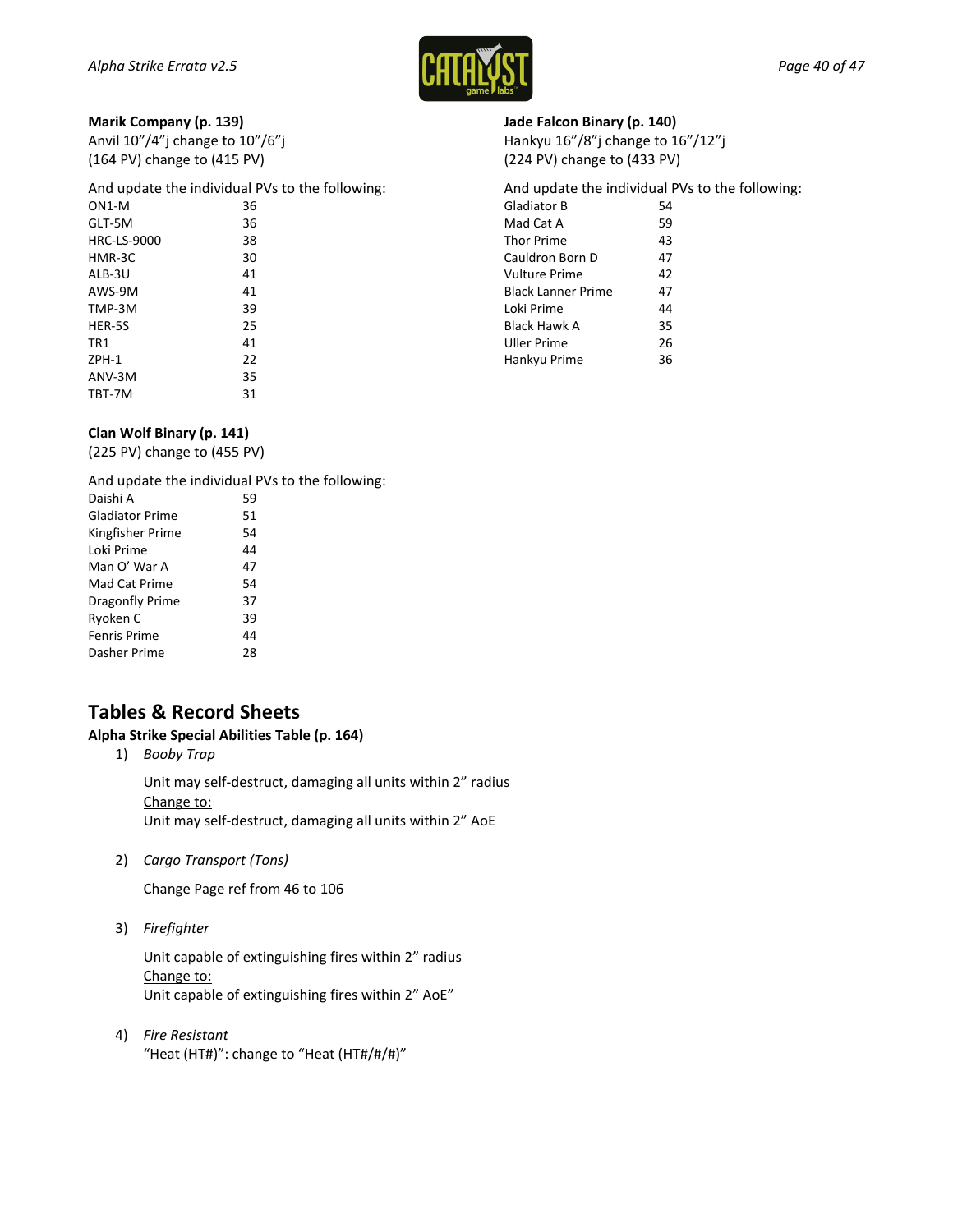

5) *Heat (HT#)* "Heat (HT#)": change to "Heat (HT#/#/#)"

### **Alpha Strike Special Abilities Table (p. 165)**

1) *Large*

Unit is considered large sized (fills 2" radius) Change to: Unit is considered large sized (fills 2" AoE)

- 2) *③* Between "Reactive Armor" and "Recon", add an entry for Rear.
- 3) *Super Large*

Unit is considered super-large sized (fills 6+" radius) Change to: Unit is considered super-large sized (fills 6" AoE or larger)

4) *Trenchwork Engineers*

Unit can fortify terrain in a 2" radius area Change to: Unit can fortify terrain in a 2" AoE

5) *Very Large*

Unit is considered very-large sized (fills 4" radius) Change to: Unit is considered very-large sized (fills 4" AoE)

6) *Watchdog*

Unit has combined LPRB and LECM specials Change to: Unit has combined ECM and LPRB specials

### **Movement Cost Table (p. 166)**

*"Movement Cost" column, last row*

+1" (max 2" per 1" travelled) Change to: +2" (max 2" per 1" travelled)

### **Charge Damage Table (p. 166)**

*Replace the table with the following:*

### **Charge Damage Formulas**

Charge Damage\* = Inches Charged x Unit Size  $\div$  8 Death from Above = Charge Damage + 1

\*Round all fractions normally

## **Individual ProtoMech Values Table (p. 167)**

Remove the entire table.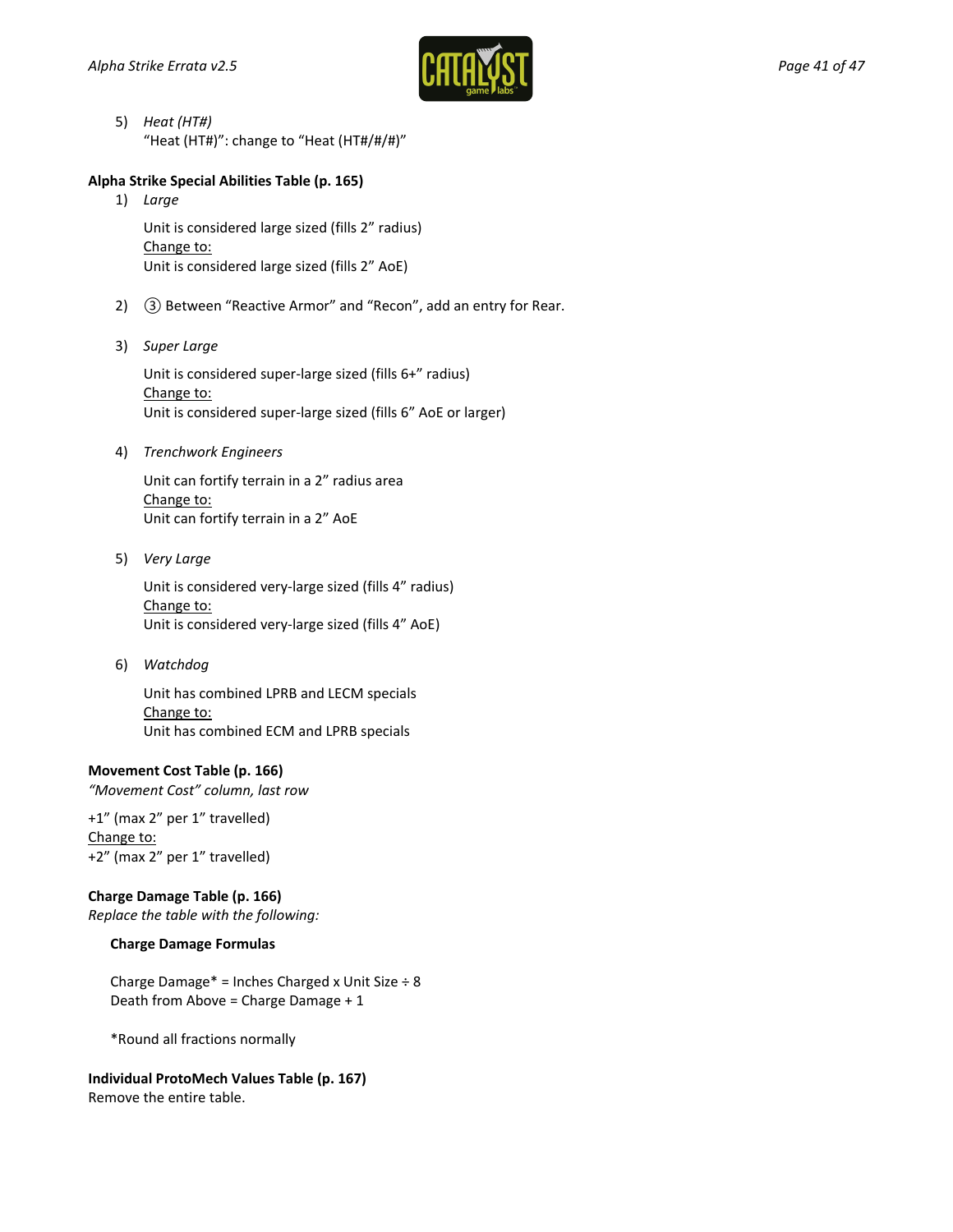

### *②* **Point Value Skill Rating Table (p. 167)**

Delete this table and replace it with the three (errata-modified) tables from p. 24 of the book/p[. 6](#page-5-0) of the errata.

### **Movement Cost Table (p. 168)**

1) *③ Under "Terrain Type" column, Water section*

Depth 0"-1" – change to Depth 0" Depth 2"-3" – change to Depth 1" Depth 4"+ – change to Depth 2"+

- 2) *Under "Level Changes (up or down)", "Move Cost per Inch" column*
	- +1" ('Mechs, ProtoMechs) change to +2"
	- +1" (VTOLs in Air) change to +2"
	- +1" (Submarines in Water) change to +2"
	- +2" (Infantry, Ground Vehicles) change to +4"

### *③* **To-Hit Modifiers Table (p. 169)**

Replace this table with the modified version on the last page of this document. Note that footnote numbering may differ between the table provided herein and any that appears in print.

### **Advanced Terrain Movement Cost Table (p. 171)**

1) *Add footnote 17 to each of the following terrain types:*

Light Woods, Heavy Woods, Light Building, Medium Building, Heavy Building, Hardened Building, Light Jungle, Heavy Jungle, Rough, Ultra Rough, Rubble, Ultra Rubble

2) **4** Under "Level Changes (up or down)", double all Move Costs Per Inch, to +2"/+2"/+2"/+4"

### **Advanced Terrain Movement Cost Table (Continued) (p. 172)**

*At the bottom of the footnotes insert the following new footnote:*

 $17$ BattleMechs with the LG special reduce the movement cost by 1" per inch in this terrain type.

### <span id="page-41-0"></span>*②* **Artillery Range and Damage Table (p. 173)**

*Replace the entire table with the following:*

*This ruling has changed from previous errata versions.*

*NOTE: for convenience, I have included the adjusted PV for artillery (taking into account both the adjusted damages and the updated artillery PV rules); these values do not appear in the* Alpha Strike *rulebook.*

| <b>Artillery Name</b>         | <b>Special</b> | <b>Max Range</b> | Damage       | <b>Area of Effect</b>                       | <b>Point Value</b> |
|-------------------------------|----------------|------------------|--------------|---------------------------------------------|--------------------|
| Arrow IV (Inner Sphere)*      | ART-AIS        | 272"             |              | $2''$ (NA <sup><math>\dagger</math></sup> ) | 12                 |
| Arrow IV (Clan)               | ART-AC         | 306"             | 2            | $2''$ (NA <sup>T</sup> )                    | 12                 |
| Thumper                       | ART-T          | 714"             | 1            | 2"                                          | 6                  |
| Sniper                        | ART-S          | 612"             |              | 2"                                          | 12                 |
| Long Tom*                     | ART-LT         | 1,020"           | 3/1          | 6"                                          | 27                 |
| Cruise Missile/50             | ART-CM5        | 1,700"           | 5            | 2"                                          | 30                 |
| Cruise Missile/70             | ART-CM7        | 3,060"           | 7/2          | 6"                                          | 54                 |
| Cruise Missile/90             | ART-CM9        | 4,080"           | 9/4          | 6''                                         | 72                 |
| Cruise Missile/120            | ART-CM12       | 5,100''          | 12/5         | 6''                                         | 93                 |
| Battle Armor Tube Artillery** | ART-BA         | 68"              | 1            | 2"                                          | 6                  |
| <b>Artillery Cannons</b>      |                |                  |              |                                             |                    |
| <b>Thumper Cannon</b>         | ART-TC         | 24''             | $0*$         | 2"                                          | 3                  |
| Sniper Cannon                 | ART-SC         | 24"              | $\mathbf{1}$ | 2"                                          | 6                  |
| Long Tom Cannon               | ART-LTC        | 42"              | 2            | 2"                                          | 12                 |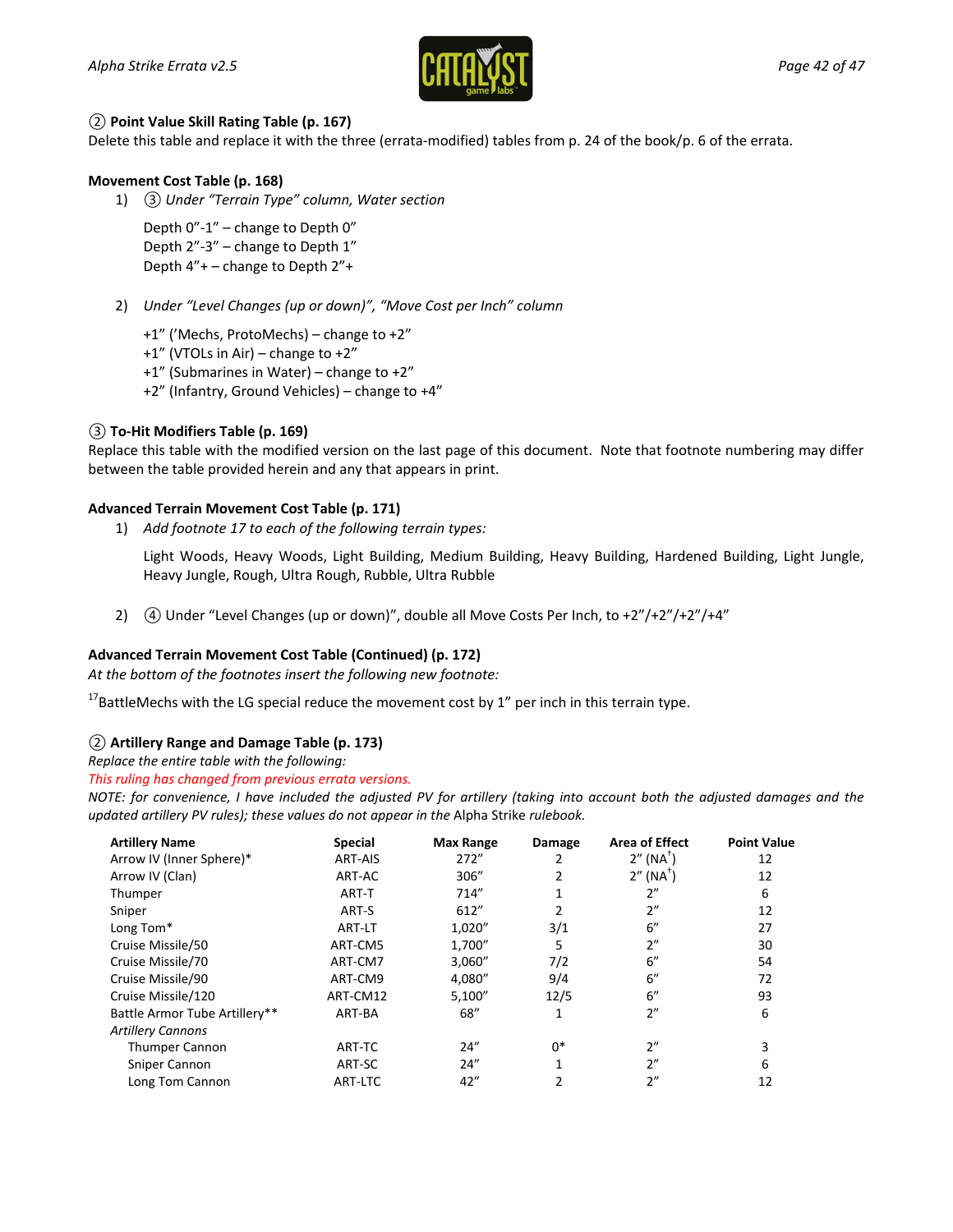

- \*Prototype versions of these artillery pieces are the same in all ways
- \*\*Infantry units with this weapon may not execute any other attacks in the same Combat Phase that they deliver an artillery attack †
- Applies only to homing rounds; see page 76

**©2019 The Topps Company Inc. All Rights Reserved.**

*Alpha Strike***,** *Alpha Strike Companion***,** *Alpha Strike: Commander's Edition***, BattleTech, BattleMech, 'Mech, and MechWarrior are registered trademarks and/or trademarks of The Topps Company Inc. in the United States and/or other countries.**

**Catalyst Game Labs and the Catalyst Game Labs logo are trademarks of InMediaRes Productions, LLC.**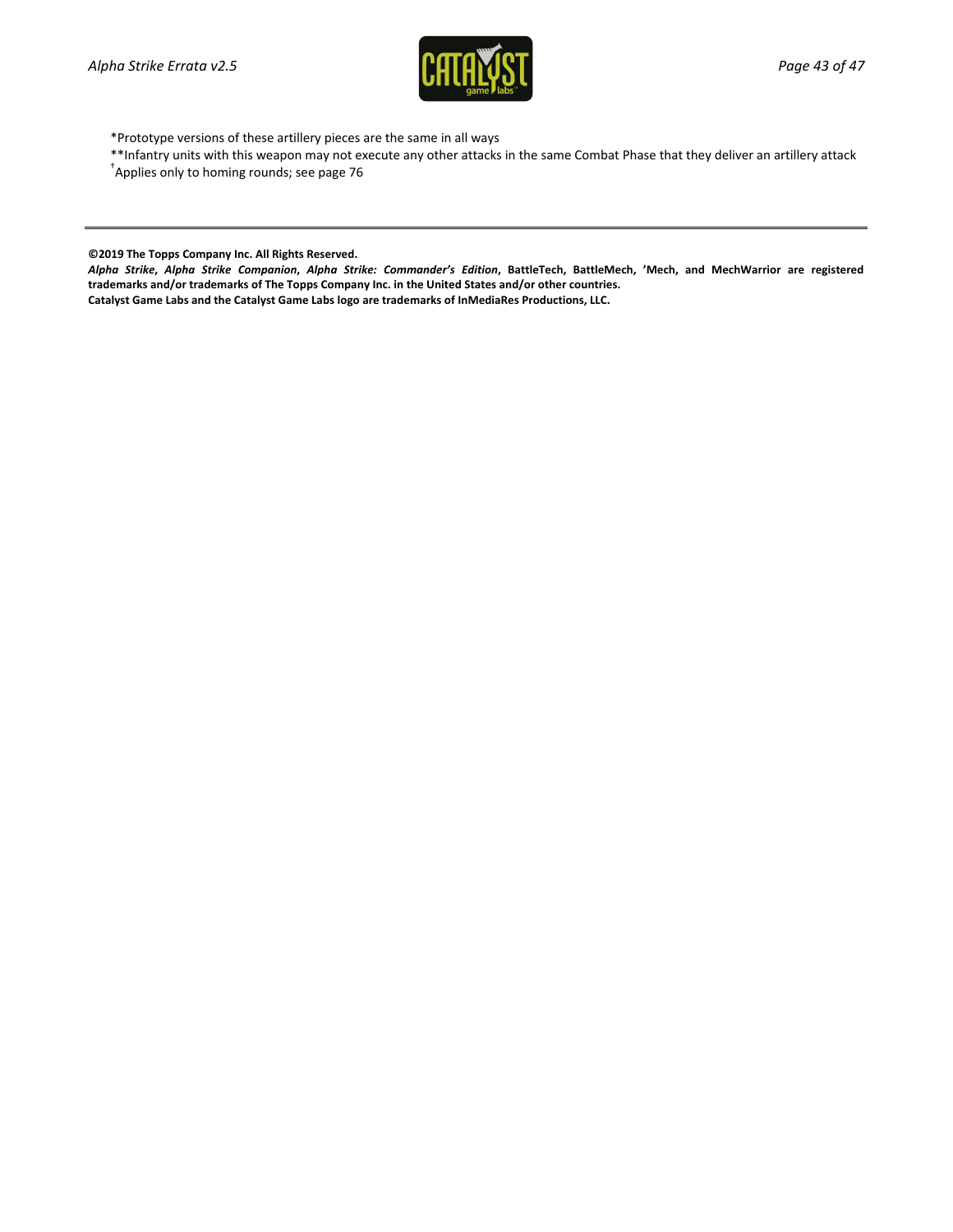

## **NEW ADDITIONS**

These are all the new entries or modifications of old entries for version 2.5 of this document. They may also be found in the **Full Errata** section in the appropriate locations, marked with a "*⑤*".

### *⑤* **Occupying and Intervening Terrain (p. 17)**

*Insert the following new paragraph:*

If terrain is occupied by the unit, the first 2" of that terrain extending away from the base of the unit is still considered the occupied terrain. Occupied terrain more than 2" from the base of the unit becomes intervening terrain. For example, if a unit occupies a building, and is within 2" of the edge of the building, the building is occupied but not intervening so it does not block LOS. If the same unit occupies a building, and line of sight is drawn through more than 2" of the building, then building is now intervening and blocks LOS. For Woods, if the unit occupies the Woods, the first 2" away from the base of the unit does not count toward the 6" of Woods blocking LOS.

### *⑤* **Cooling Down (p. 20)**

*Replace the section with the following: This ruling has changed from previous errata versions.*

Any unit that used Overheating in the current turn will increase its Heat level as mentioned above, and thus will not cool down at all in the End Phase.

The unit begins the End Phase with the Heat level it had at the end of the previous turn's End Phase. Apply Heat to the unit for this End Phase in the following order:

**Step 1:** Add any Overheat used by the unit this turn.

**Step 2:** Subtract 1 heat level if the unit is in depth 1" or more water.

**Step 3:** Remove all heat levels if the unit did not make a weapon attack this turn.

**Step 4:** Remove all heat levels and restart the unit if the unit began this End Phase shutdown.

**Step 5:** Add any external sources of Heat.

### *⑤* **Minimum Movement (p. 27)**

*At the end of the paragraph insert the following:*

A unit using minimum movement has a +0 attacker movement modifier and a +0 target movement modifier.

### *⑤* **Step 4: Determine To-Hit Number (p. 36)**

*As part of replacing the "Shutdown Units" paragraph, update the following: This ruling has changed from previous errata versions.*

**Ground Movement:** The unit uses the target movement modifier as listed on its unit card.

**Jumping:** A unit that jumps that turn has a target movement modifier is equal to the target movement modifier shown on its unit card. Then add the additional +1 target movement modifier for jumping. Attacks made by a jumping noninfantry unit (regardless of the attack type) receive a +2 to-hit modifier.

### *⑤* **Applying Damage, Question 6 (p. 39)**

Add: ", or is the unmodified attack roll a 12" to the list of conditions to trigger a critical hit.

### *⑤* **Step 7: Roll for Critical Hits (p. 40)**

*Add the following condition:*

**Natural 12:** If the 2d6 to-hit roll for a successful attack was an unmodified 12, a critical hit may occur. If using the Multiple To-Hit Rolls option, each unmodified roll of 12 must make a second 2d6 roll and on an 8+ a critical hit may occur.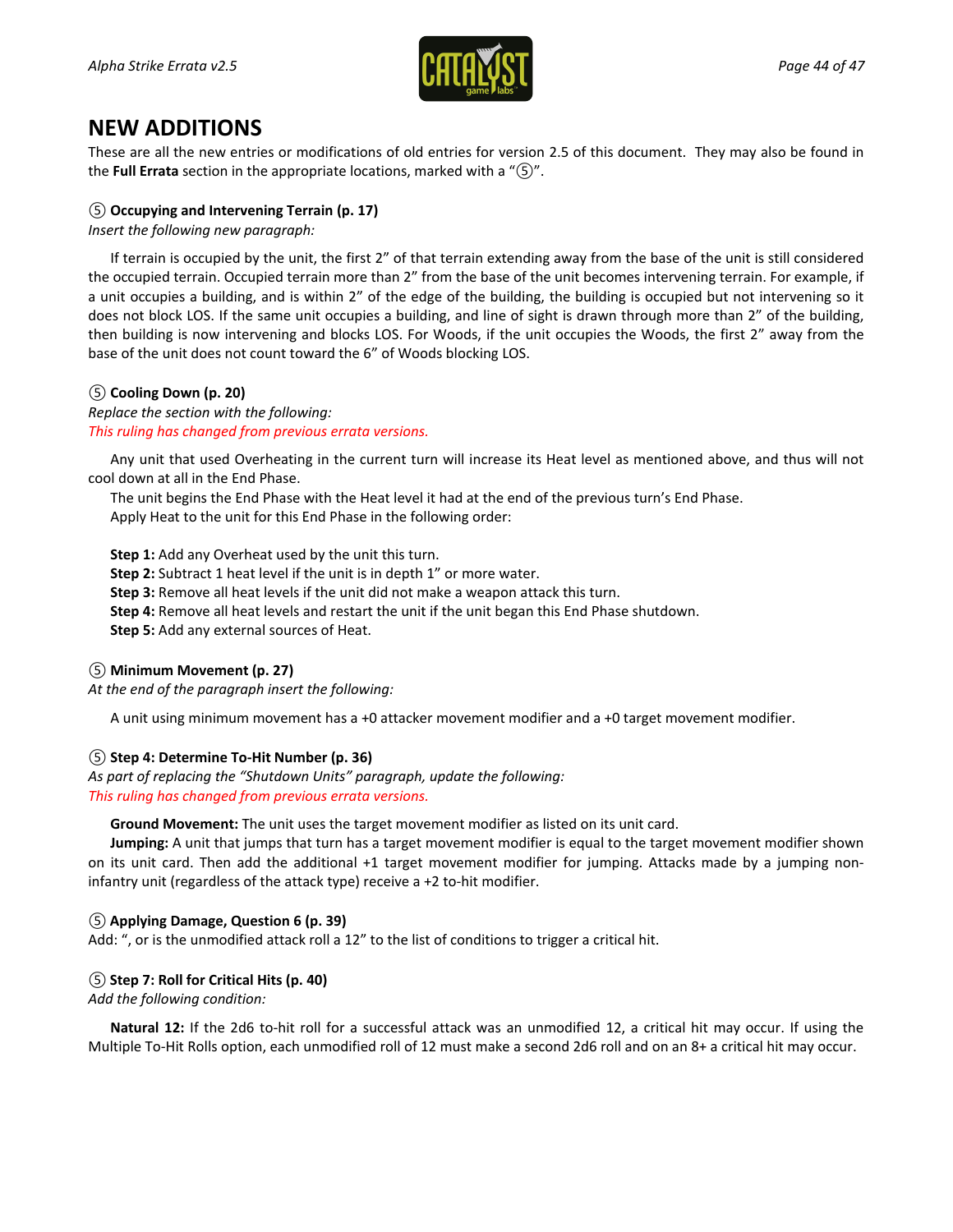

### *⑤* **Critical Hit Effects (p. 41)**

*Under "MP Hit", replace the entry with the following:*

**MP Hit:** Something related to the unit's ability to move has been damaged. The affected unit loses half of its current Move and TMM, rounding normally (to a minimum Move loss of 2 inches and TMM loss of 1). If a unit is reduced to a Move of 0 inches (or less) in this fashion, it is rendered immobile.

### *⑤* **(p. 42)**

*As part of the new "Resolving Artillery Attacks" subsection update the following: This ruling has changed from previous errata versions.*

1) **Range:** Unless otherwise specified on the Artillery Range and Damage Table, artillery can reach any target on the board. Any unit beyond 42"is considered to be at Extreme Range, with a +6 Range Modifier.

**To-Hit Number:** Artillery attacks do not use range modifiers, instead applying a +4 to-hit modifier to all attacks, except for Artillery Cannons (which use standard range modifiers) and when using Extreme range (which uses a +6 to-hit modifier). This is in addition to the +1 to-hit modifier applied to all area-effect attacks. Attacks targeting a POI ignore all target movement modifiers, including immobile.

2) Add a Max Range value of "Long" to the Long Tom Cannon.

### *⑤* **Motive Systems Damage Table (p. 42)**

*Apply the following changes: This ruling has changed from previous errata versions.*

9-10 –2" Move\* 11 –50% Move\* \*To a minimum of 0" Move; round fractions down Change to: 9-10 –2" Move, -1 TMM\*

11 –50% Move, -50% TMM\*†

\*A unit reduced to 0" (or less) Move is immobilized

†If a fractional Move rating results, round it down. There is a minimum Move loss of 2" and TMM loss of 1.

### *⑤* **(p. 47)**

*After "Infantry Transport (IT#)", insert the following new entry:*

### **Jump Jets, Weak or Strong (JMPW#, JMPS#)**

This unit has particularly underpowered, weak jump jets or overpowered, strong jump jets compared to their nonjump movement. Weak Jump Jets subtract the # from their TMM when using Jumping movement. Strong Jump Jets add the # to their TMM when using Jumping movement.

### *⑤* **(p. 48)**

*After "Stealth" insert the following new entry:*

### **Submersible Movement, Weak or Strong (SUBW#, SUBS#)**

This unit has particularly underpowered, weak submersible movement or overpowered, strong submersible movement compared to their non-submersible movement. Weak submersible movement subtracts the # from their TMM when using submersible movement. Strong submersible movement adds the # to their TMM when using submersible movement.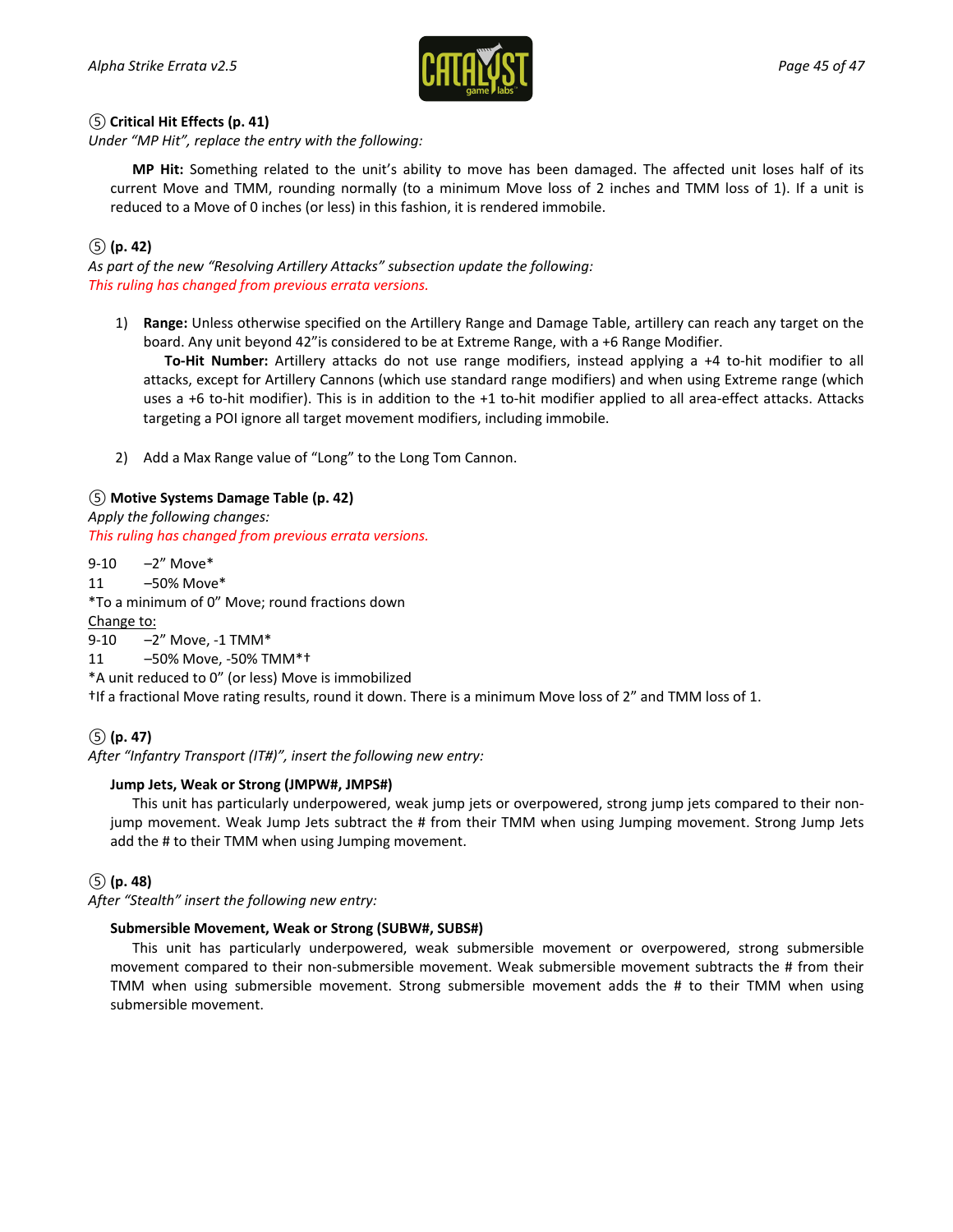

### *⑤* **Entering and Leaving the Central Zone (p. 54)** *Replace this entry with the following: This ruling has changed from previous errata versions.*

Any unit that ends its movement in the Central Zone must be assigned a flight line across the ground battle table, representing the terrain that the unit will pass over as it flies over the field. Flight paths are placed after all other units have moved. If both sides have flight paths to place, they are placed in the same order as movement initiative. This flight line must always follow a straight path. These units can make ground attacks or even land on the ground.

Assigning the flight line is as simple as placing the aerospace unit's miniature on the edge of the ground table matching the approach lane of the Inner Ring the unit moved from. A unit entering from the north approach lane of the Inner Ring can be placed along the north edge of the ground table. A unit entering from the northwestern approach lane can be placed along the northern half of the west edge of the ground table, etc. The unit's front side is placed facing any direction that crosses over at least 24 inches of the ground map. If miniatures are in short supply and are already being used to track the unit's place on the Radar Map, the mini can be removed from the Radar Map and represented by a token for the turn (or turns) in which it is in the Central Zone. In addition, the aerospace unit must be assigned Low (+6"), Middle (+12"), High (+30") or Extreme (+48"). This distance is added to the distance from the flight path for any attacks made against the aerospace unit, and determines the range modifiers used by the aerospace unit for any air-to-ground attacks it makes.

### *⑤* **Step 3: Determine Range (p. 56)**

Regardless of the type of attack used, air-to-ground attacks always occur at Short range.

Change to:

The range for air-to-ground attacks is based on the altitude the aerospace unit chose when laying its flight path: Short, Medium or Long*.*

### *⑤* **Aerospace To-Hit Modifiers Table (p. 57)**

*Apply the following changes:*

Strafing +3 Striking +1 Remove "Applying only if attacker is not an airborne aerospace unit."

### *⑤* **Resolving Ground-to-Air Combat (p. 60)**

*Under "Determine Range", first paragraph, last sentence*

then add 12 inches to that distance. Change to: then add the aerospace unit's altitude in inches, 6" for Short, 12" for Medium, 30" for High, and 48" for Extreme.

### **Ending Air-to-Air Engagements (p. 61)**

*⑤ After both player choose to end, insert the following new paragraph:*

If a unit did not fire in combat this turn, and is not being tailed, it may choose to automatically disengage.

### *⑤* **Bridges (p. 64)**

### *Replace the section with the following:*

Bridges, like buildings, receive a Construction Factor (CF) that reflects their overall strength and stability. This can be any value from 1 to 10. If a bridge suffers damage from attacks or other conditions, the damage points are subtracted from its CF value. A bridge reduced to a CF of 0 is destroyed.

**Weight Limits:** As the bridge's current CF value also represents its weight capacity, the CF value of the bridge corresponds to the maximum size class of units that may safely cross that bridge (in addition, of course, to being of a physical size wide enough for the miniature to stand upon). A bridge with a CF of 4 or more may support units of Size 4. Bridges with a CF of 3 may only support units up to Size 3. A bridge that has a CF of 2 may only support units up to Size 2. Bridges of 1 CF may only support Size 1 units.